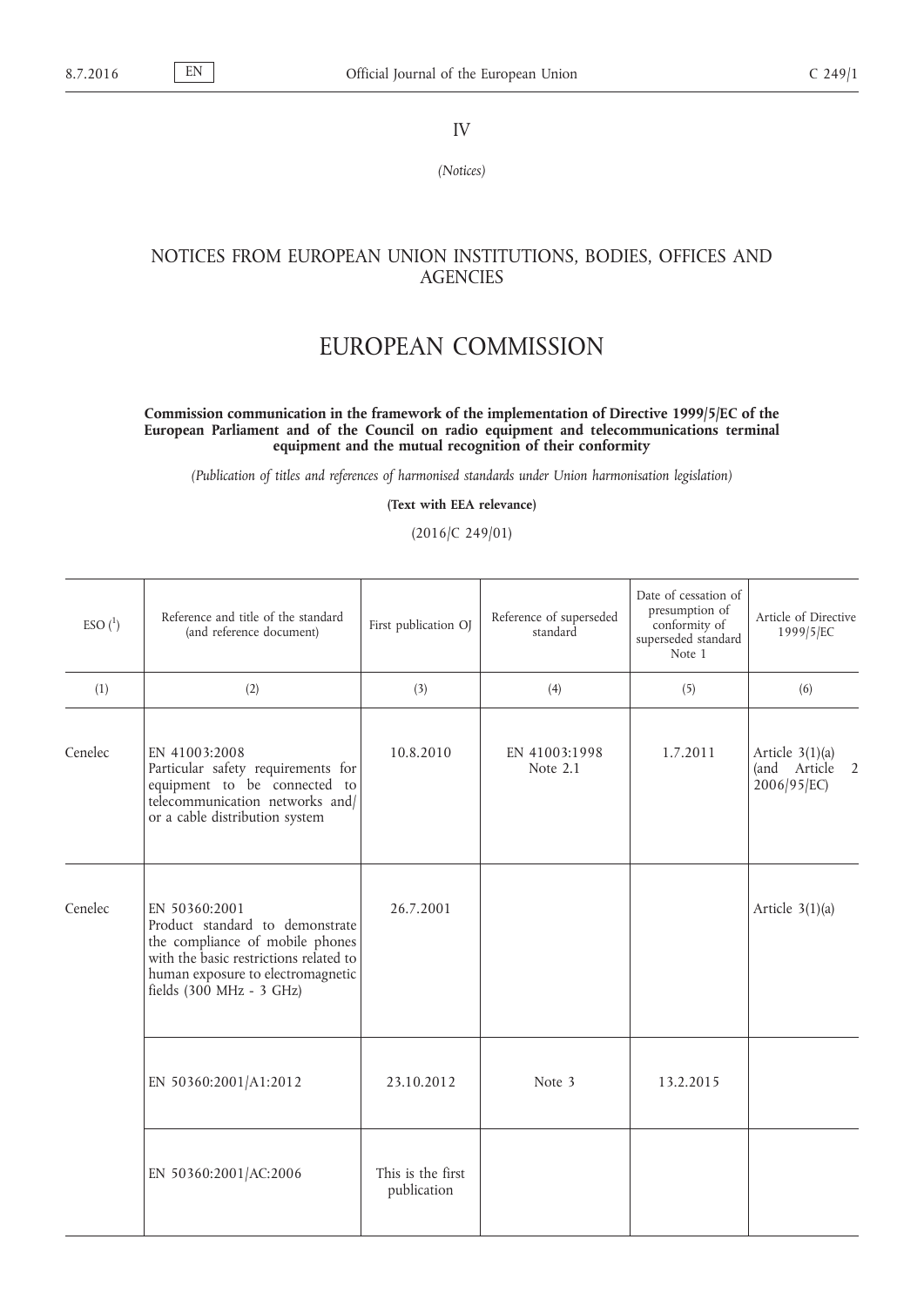| (1)     | (2)                                                                                                                                                                                                                                                                                                                                                                       | (3)        | (4)                                        | (5)       | (6)                                                   |
|---------|---------------------------------------------------------------------------------------------------------------------------------------------------------------------------------------------------------------------------------------------------------------------------------------------------------------------------------------------------------------------------|------------|--------------------------------------------|-----------|-------------------------------------------------------|
| Cenelec | EN 50364:2010<br>Limitation of human exposure to<br>electromagnetic fields from devices<br>operating in the frequency range<br>0 Hz to 300 GHz, used in Electro-<br>nic Article Surveillance (EAS),<br>Radio Frequency Identification<br>(RFID) and similar applications                                                                                                  | 29.12.2010 | EN 50364:2001<br>Note 2.1                  | 1.11.2012 | Article $3(1)(a)$<br>(and Article<br>2<br>2006/95/EC) |
| Cenelec | EN 50385:2002<br>Product standard to demonstrate<br>the compliance of radio base sta-<br>tions and fixed terminal stations for<br>wireless telecommunication sys-<br>tems with the basic restrictions or<br>the reference levels related to hu-<br>man exposure to radio frequency<br>electromagnetic fields (110 MHz -<br>40 GHz) - General public                       | 7.12.2002  |                                            |           | Article $3(1)(a)$                                     |
| Cenelec | EN 50401:2006<br>Product standard to demonstrate<br>the compliance of fixed equipment<br>for radio transmission (110 MHz -<br>40 GHz) intended for use in wire-<br>less telecommunication networks<br>with the basic restrictions or the<br>reference levels related to general<br>public exposure to radio frequency<br>electromagnetic fields, when put<br>into service | 21.12.2006 |                                            |           | Article $3(1)(a)$                                     |
|         | EN 50401:2006/A1:2011                                                                                                                                                                                                                                                                                                                                                     | 11.4.2012  | Note 3                                     | 29.8.2014 |                                                       |
| Cenelec | EN 50561-1:2013<br>Power line communication appar-<br>atus used in low-voltage installa-<br>disturbance<br>tions — Radio<br>characteristics - Limits and meth-<br>ods of measurement - Part 1:<br>Apparatus for in-home use                                                                                                                                               | 12.9.2014  | EN 55022:2010<br>EN 55032:2012<br>Note 2.3 | 10.9.2016 | Article $3(1)(b)$                                     |
|         | EN 50561-1:2013/AC:2015                                                                                                                                                                                                                                                                                                                                                   | 10.7.2015  |                                            |           |                                                       |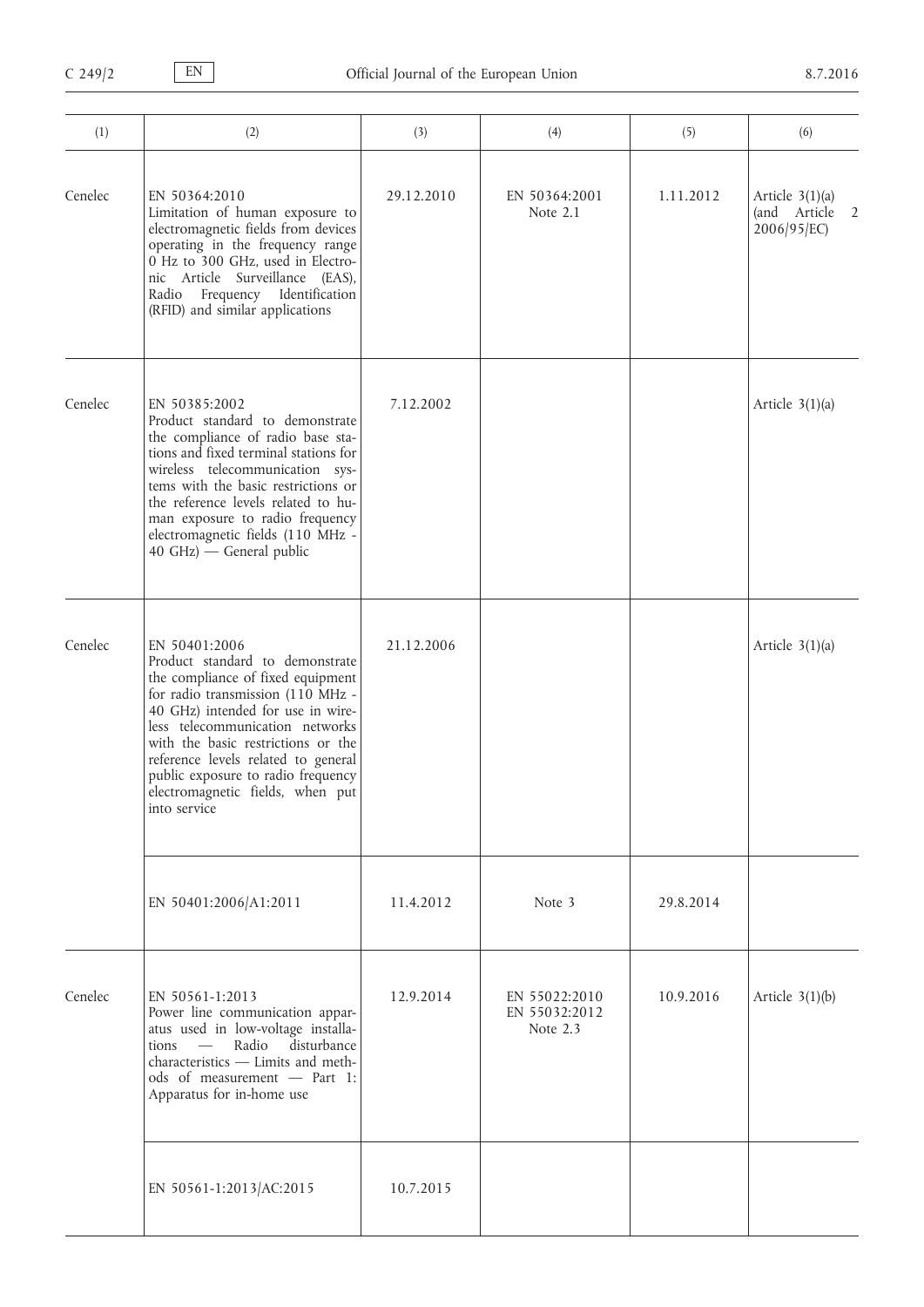| (1)     | (2)                                                                                                                                                                                                               | (3)                              | (4)                                         | (5)       | (6)                                                |
|---------|-------------------------------------------------------------------------------------------------------------------------------------------------------------------------------------------------------------------|----------------------------------|---------------------------------------------|-----------|----------------------------------------------------|
| Cenelec | EN 50566:2013<br>Product standard to demonstrate<br>compliance of radio frequency<br>fields from handheld and body-<br>mounted wireless communication<br>devices used by the general public<br>$(30 MHz - 6 GHz)$ | 12.10.2013                       |                                             |           | Article $3(1)(a)$                                  |
|         | EN 50566:2013/AC:2014                                                                                                                                                                                             | 12.9.2014                        |                                             |           |                                                    |
| Cenelec | EN 55022:2010<br>Information technology equipment<br>- Radio disturbance characteristics<br>- Limits and methods of measure-<br>ment<br>CISPR 22:2008 (Modified)                                                  | 21.9.2011                        | EN 55022:2006<br>$+$ A1:2007<br>Note 2.1    | 1.12.2013 | Article $3(1)(b)$                                  |
|         | EN 55022:2010/AC:2011                                                                                                                                                                                             | 11.4.2012                        |                                             |           |                                                    |
| Cenelec | EN 55024:2010<br>Information technology equipment<br>Immunity characteristics -<br>Limits and methods of measure-<br>ment<br>CISPR 24:2010                                                                        | 21.9.2011                        | EN 55024:1998<br>$+$ A1:2001<br>$+ A2:2003$ | 1.12.2013 | Article $3(1)(b)$                                  |
| Cenelec | EN 55032:2012<br>Electromagnetic compatibility of<br>multimedia equipment - Emission<br>requirements<br>CISPR 32:2012                                                                                             | 12.10.2013                       | EN 55022:2010<br>Note 2.1                   | 5.3.2017  | Article $3(1)(b)$                                  |
|         | EN 55032:2012/AC:2013                                                                                                                                                                                             | 12.9.2014                        |                                             |           |                                                    |
| Cenelec | EN 60065:2002<br>Audio, video and similar electronic<br>apparatus - Safety requirements<br>IEC 60065:2001 (Modified)                                                                                              | 7.12.2002                        | EN 60065:1998<br>Note 2.1                   | 1.3.2007  | Article $3(1)(a)$<br>(and Article 2<br>2006/95/EC) |
|         | EN 60065:2002/A1:2006<br>IEC 60065:2001/A1:2005 (Modi-<br>fied)                                                                                                                                                   | 25.9.2007                        | Note 3                                      | 1.12.2008 |                                                    |
|         | EN 60065:2002/A11:2008                                                                                                                                                                                            | 10.8.2010                        | Note 3                                      | 1.7.2010  |                                                    |
|         | EN 60065:2002/A12:2011                                                                                                                                                                                            | 21.9.2011                        | Note 3                                      | 24.1.2013 |                                                    |
|         | EN 60065:2002/A2:2010<br>IEC 60065:2001/A2:2010 (Modi-<br>fied)                                                                                                                                                   | 15.4.2011                        | Note 3                                      | 1.10.2013 |                                                    |
|         | EN 60065:2002/AC:2006                                                                                                                                                                                             | This is the first<br>publication |                                             |           |                                                    |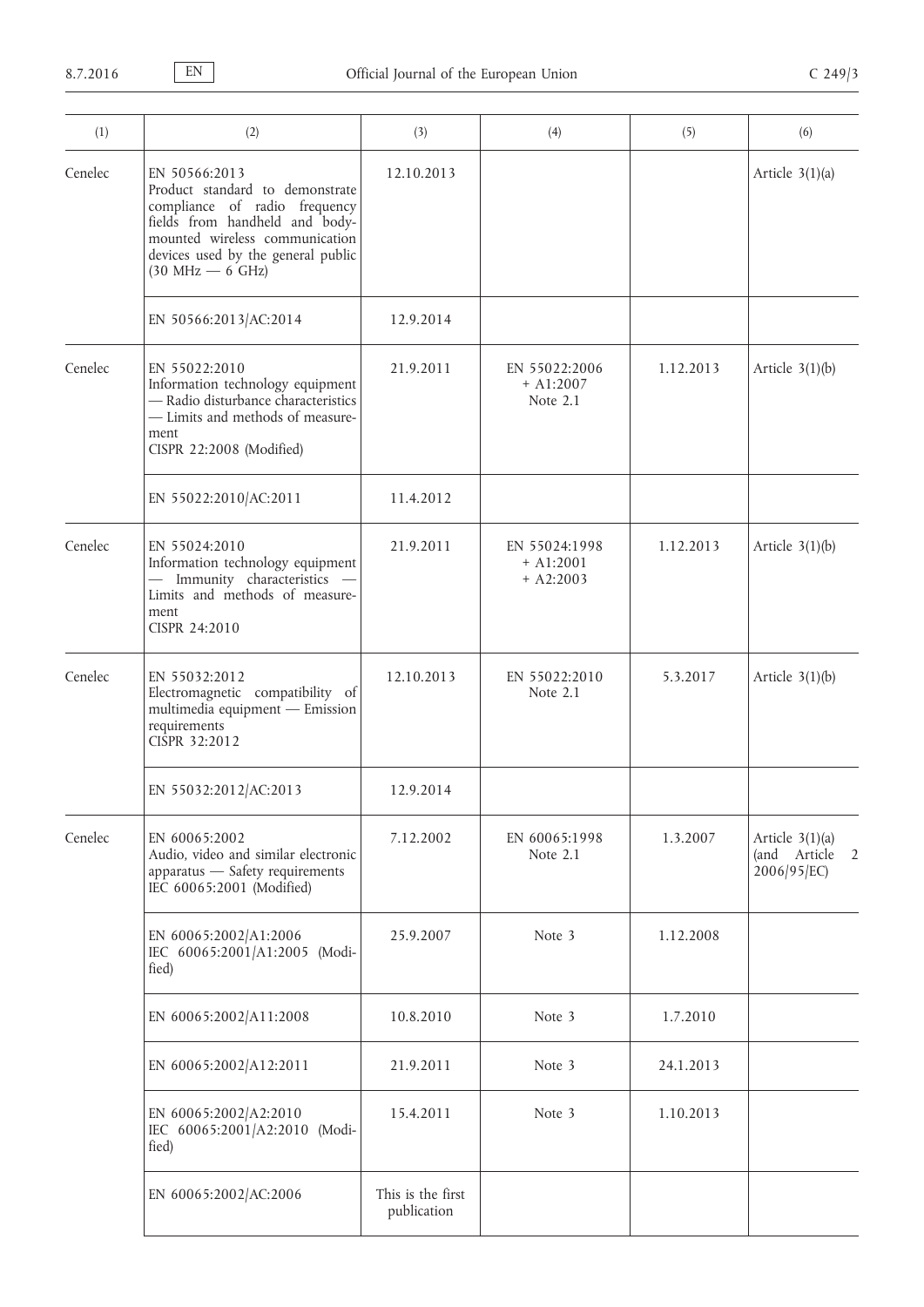| (1)     | (2)                                                                                                                                                | (3)                              | (4)                                                                                                    | (5)        | (6)                                                                          |
|---------|----------------------------------------------------------------------------------------------------------------------------------------------------|----------------------------------|--------------------------------------------------------------------------------------------------------|------------|------------------------------------------------------------------------------|
|         | EN 60065:2002/AC:2007                                                                                                                              | This is the first<br>publication |                                                                                                        |            |                                                                              |
| Cenelec | EN 60065:2014<br>Audio, video and similar electronic<br>apparatus - Safety requirements<br>IEC 60065:2014 (Modified)                               | 17.4.2015                        | EN 60065:2002<br>$+$ A11:2008<br>$+$ A12:2011<br>$+$ A1:2006<br>$+$ A1:2006<br>$+ A2:2010$<br>Note 2.1 | 17.11.2017 | Article $3(1)(a)$<br>(and Article 2<br>2006/95/EC)                           |
|         | EN 60065:2014/AC:2016                                                                                                                              | This is the first<br>publication |                                                                                                        |            |                                                                              |
| Cenelec | EN 60215:1989<br>Safety requirements for radio trans-<br>mitting equipment<br>IEC 60215:1987                                                       | 5.4.2001                         |                                                                                                        |            | Article $3(1)(a)$<br>(and Article 2<br>2006/95/EC)                           |
|         | EN 60215:1989/A1:1992<br>IEC 60215:1987/A1:1990                                                                                                    | 5.4.2001                         | Note 3                                                                                                 | 1.6.1993   |                                                                              |
|         | EN 60215:1989/A2:1994<br>IEC 60215:1987/A2:1993                                                                                                    | 5.4.2001                         | Note 3                                                                                                 | 15.7.1995  |                                                                              |
| Cenelec | EN 60730-1:2011<br>Automatic electrical controls for<br>household and similar use - Part 1:<br>General requirements<br>IEC 60730-1:2010 (Modified) | 23.10.2012                       |                                                                                                        |            | Article $3(1)(a)$<br>(and Article 2<br>$2006/95/EC$ ) +<br>Article $3(1)(b)$ |
| Cenelec | EN 60825-1:2007<br>Safety of laser products - Part 1:<br>Equipment classification and re-<br>quirements<br>IEC 60825-1:2007                        | 4.11.2008                        | EN 60825-1:1994<br>$+$ A11:1996<br>$+$ A1:2002<br>$+ A2:2001$<br>Note 2.1                              | 1.9.2010   | Article $3(1)(a)$<br>(and Article 2<br>2006/95/EC)                           |
| Cenelec | EN 60825-1:2014<br>Safety of laser products - Part 1:<br>Equipment classification and re-<br>quirements<br>IEC 60825-1:2014                        | 10.7.2015                        | EN 60825-1:2007<br>Note 2.1                                                                            | 19.6.2017  | Article $3(1)(a)$<br>(and Article 2<br>2006/95/EC)                           |
| Cenelec | EN 60825-2:2004<br>Safety of laser products - Part 2:<br>Safety of optical fibre communica-<br>tion systems (OFCS)<br>IEC 60825-2:2004             | 5.10.2005                        | EN 60825-2:2000<br>Note 2.1                                                                            | 1.9.2007   | Article $3(1)(a)$<br>(and Article 2<br>2006/95/EC)                           |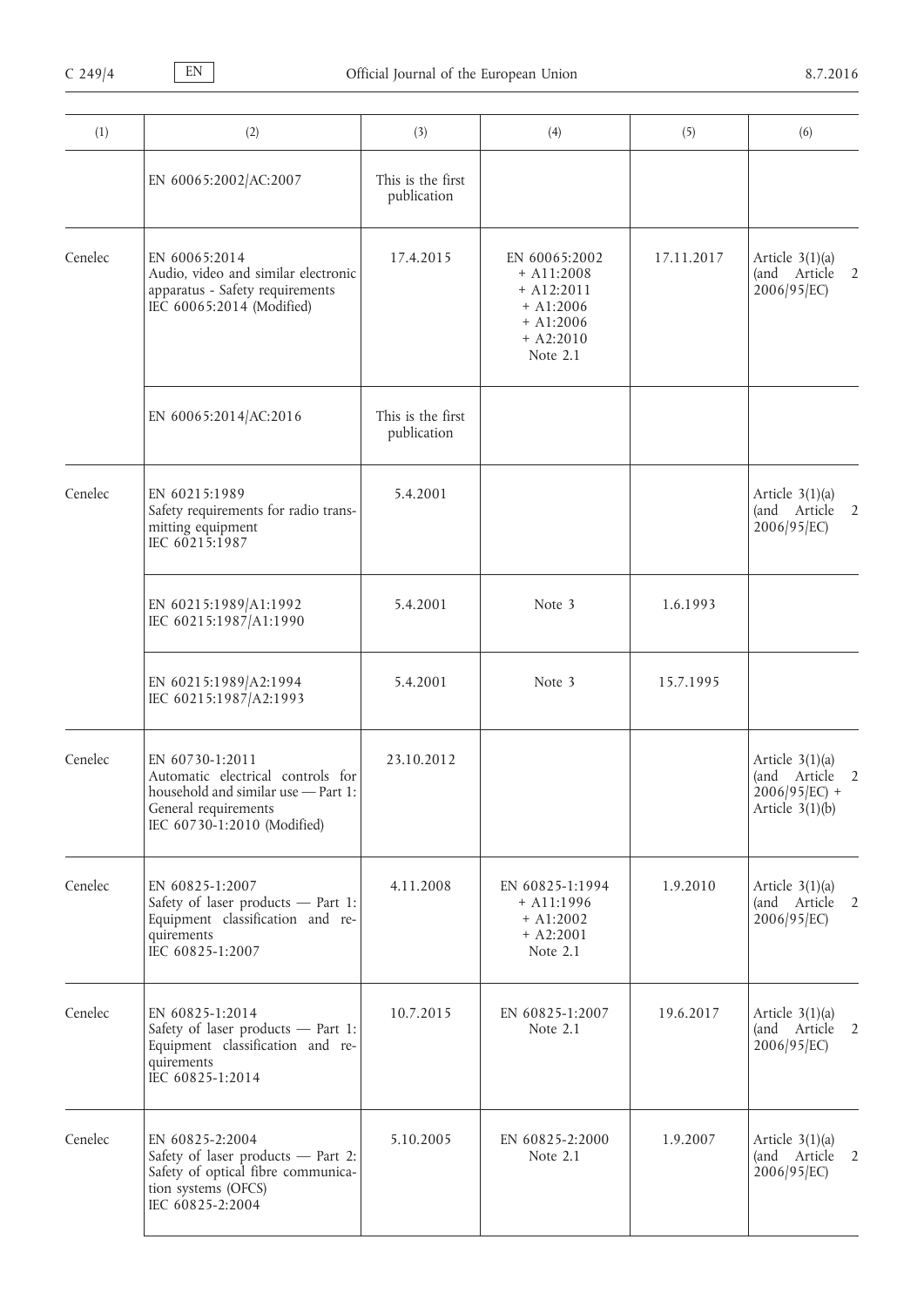| (1)     | (2)                                                                                                                                                                               | (3)        | (4)                                                       | (5)       | (6)                                                |
|---------|-----------------------------------------------------------------------------------------------------------------------------------------------------------------------------------|------------|-----------------------------------------------------------|-----------|----------------------------------------------------|
|         | EN 60825-2:2004/A1:2007<br>IEC 60825-2:2004/A1:2006                                                                                                                               | 25.9.2007  | Note 3                                                    | 1.2.2010  |                                                    |
|         | EN 60825-2:2004/A2:2010<br>IEC 60825-2:2004/A2:2010                                                                                                                               | 15.4.2011  | Note 3                                                    | 1.10.2013 |                                                    |
| Cenelec | EN 60825-4:2006<br>Safety of laser products - Part 4:<br>Laser guards<br>IEC 60825-4:2006                                                                                         | 25.9.2007  | EN 60825-4:1997<br>$+$ A1:2002<br>$+ A2:2003$<br>Note 2.1 | 1.10.2009 | Article $3(1)(a)$<br>(and Article 2<br>2006/95/EC) |
|         | EN 60825-4:2006/A1:2008<br>IEC 60825-4:2006/A1:2008                                                                                                                               | 15.12.2009 | Note 3                                                    | 1.9.2011  |                                                    |
|         | EN 60825-4:2006/A2:2011<br>IEC 60825-4:2006/A2:2011                                                                                                                               | 21.9.2011  | Note 3                                                    | 3.5.2014  |                                                    |
| Cenelec | EN 60825-12:2004<br>Safety of laser products - Part 12:<br>Safety of free space optical com-<br>munication systems used for trans-<br>mission of information<br>IEC 60825-12:2004 | 30.3.2005  |                                                           |           | Article $3(1)(a)$<br>(and Article 2<br>2006/95/EC) |
| Cenelec | EN 60950-1:2006<br>Information technology equipment<br>Safety - Part 1: General<br>requirements<br>IEC 60950-1:2005 (Modified)                                                    | 25.9.2007  | EN 60950-1:2001<br>$+$ A11:2004<br>Note 2.1               | 1.12.2010 | Article $3(1)(a)$<br>(and Article 2<br>2006/95/EC) |
|         | EN 60950-1:2006/AC:2011                                                                                                                                                           | 11.4.2012  |                                                           |           |                                                    |
|         | EN 60950-1:2006/A11:2009                                                                                                                                                          | 10.8.2010  | Note 3                                                    | 1.12.2010 |                                                    |
|         | EN 60950-1:2006/A12:2011                                                                                                                                                          | 21.9.2011  | Note 3                                                    | 24.1.2013 |                                                    |
|         | EN 60950-1:2006/A1:2010<br>IEC 60950-1:2005/A1:2009 (Mo-<br>dified)                                                                                                               | 29.12.2010 | Note 3                                                    | 1.3.2013  |                                                    |
|         | EN 60950-1:2006/A2:2013<br>IEC 60950-1:2005/A2:2013 (Mo-<br>dified)                                                                                                               | 12.9.2014  | Note 3                                                    | 2.7.2016  |                                                    |
| Cenelec | EN 60950-22:2006<br>Information technology equipment<br>- Safety - Part 22: Equipment<br>installed outdoors<br>IEC 60950-22:2005 (Modified)                                       | 25.9.2007  |                                                           |           | Article $3(1)(a)$<br>(and Article 2<br>2006/95/EC) |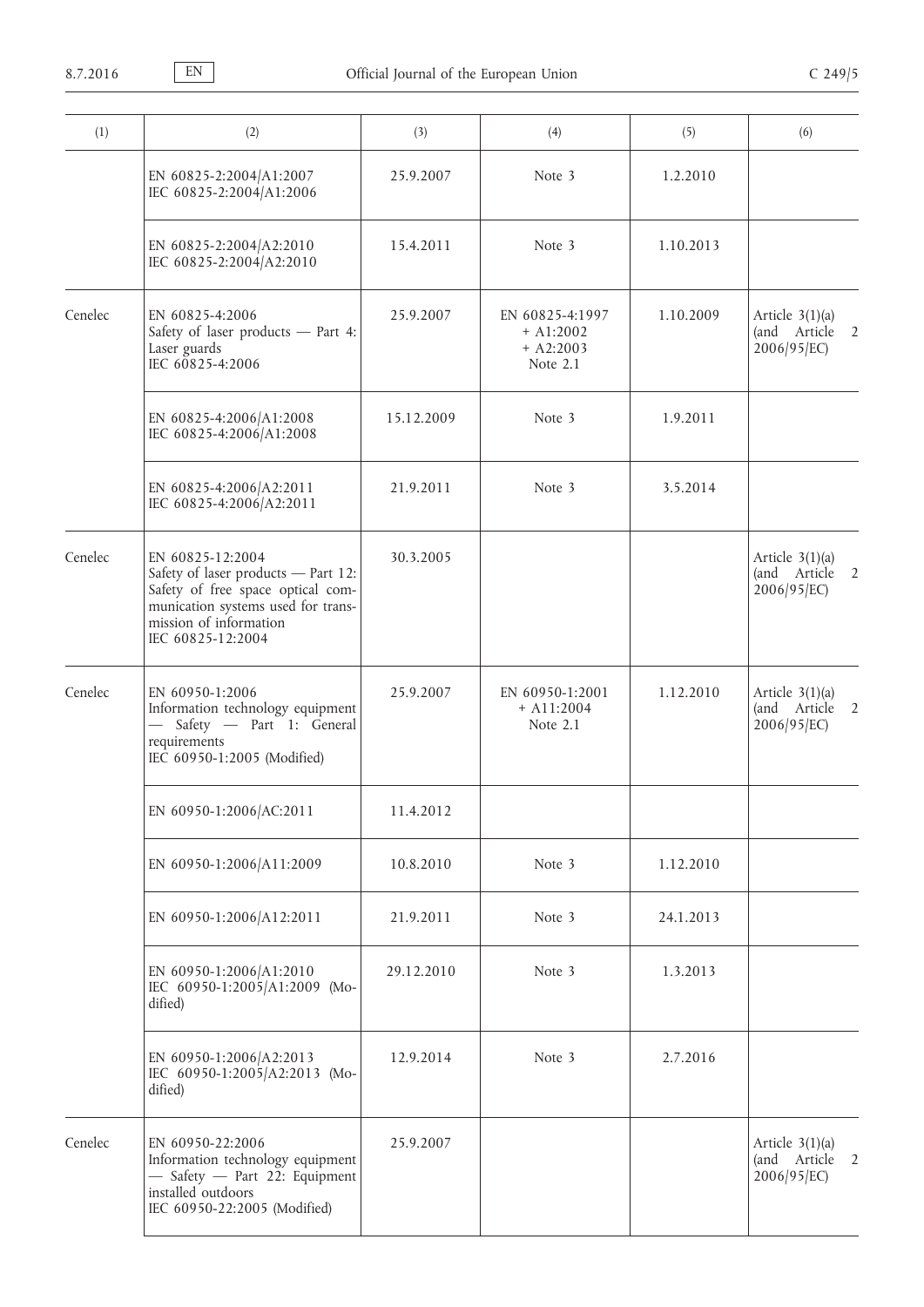| (1)     | (2)                                                                                                                                                                                                                                                                                                                                    | (3)                              | (4)                                                         | (5)       | (6)                                                                |
|---------|----------------------------------------------------------------------------------------------------------------------------------------------------------------------------------------------------------------------------------------------------------------------------------------------------------------------------------------|----------------------------------|-------------------------------------------------------------|-----------|--------------------------------------------------------------------|
|         | EN 60950-22:2006/AC:2008                                                                                                                                                                                                                                                                                                               | This is the first<br>publication |                                                             |           |                                                                    |
| Cenelec | EN 60950-23:2006<br>Information technology equipment<br>- Safety - Part 23: Large data<br>storage equipment<br>IEC 60950-23:2005                                                                                                                                                                                                       | 25.9.2007                        |                                                             |           | Article $3(1)(a)$<br>(and Article<br>$\overline{2}$<br>2006/95/EC) |
|         | EN 60950-23:2006/AC:2008                                                                                                                                                                                                                                                                                                               | This is the first<br>publication |                                                             |           |                                                                    |
| Cenelec | EN 61000-3-2:2006<br>Electromagnetic<br>compatibility<br>$(EMC)$ - Part 3-2: Limits - Limits<br>for harmonic current emissions<br>(equipment input current <= 16 A<br>per phase)<br>IEC 61000-3-2:2005                                                                                                                                 | 25.9.2007                        | EN 61000-3-2:2000<br>$+ A2:2005$<br>Note 2.1                | 1.2.2009  | Article $3(1)(b)$                                                  |
|         | EN 61000-3-2:2006/A1:2009<br>IEC 61000-3-2:2005/A1:2008                                                                                                                                                                                                                                                                                | 10.8.2010                        | Note 3                                                      | 1.7.2012  |                                                                    |
|         | EN 61000-3-2:2006/A2:2009<br>IEC 61000-3-2:2005/A2:2009                                                                                                                                                                                                                                                                                | 10.8.2010                        | Note 3                                                      | 1.7.2012  |                                                                    |
| Cenelec | EN 61000-3-2:2014<br>Electromagnetic<br>compatibility<br>$(EMC)$ - Part 3-2: Limits - Limits<br>for harmonic current emissions<br>(equipment input current $\leq 16$ A<br>per phase)<br>IEC 61000-3-2:2014                                                                                                                             | 17.4.2015                        | EN 61000-3-2:2006<br>$+$ A1:2009<br>$+ A2:2009$<br>Note 2.1 | 30.6.2017 | Article $3(1)(b)$                                                  |
| Cenelec | EN 61000-3-3:2008<br>compatibility<br>Electromagnetic<br>$(EMC)$ - Part 3-3: Limits -<br>Limitation of voltage changes, vol-<br>tage fluctuations and flicker in<br>public low-voltage supply systems,<br>for equipment with rated current<br>$\leq$ 16 A per phase and not subject<br>to conditional connection<br>IEC 61000-3-3:2008 | 15.12.2009                       | EN 61000-3-3:1995<br>$+$ A1:2001<br>Note $2.1$              | 1.9.2011  | Article $3(1)(b)$                                                  |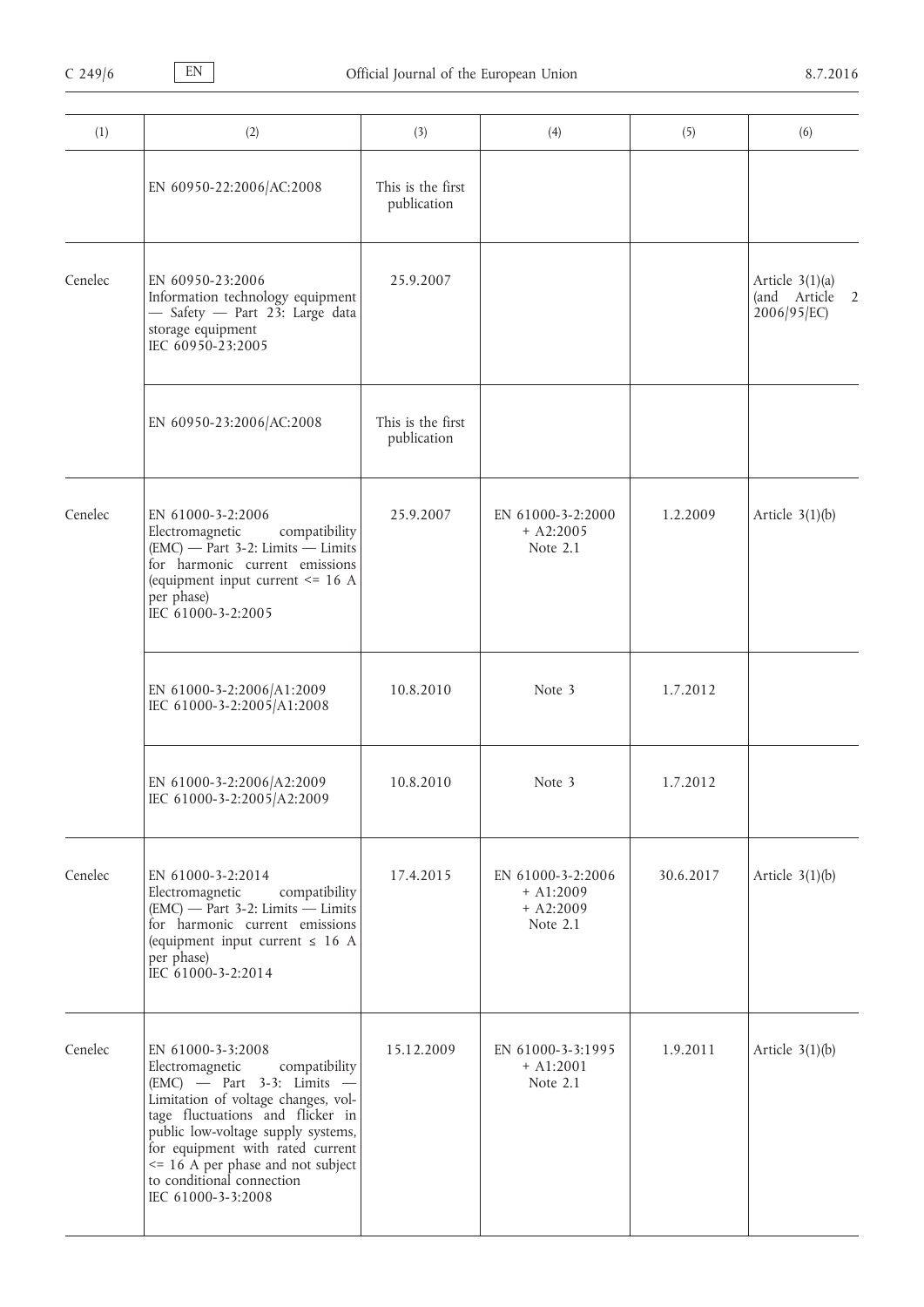| (1)     | (2)                                                                                                                                                                                                                                                                                                                                    | (3)        | (4)                                           | (5)       | (6)               |
|---------|----------------------------------------------------------------------------------------------------------------------------------------------------------------------------------------------------------------------------------------------------------------------------------------------------------------------------------------|------------|-----------------------------------------------|-----------|-------------------|
| Cenelec | EN 61000-3-3:2013<br>compatibility<br>Electromagnetic<br>$(EMC)$ - Part 3-3: Limits -<br>Limitation of voltage changes, vol-<br>tage fluctuations and flicker in<br>public low-voltage supply systems,<br>for equipment with rated current<br>$\leq$ 16 A per phase and not subject<br>to conditional connection<br>IEC 61000-3-3:2013 | 12.9.2014  | EN 61000-3-3:2008<br>Note 2.1                 | 18.6.2016 | Article $3(1)(b)$ |
| Cenelec | EN 61000-3-11:2000<br>Electromagnetic<br>compatibility<br>$(EMC)$ - Part 3-11: Limits -<br>Limitation of voltage changes, vol-<br>tage fluctuations and flicker in<br>public low-voltage supply systems<br>- Equipment with rated current <=<br>75 A and subject to conditional<br>connection<br>IEC 61000-3-11:2000                   | 5.4.2001   | Relevant generic stan-<br>dard(s)<br>Note 2.1 | 1.11.2003 | Article $3(1)(b)$ |
| Cenelec | EN 61000-3-12:2011<br>Electromagnetic<br>compatibility<br>(EMC) — Part 3-12: Limits - Limits<br>for harmonic currents produced by<br>equipment connected to public<br>low-voltage systems with input<br>current $> 16$ A and $\leq 75$ A per<br>phase<br>IEC 61000-3-12:2011 + IS1:2012                                                | 23.10.2012 | EN 61000-3-12:2005<br>Note 2.1                | 16.6.2014 | Article $3(1)(b)$ |
| Cenelec | EN 61000-6-1:2007<br>compatibility<br>Electromagnetic<br>(EMC) - Part 6-1: Generic stan-<br>dards - Immunity for residential,<br>commercial and light-industrial en-<br>vironments<br>IEC 61000-6-1:2005                                                                                                                               | 25.9.2007  | EN 61000-6-1:2001<br>Note 2.1                 | 1.12.2009 | Article $3(1)(b)$ |
| Cenelec | EN 61000-6-2:2005<br>Electromagnetic<br>compatibility<br>(EMC) - Part 6-2: Generic stan-<br>dards - Immunity for industrial<br>environments<br>IEC 61000-6-2:2005                                                                                                                                                                      | 24.8.2006  | EN 61000-6-2:2001<br>Note 2.1                 | 1.6.2008  | Article $3(1)(b)$ |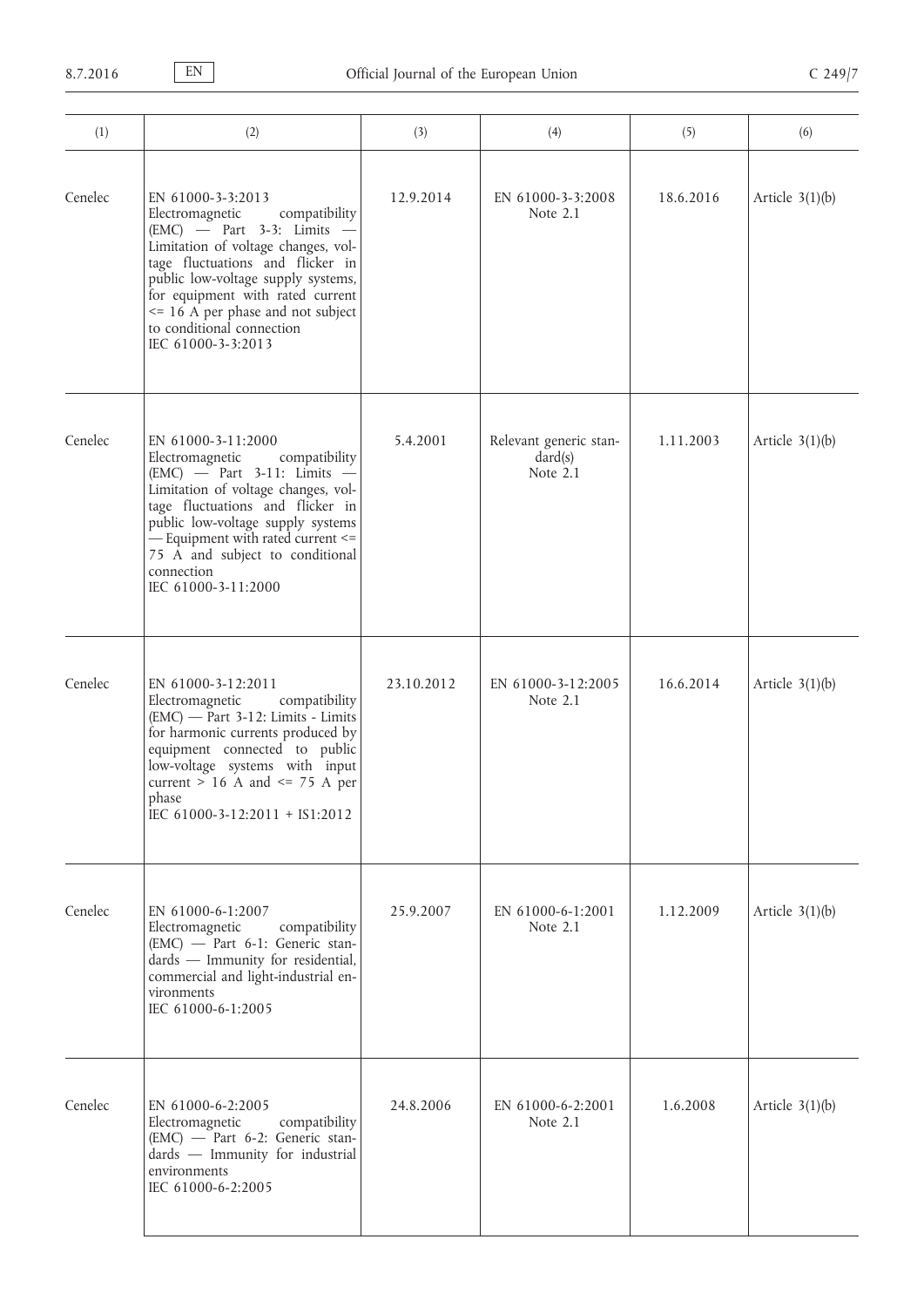| (1)     | (2)                                                                                                                                                                                                              | (3)                                                                                                                                                                                                                                                                    | (4)                                           | (5)       | (6)                                                |
|---------|------------------------------------------------------------------------------------------------------------------------------------------------------------------------------------------------------------------|------------------------------------------------------------------------------------------------------------------------------------------------------------------------------------------------------------------------------------------------------------------------|-----------------------------------------------|-----------|----------------------------------------------------|
|         | EN 61000-6-2:2005/AC:2005                                                                                                                                                                                        | This is the first<br>publication                                                                                                                                                                                                                                       |                                               |           |                                                    |
| Cenelec | EN 61000-6-3:2007<br>compatibility<br>Electromagnetic<br>(EMC) - Part 6-3: Generic stan-<br>dards - Emission standard for<br>residential, commercial and light-<br>industrial environments<br>IEC 61000-6-3:2006 | 25.9.2007                                                                                                                                                                                                                                                              | EN 61000-6-3:2001<br>$+$ A11:2004<br>Note 2.1 | 1.12.2009 | Article $3(1)(b)$                                  |
|         | EN<br>61000-6-3:2007/A1:2011/<br>AC:2012                                                                                                                                                                         | 12.10.2013<br>21.9.2011<br>Note 3<br>25.9.2007<br>EN 61000-6-4:2001<br>Note 2.1<br>compatibility<br>21.9.2011<br>Note 3<br>4.11.2008<br>and<br>17.4.2015<br>EN 60065:2014<br>EN 60950-1:2006<br>$+$ A11:2009<br>$+$ A12:2011<br>$+$ A1:2010<br>$+ A2:2013$<br>Note 2.1 |                                               |           |                                                    |
|         | EN 61000-6-3:2007/A1:2011<br>IEC 61000-6-3:2006/A1:2010                                                                                                                                                          |                                                                                                                                                                                                                                                                        |                                               | 12.1.2014 |                                                    |
| Cenelec | EN 61000-6-4:2007<br>Electromagnetic<br>(EMC) - Part 6-4: Generic stan-<br>dards - Emission standard for<br>industrial environments<br>IEC 61000-6-4:2006                                                        |                                                                                                                                                                                                                                                                        |                                               | 1.12.2009 | Article $3(1)(b)$                                  |
|         | EN 61000-6-4:2007/A1:2011<br>IEC 61000-6-4:2006/A1:2010                                                                                                                                                          |                                                                                                                                                                                                                                                                        |                                               | 12.1.2014 |                                                    |
| Cenelec | EN 62311:2008<br>Assessment of electronic<br>electrical equipment related to hu-<br>man exposure restrictions for elec-<br>tromagnetic fields (0 Hz - 300<br>GHz)<br>IEC 62311:2007 (Modified)                   |                                                                                                                                                                                                                                                                        |                                               |           | Article $3(1)(a)$<br>(and Article 2<br>2006/95/EC) |
| Cenelec | EN 62368-1:2014<br>Audio/video, information and com-<br>munication technology equipment<br>- Part 1: Safety requirements (IEC<br>62368-1:2014, modified)<br>IEC 62368-1:2014 (Modified)                          |                                                                                                                                                                                                                                                                        |                                               | 20.6.2019 | Article $3(1)(a)$<br>(and Article 2<br>2006/95/EC) |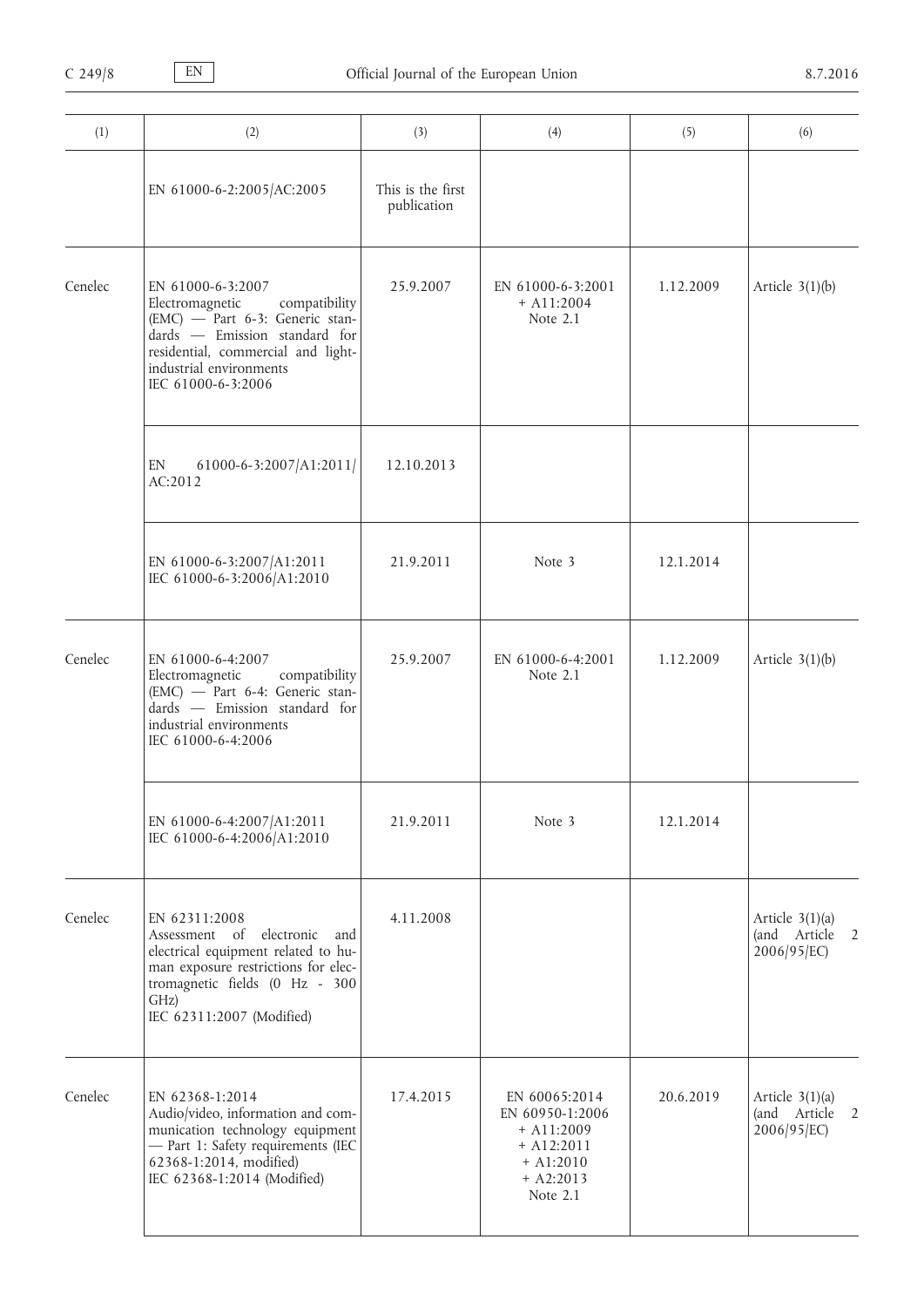| (1)         | (2)                                                                                                                                                                                                                                                                                                                                                  | (3)                              | (4)                               | (5)       | (6)                                                                |
|-------------|------------------------------------------------------------------------------------------------------------------------------------------------------------------------------------------------------------------------------------------------------------------------------------------------------------------------------------------------------|----------------------------------|-----------------------------------|-----------|--------------------------------------------------------------------|
|             | EN 62368-1:2014/AC:2015                                                                                                                                                                                                                                                                                                                              | This is the first<br>publication |                                   |           |                                                                    |
|             | EN 62368-1:2014/AC:2015                                                                                                                                                                                                                                                                                                                              | This is the first<br>publication |                                   |           |                                                                    |
|             | EN 62368-1:2014/AC:2015                                                                                                                                                                                                                                                                                                                              | 10.7.2015                        |                                   |           |                                                                    |
| Cenelec     | EN 62479:2010<br>Assessment of the compliance of<br>low power electronic and electrical<br>equipment with the basic restric-<br>tions related to human exposure to<br>electromagnetic fields (10 MHz to<br>300 GHz)<br>IEC 62479:2010 (Modified)                                                                                                     | 15.4.2011                        | EN 50371:2002<br>Note 2.1         | 1.9.2013  | Article $3(1)(a)$<br>(and Article<br>$\overline{2}$<br>2006/95/EC) |
| <b>ETSI</b> | EN 300 065-2 V1.2.1<br>Electromagnetic compatibility and<br>Radio spectrum Matters (ERM);<br>Narrow-band direct-printing tele-<br>graph equipment for receiving me-<br>teorological<br>navigational<br><b>or</b><br>information (NAVTEX); Part 2:<br>Harmonized EN covering the essen-<br>tial requirements of article 3.2 of<br>the R&TTE directive | 15.12.2009                       | EN 300 065-2 V1.1.1<br>Note 2.1   | 30.4.2011 | Article 3(2)                                                       |
| <b>ETSI</b> | EN 300 065-3 V1.2.1<br>Electromagnetic compatibility and<br>Radio spectrum Matters (ERM);<br>Narrow-band direct-printing tele-<br>graph equipment for receiving me-<br>teorological<br>navigational<br>or<br>information (NAVTEX); Part 3:<br>Harmonized EN covering the essen-<br>tial requirements of article 3.3 (e) of<br>the R&TTE directive    | 15.12.2009                       | EN 300 065-3 V1.1.1<br>Note $2.1$ | 28.2.2011 | Article 3(3)                                                       |
| <b>ETSI</b> | EN 300 086-2 V1.3.1<br>Electromagnetic compatibility and<br>Radio spectrum Matters (ERM);<br>Land Mobile Service; Radio equip-<br>ment with an internal or external<br>RF connector intended primarily<br>for analogue speech; Part 2: Har-<br>monized EN covering the essential<br>requirements of article 3.2 of the<br><b>R&amp;TTE Directive</b> | 10.8.2010                        | EN 300 086-2 V1.2.1<br>Note $2.1$ | 31.3.2012 | Article 3(2)                                                       |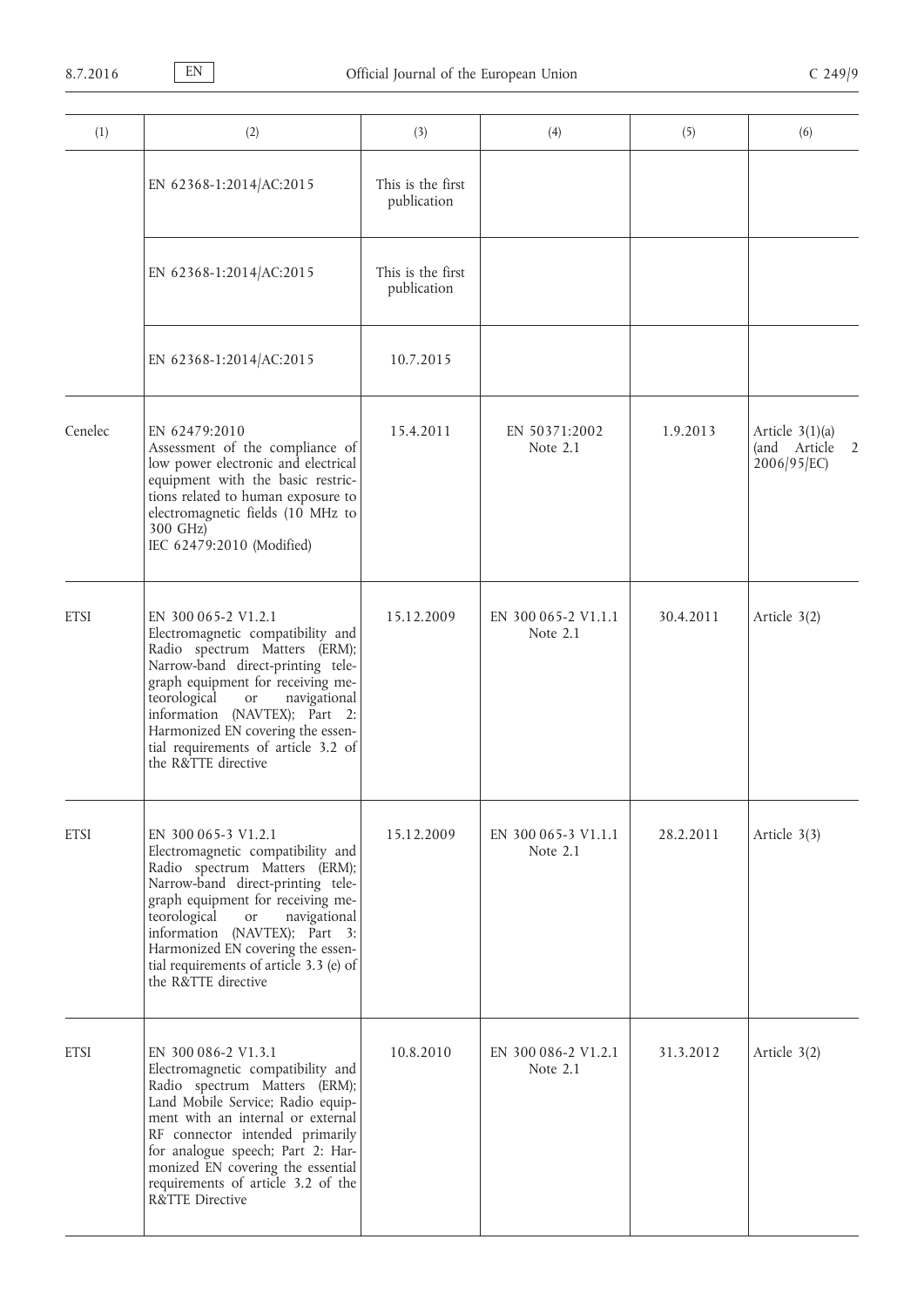| (1)         | (2)                                                                                                                                                                                                                                                                                                                                                                                                       | (3)        | (4)                               | (5)        | (6)          |
|-------------|-----------------------------------------------------------------------------------------------------------------------------------------------------------------------------------------------------------------------------------------------------------------------------------------------------------------------------------------------------------------------------------------------------------|------------|-----------------------------------|------------|--------------|
| <b>ETSI</b> | EN 300 113-2 V1.5.1<br>Electromagnetic compatibility and<br>Radio spectrum Matters (ERM);<br>Land mobile service; Radio equip-<br>ment intended for the transmission<br>of data (and/or speech) using con-<br>stant or non-constant envelope<br>modulation and having an antenna<br>connector; Part 2: Harmonized EN<br>covering the essential requirements<br>of article 3.2 of the R&TTE Direc-<br>tive | 11.4.2012  | EN 300 113-2 V1.4.2<br>Note $2.1$ | 31.8.2013  | Article 3(2) |
| <b>ETSI</b> | EN 300 135-2 V1.2.1<br>Electromagnetic compatibility and<br>Radio spectrum Matters (ERM);<br>Land Mobile Service; Citizens' Band<br>(CB) radio equipment; Angle-modu-<br>lated Citizens' Band radio equip-<br>ment (PR 27 Radio Equipment);<br>Part 2: Harmonized EN covering<br>essential requirements of article 3.2<br>of the R&TTE Directive                                                          | 4.11.2008  | EN 300 135-2 V1.1.1<br>Note $2.1$ | 30.11.2009 | Article 3(2) |
| <b>ETSI</b> | EN 300 219-2 V1.1.1<br>Electromagnetic compatibility and<br>Radio spectrum Matters (ERM);<br>Land Mobile Service; Radio equip-<br>ment transmitting signals to initiate<br>a specific response in the receiver;<br>Part 2: Harmonized EN covering<br>essential requirements under arti-<br>cle 3.2 of the R&TTE Directive                                                                                 | 26.7.2001  |                                   |            | Article 3(2) |
| <b>ETSI</b> | EN 300 220-2 V2.4.1<br>Electromagnetic compatibility and<br>Radio spectrum Matters (ERM);<br>Short Range Devices (SRD); Radio<br>equipment to be used in the<br>25 MHz to 1000 MHz frequency<br>range with power levels ranging up<br>to 500 mW; Part 2: Harmonized<br>EN covering essential requirements<br>under article 3.2 of the R&TTE<br><b>Directive</b>                                           | 23.10.2012 | EN 300 220-2 V2.3.1<br>Note $2.1$ | 28.2.2014  | Article 3(2) |
| <b>ETSI</b> | EN 300 224-2 V1.1.1<br>Electromagnetic compatibility and<br>Radio spectrum Matters (ERM); On-<br>site paging service; Part 2: Harmo-<br>nized EN under article 3.2 of the<br><b>R&amp;TTE Directive</b>                                                                                                                                                                                                   | 5.4.2001   |                                   |            | Article 3(2) |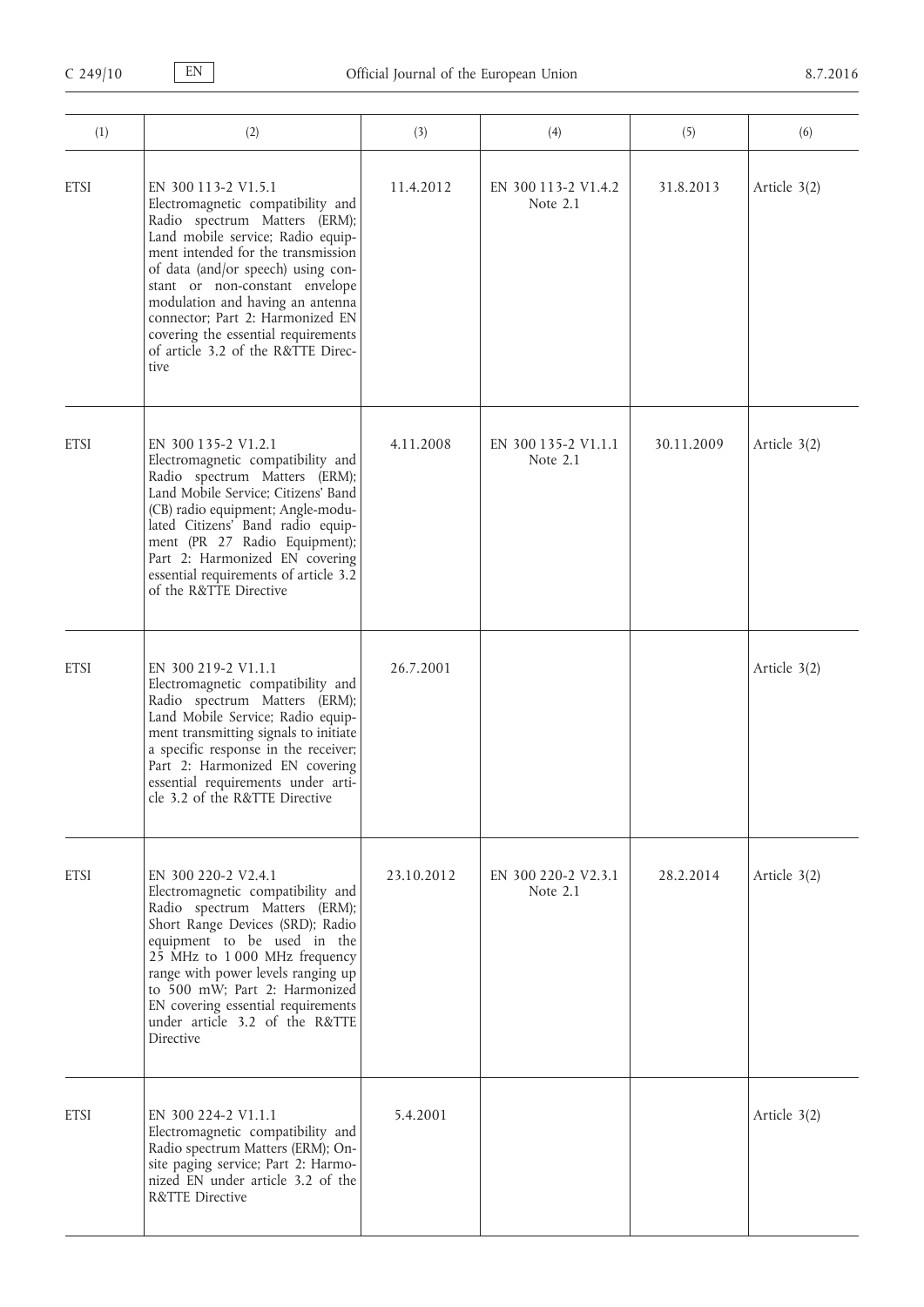| (1)         | (2)                                                                                                                                                                                                                                                                                                                                                                      | (3)        | (4)                               | (5)        | (6)          |
|-------------|--------------------------------------------------------------------------------------------------------------------------------------------------------------------------------------------------------------------------------------------------------------------------------------------------------------------------------------------------------------------------|------------|-----------------------------------|------------|--------------|
| <b>ETSI</b> | EN 300 296-2 V1.4.1<br>Electromagnetic compatibility and<br>Radio spectrum Matters (ERM);<br>Land Mobile Service; Radio equip-<br>ment using integral antennas in-<br>tended primarily for analogue<br>speech; Part 2: Harmonized EN<br>covering the essential requirements<br>of article 3.2 of the R&TTE Direc-<br>tive                                                | 12.10.2013 | EN 300 296-2 V1.3.1<br>Note $2.1$ | 31.5.2015  | Article 3(2) |
| <b>ETSI</b> | EN 300 328 V1.8.1<br>Electromagnetic compatibility and<br>Radio spectrum Matters (ERM);<br>Wideband transmission systems;<br>Data transmission equipment oper-<br>ating in the 2,4 GHz ISM band and<br>using wide band modulation tech-<br>niques; Harmonized EN covering<br>the essential requirements of arti-<br>cle 3.2 of the R&TTE Directive                       | 23.10.2012 | EN 300 328 V1.7.1<br>Note 2.1     | 31.12.2014 | Article 3(2) |
| <b>ETSI</b> | EN 300 328 V1.9.1<br>Electromagnetic compatibility and<br>Radio spectrum Matters (ERM);<br>Wideband transmission systems;<br>Data transmission equipment oper-<br>ating in the 2,4 GHz ISM band and<br>using wide band modulation tech-<br>niques; Harmonized EN covering<br>the essential requirements of arti-<br>cle 3.2 of the R&TTE Directive                       | 17.4.2015  | EN 300 328 V1.8.1<br>Note 2.1     | 30.11.2016 | Article 3(2) |
| <b>ETSI</b> | EN 300 330-2 V1.5.1<br>Electromagnetic compatibility and<br>Radio spectrum Matters (ERM);<br>Short Range Devices (SRD); Radio<br>equipment in the frequency range<br>9 kHz to 25 MHz and inductive<br>loop systems in the frequency range<br>9 kHz to 30 MHz; Part 2: Harmo-<br>nized EN covering the essential<br>requirements of article 3.2 of the<br>R&TTE Directive | 10.8.2010  | EN 300 330-2 V1.3.1<br>Note 2.1   | 30.11.2011 | Article 3(2) |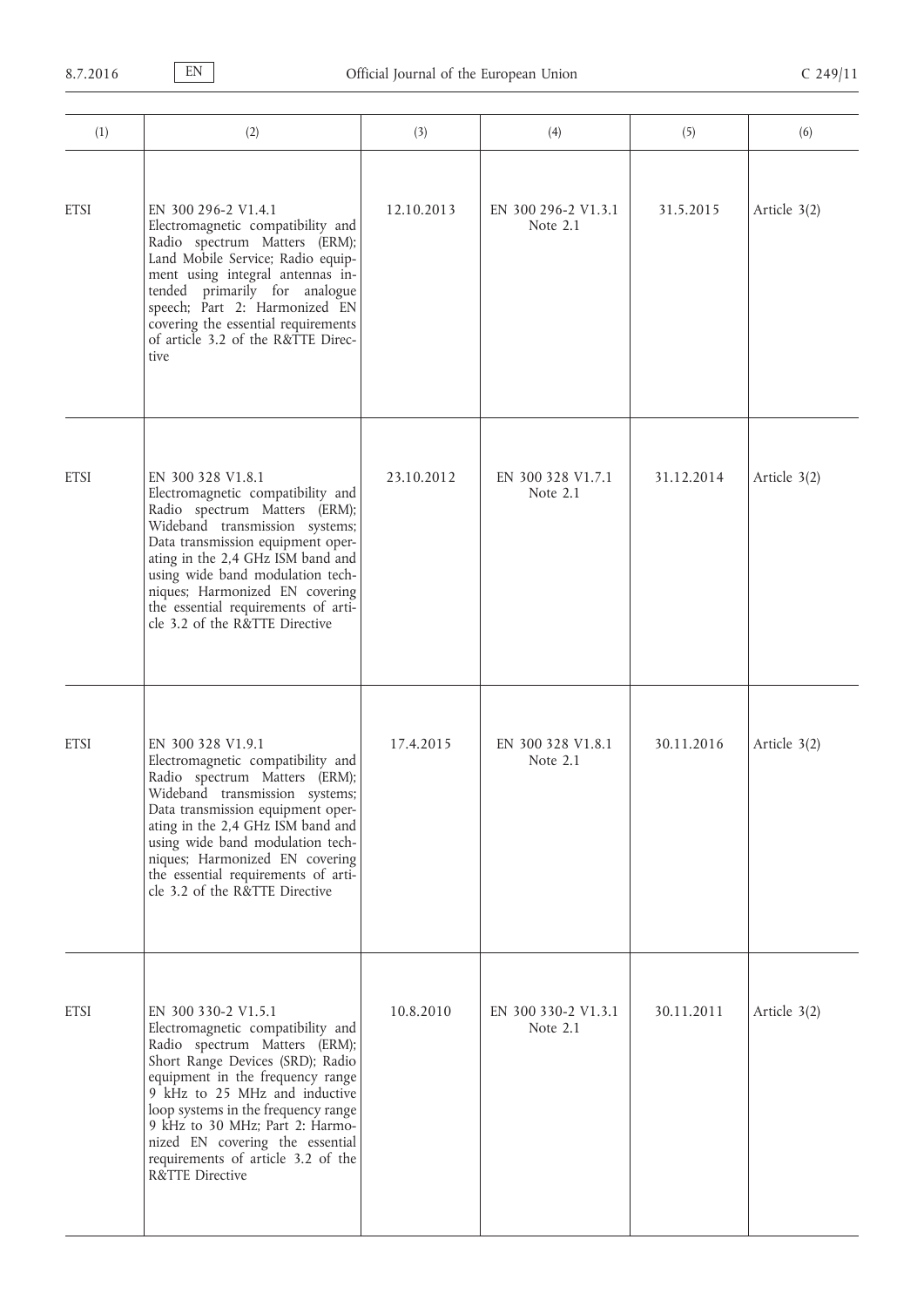| (1)         | (2)                                                                                                                                                                                                                                                                                                                                                                                                  | (3)       | (4)                               | (5)        | (6)          |
|-------------|------------------------------------------------------------------------------------------------------------------------------------------------------------------------------------------------------------------------------------------------------------------------------------------------------------------------------------------------------------------------------------------------------|-----------|-----------------------------------|------------|--------------|
| <b>ETSI</b> | EN 300 330-2 V1.6.1<br>Electromagnetic compatibility and<br>Radio spectrum Matters (ERM);<br>Short Range Devices (SRD); Radio<br>equipment in the frequency range<br>9 kHz to 25 MHz and inductive<br>loop systems in the frequency range<br>9 kHz to 30 MHz; Part 2: Harmo-<br>nized EN covering the essential<br>requirements of article 3.2 of the<br>R&TTE Directive                             | 17.4.2015 | EN 300 330-2 V1.5.1<br>Note $2.1$ | 30.11.2016 | Article 3(2) |
| <b>ETSI</b> | EN 300 341-2 V1.1.1<br>Electromagnetic compatibility and<br>Radio spectrum Matters (ERM);<br>Land Mobile service (RP 02); Radio<br>equipment using an integral anten-<br>na transmitting signals to initiate a<br>specific response in the receiver;<br>Part 2: Harmonized EN under<br>article 3.2 of the R&TTE Directive                                                                            | 5.4.2001  |                                   |            | Article 3(2) |
| <b>ETSI</b> | EN 300 373-2 V1.2.1<br>Electromagnetic compatibility and<br>Radio spectrum Matters (ERM);<br>Maritime mobile transmitters and<br>receivers for use in the MF and HF<br>bands; Part 2: Harmonized EN<br>covering essential requirements un-<br>der article 3.2 of the R&TTE<br>Directive                                                                                                              | 10.8.2010 | EN 300 373-2 V1.1.1<br>Note 2.1   | 30.9.2011  | Article 3(2) |
| <b>ETSI</b> | EN 300 373-3 V1.2.1<br>Electromagnetic compatibility and<br>Radio spectrum Matters (ERM);<br>Maritime mobile transmitters and<br>receivers for use in the MF and HF<br>bands; Part 3: Harmonized EN<br>covering essential requirements un-<br>der article 3.3(e) of the R&TTE<br>Directive; Equipment with inte-<br>grated or associated equipment for<br>Class E Digital Selective Calling<br>(DSC) | 10.8.2010 | EN 300 373-3 V1.1.1<br>Note $2.1$ | 30.9.2011  | Article 3(3) |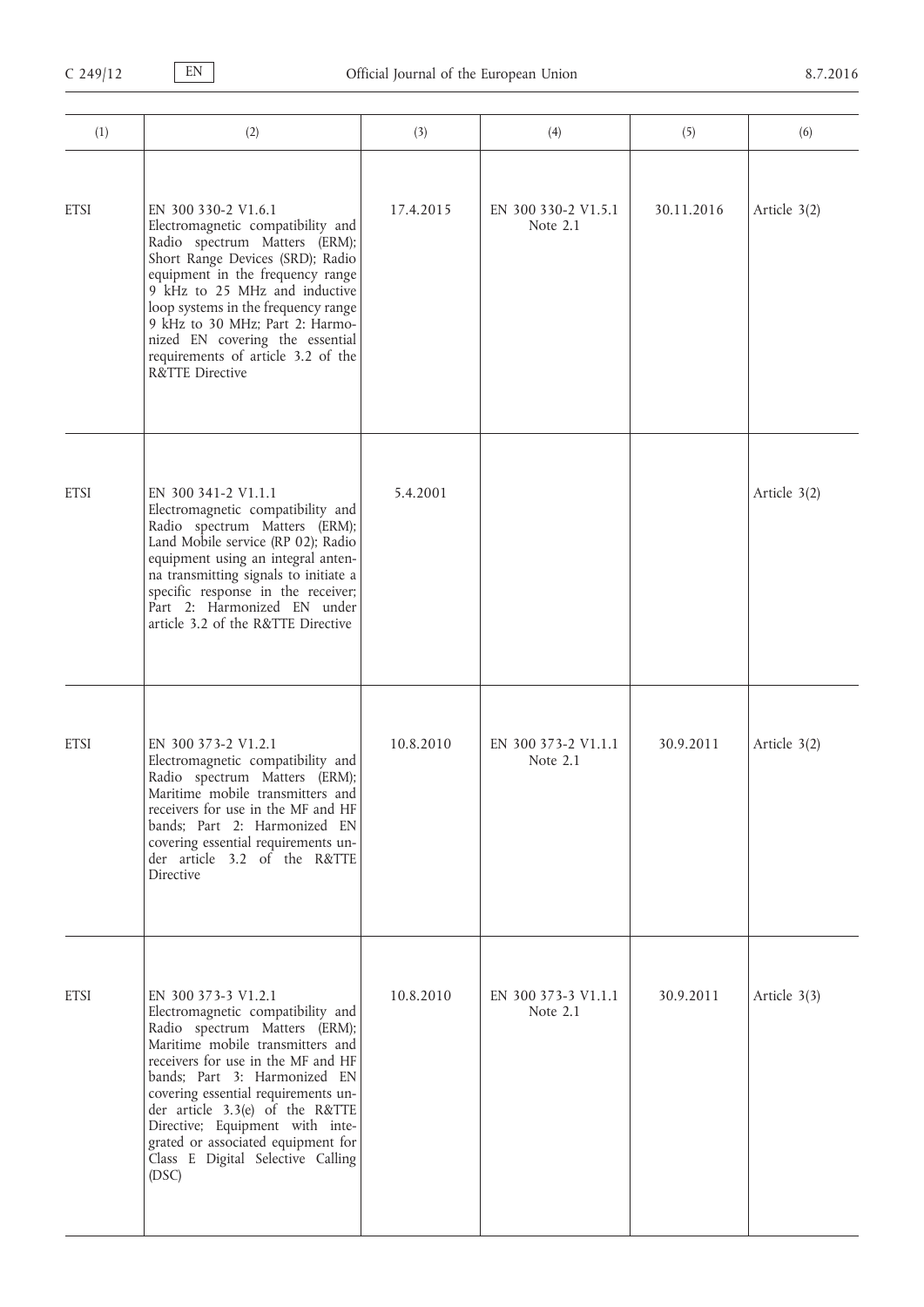| (1)         | (2)                                                                                                                                                                                                                                                                                                                                                   | (3)                              | (4)                               | (5)       | (6)          |
|-------------|-------------------------------------------------------------------------------------------------------------------------------------------------------------------------------------------------------------------------------------------------------------------------------------------------------------------------------------------------------|----------------------------------|-----------------------------------|-----------|--------------|
| <b>ETSI</b> | EN 300 390-2 V1.1.1<br>Electromagnetic compatibility and<br>Radio spectrum Matters (ERM);<br>Land Mobile Service; Radio equip-<br>ment intended for the transmission<br>of data (and speech) and using an<br>integral antenna; Part 2: Harmo-<br>nized EN covering essential require-<br>ments under article 3.2 of the<br><b>R&amp;TTE Directive</b> | 14.2.2001                        | ETS 300 390/A1 ED.1<br>Note 2.1   | 30.4.2001 | Article 3(2) |
| <b>ETSI</b> | EN 300 422-2 V1.3.1<br>Electromagnetic compatibility and<br>Radio spectrum Matters (ERM);<br>Wireless microphones in the<br>25 MHz to 3 GHz frequency range;<br>Part 2: Harmonized EN covering<br>the essential requirements of arti-<br>cle 3.2 of the R&TTE Directive                                                                               | 11.4.2012                        | EN 300 422-2 V1.2.2<br>Note $2.1$ | 31.5.2013 | Article 3(2) |
| <b>ETSI</b> | EN 300 422-2 V1.4.1<br>Electromagnetic compatibility and<br>Radio spectrum Matters (ERM);<br>Wireless microphones in the 25<br>MHz to 3 GHz frequency range;<br>Part 2: Harmonized EN covering<br>the essential requirements of arti-<br>cle 3.2 of the R&TTE Directive                                                                               | This is the first<br>publication | EN 300 422-2 V1.3.1<br>Note 2.1   | 28.2.2017 | Article 3(2) |
| <b>ETSI</b> | EN 300 433-2 V1.3.1<br>Electromagnetic compatibility and<br>Radio spectrum Matters (ERM);<br>Citizens' Band (CB) radio equip-<br>ment; Part 2: Harmonized EN<br>covering the essential requirements<br>of article 3.2 of the R&TTE Direc-<br>tive                                                                                                     | 11.4.2012                        | EN 300 433-2 V1.1.2<br>Note $2.1$ | 30.3.2013 | Article 3(2) |
| <b>ETSI</b> | EN 300 440-2 V1.4.1<br>Electromagnetic compatibility and<br>Radio spectrum Matters (ERM);<br>Short range devices; Radio equip-<br>ment to be used in the 1 GHz to<br>40 GHz frequency range; Part 2:<br>Harmonized EN covering the essen-<br>tial requirements of article 3.2 of<br>the R&TTE Directive                                               | 29.12.2010                       | EN 300 440-2 V1.3.1<br>Note $2.1$ | 31.5.2012 | Article 3(2) |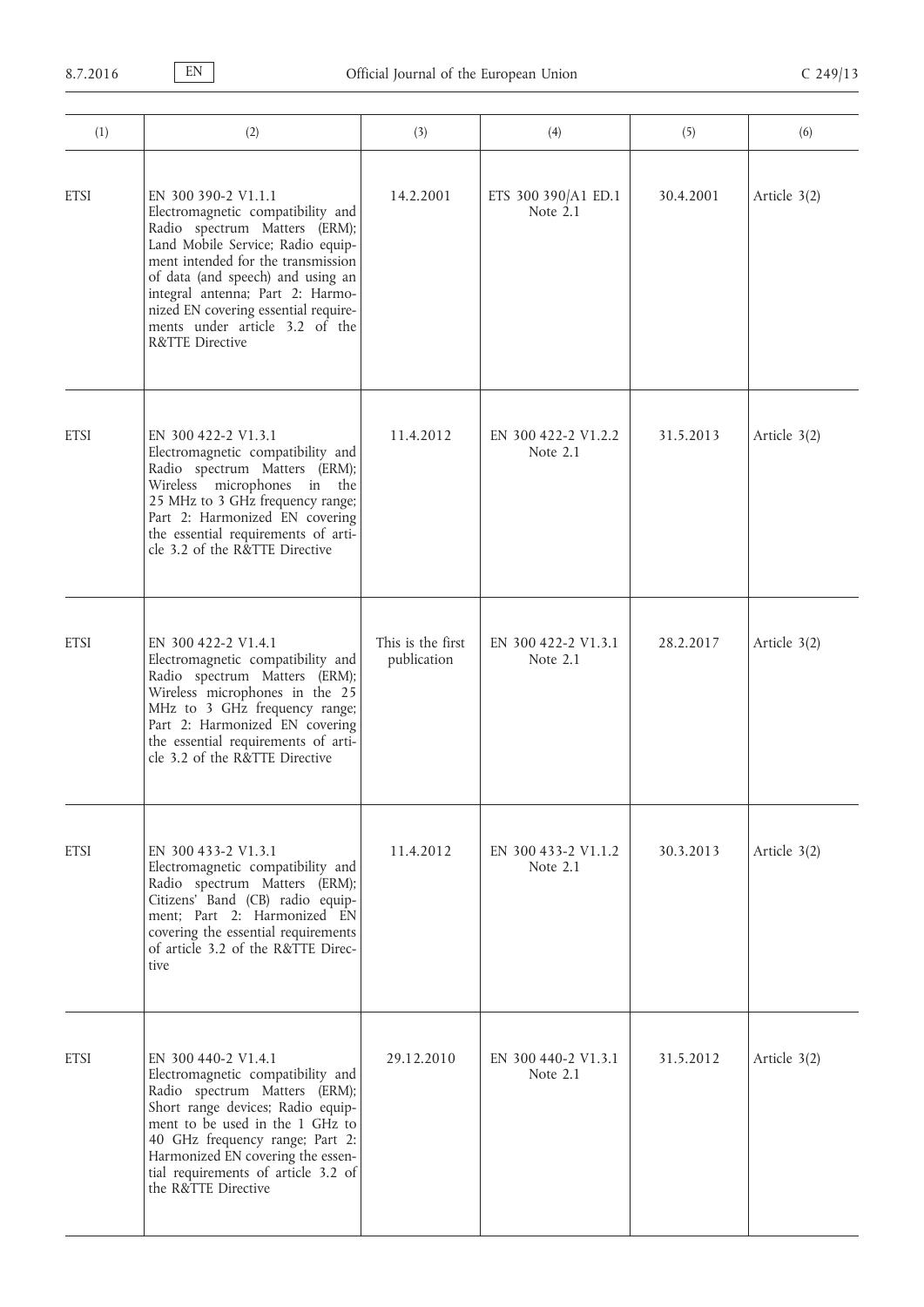| (1)         | (2)                                                                                                                                                                                                                                                                                                                                                                                                                                                                        | (3)        | (4)                             | (5)       | (6)          |
|-------------|----------------------------------------------------------------------------------------------------------------------------------------------------------------------------------------------------------------------------------------------------------------------------------------------------------------------------------------------------------------------------------------------------------------------------------------------------------------------------|------------|---------------------------------|-----------|--------------|
| <b>ETSI</b> | EN 300 454-2 V1.1.1<br>Electromagnetic compatibility and<br>Radio spectrum Matters (ERM);<br>Wide band audio links; Part 2:<br>Harmonized EN under article 3.2<br>of the R&TTE Directive                                                                                                                                                                                                                                                                                   | 14.2.2001  |                                 |           | Article 3(2) |
| <b>ETSI</b> | EN 300 471-2 V1.1.1<br>Electromagnetic Compatibility and<br>Radio spectrum Matters (ERM);<br>Land Mobile Service; Rules for<br>Access and the Sharing of common<br>used channels by equipment com-<br>plying with EN 300 113; Part 2:<br>Harmonized EN covering essential<br>requirements under article 3.2 of<br>the R&TTE Directive                                                                                                                                      | 26.7.2001  |                                 |           | Article 3(2) |
| <b>ETSI</b> | EN 300 609-4 V10.2.1<br>Global System for Mobile commu-<br>nications (GSM); Part 4: Harmo-<br>nized EN for GSM Repeaters<br>covering the essential requirements<br>of article 3.2 of the R&TTE Direc-<br>tive                                                                                                                                                                                                                                                              | 12.10.2013 | EN 300 609-4 V9.2.1<br>Note 2.1 | 31.8.2014 | Article 3(2) |
| <b>ETSI</b> | EN 300 674-2-1 V1.1.1<br>Electromagnetic compatibility and<br>Radio spectrum Matters (ERM);<br>Road Transport and Traffic Tele-<br>matics (RTTT); Dedicated Short<br>Range Communication (DSRC)<br>transmission equipment (500 kbit/<br>s/250 kbit/s) operating in the<br>5,8 GHz Industrial, Scientific and<br>Medical (ISM) band; Part 2: Harmo-<br>nized EN under article 3.2 of the<br>R&TTE Directive; Sub-part 1: Re-<br>quirements for the Road Side Units<br>(RSU) | 24.8.2006  |                                 |           | Article 3(2) |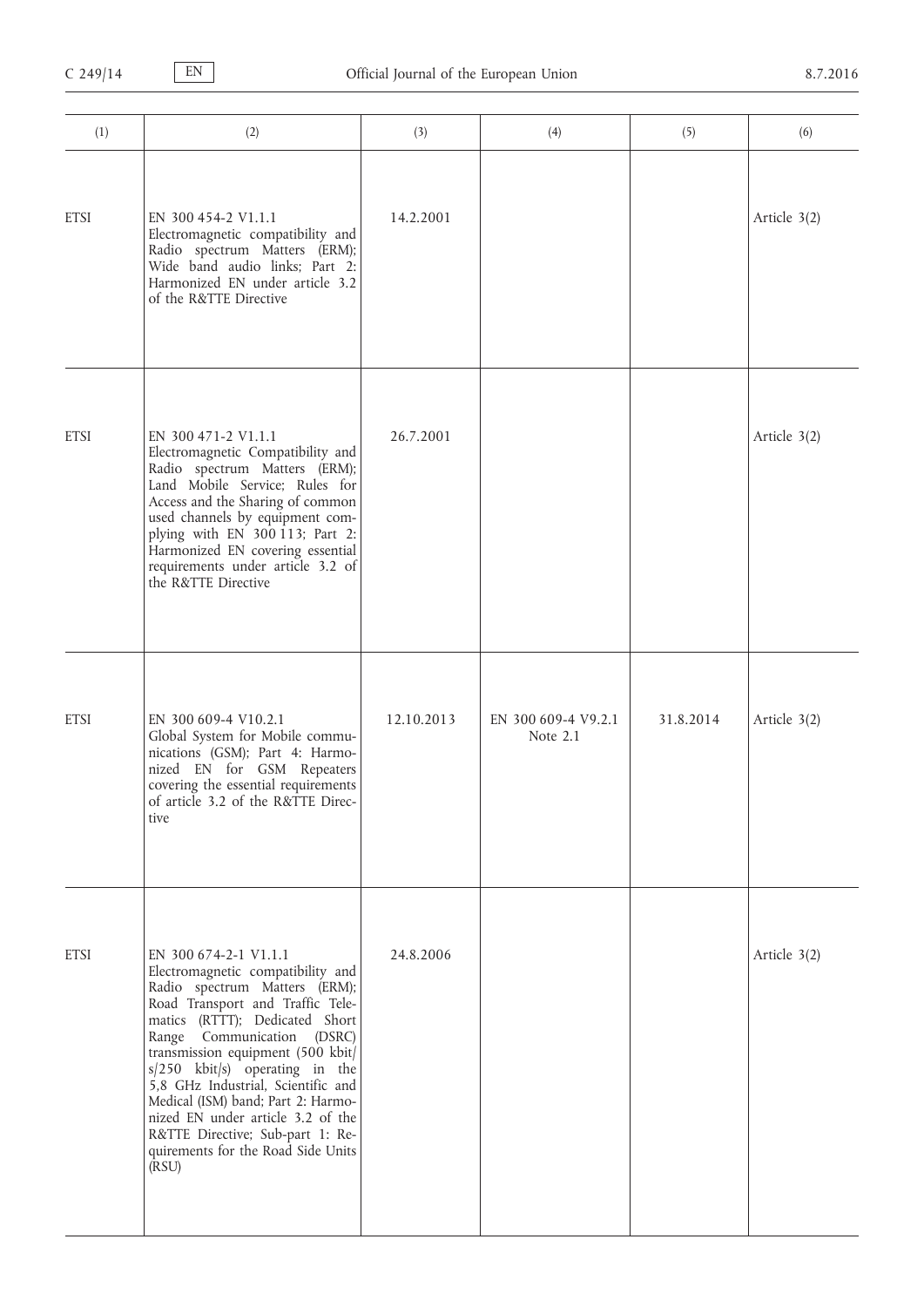| (1)         | (2)                                                                                                                                                                                                                                                                                                                                                                                                                                                                            | (3)       | (4)                               | (5)       | (6)            |
|-------------|--------------------------------------------------------------------------------------------------------------------------------------------------------------------------------------------------------------------------------------------------------------------------------------------------------------------------------------------------------------------------------------------------------------------------------------------------------------------------------|-----------|-----------------------------------|-----------|----------------|
| <b>ETSI</b> | EN 300 674-2-2 V1.1.1<br>Electromagnetic compatibility and<br>Radio spectrum Matters (ERM);<br>Road Transport and Traffic Tele-<br>matics (RTTT); Dedicated Short<br>Range<br>Communication (DSRC)<br>transmission equipment (500 kbit/<br>$s/250$ kbit/s) operating in the<br>5,8 GHz Industrial, Scientific and<br>Medical (ISM) band; Part 2: Harmo-<br>nized EN under article 3.2 of the<br>R&TTE Directive; Sub-part 2: Re-<br>quirements for the On-Board Units<br>(OBU) | 24.8.2006 |                                   |           | Article 3(2)   |
| <b>ETSI</b> | EN 300 676-2 V1.5.1<br>Ground-based VHF hand-held, mo-<br>bile and fixed radio transmitters,<br>receivers and transceivers for the<br>VHF aeronautical mobile service<br>using amplitude modulation; Part 2:<br>Harmonized EN covering essential<br>requirements of article 3.2 of the<br>R&TTE Directive                                                                                                                                                                      | 11.4.2012 | EN 300 676-2 V1.4.1<br>Note 2.1   | 31.5.2013 | Article 3(2)   |
| <b>ETSI</b> | EN 300 698-2 V1.2.1<br>Electromagnetic compatibility and<br>Radio spectrum Matters (ERM);<br>Radio telephone transmitters and<br>receivers for the maritime mobile<br>service operating in the VHF bands<br>used on inland waterways; Part 2:<br>Harmonized EN covering essential<br>requirements of article 3.2 of the<br><b>R&amp;TTE</b> Directive                                                                                                                          | 10.8.2010 | EN 300 698-2 V1.1.1<br>Note $2.1$ | 31.8.2010 | Article $3(2)$ |
| <b>ETSI</b> | EN 300 698-3 V1.2.1<br>Electromagnetic compatibility and<br>Radio spectrum Matters (ERM);<br>Radio telephone transmitters and<br>receivers for the maritime mobile<br>service operating in the VHF bands<br>used on inland waterways; Part 3:<br>Harmonized EN covering essential<br>requirements of article 3.3 (e) of the<br>R&TTE Directive                                                                                                                                 | 10.8.2010 | EN 300 698-3 V1.1.1<br>Note $2.1$ | 31.8.2010 | Article 3(3)   |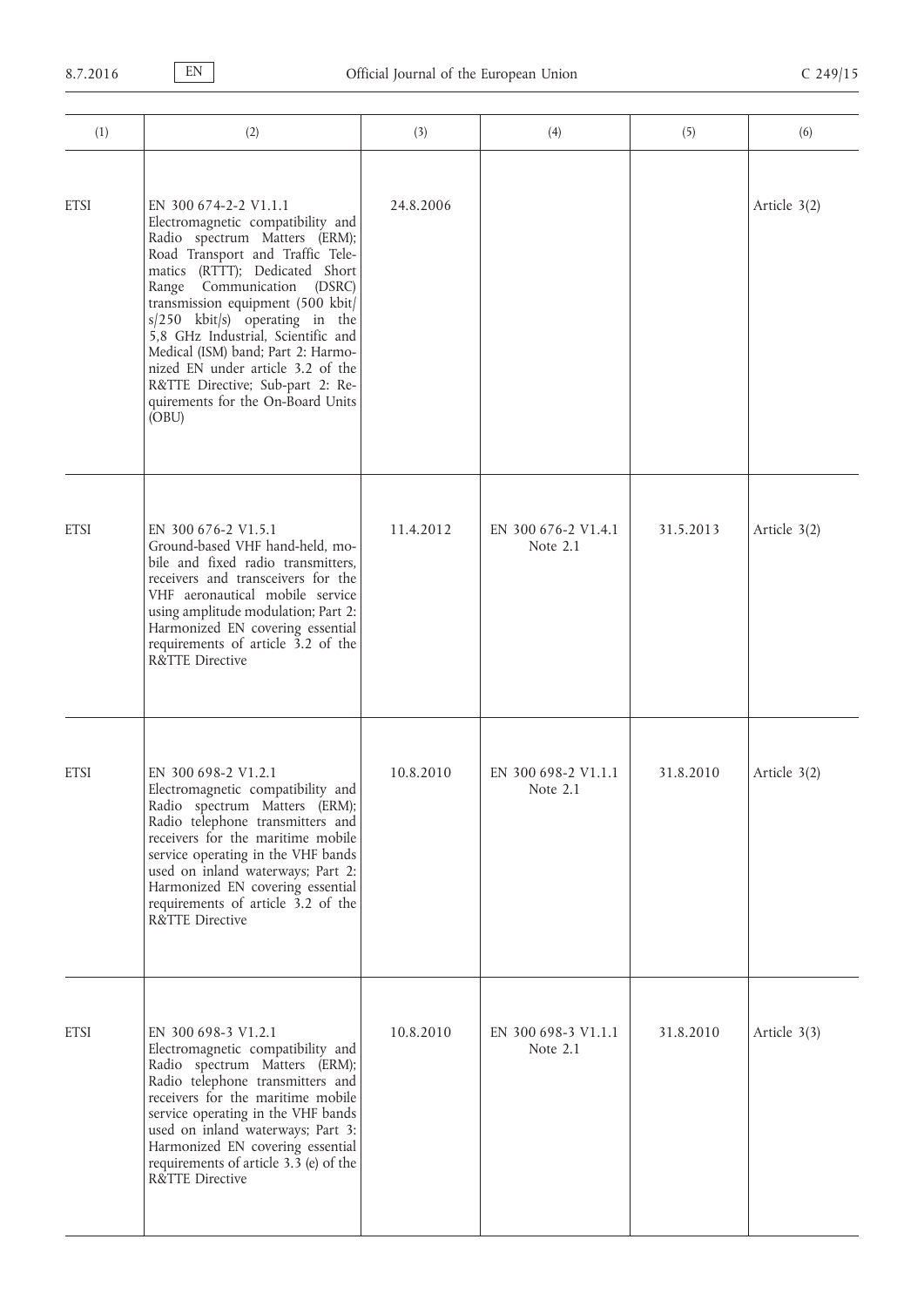| (1)         | (2)                                                                                                                                                                                                                                                                                                                                                 | (3)       | (4)                               | (5)        | (6)          |
|-------------|-----------------------------------------------------------------------------------------------------------------------------------------------------------------------------------------------------------------------------------------------------------------------------------------------------------------------------------------------------|-----------|-----------------------------------|------------|--------------|
| <b>ETSI</b> | EN 300 718-2 V1.1.1<br>Electromagnetic compatibility and<br>Radio spectrum Matters (ERM);<br>Avalanche Beacons; Transmitter-re-<br>ceiver systems; Part 2: Harmonized<br>EN covering essential requirements<br>of article 3.2 of the R&TTE Direc-<br>tive                                                                                           | 26.7.2001 |                                   |            | Article 3(2) |
| <b>ETSI</b> | EN 300 718-3 V1.2.1<br>Electromagnetic compatibility and<br>Radio spectrum Matters (ERM);<br>Avalanche beacons; Transmitter-re-<br>ceiver systems; Part 3: Harmonized<br>EN covering the essential require-<br>ments of article 3.3e of the R&TTE<br>Directive                                                                                      | 30.4.2004 | EN 300 718-3 V1.1.1<br>Note 2.1   | 30.11.2005 | Article 3(3) |
| <b>ETSI</b> | EN 300 720-2 V1.2.1<br>Electromagnetic compatibility and<br>Radio spectrum Matters (ERM);<br>Ultra-High Frequency (UHF) on-<br>board vessels communications sys-<br>tems and equipment; Part 2: Har-<br>monized EN under article 3.2 of the<br><b>R&amp;TTE Directive</b>                                                                           | 3.6.2008  | EN 300 720-2 V1.1.1<br>Note 2.1   | 31.7.2009  | Article 3(2) |
| <b>ETSI</b> | EN 300 761-2 V1.1.1<br>Electromagnetic compatibility and<br>Radio spectrum Matters (ERM);<br>Short Range Devices (SRD); Auto-<br>matic Vehicle Identification (AVI)<br>for railways operating in the 2,45<br>GHz frequency range; Part 2: Har-<br>monized standard covering essen-<br>tial requirements under article 3.2<br>of the R&TTE Directive | 26.7.2001 |                                   |            | Article 3(2) |
| <b>ETSI</b> | EN 301 025-2 V1.5.1<br>Electromagnetic compatibility and<br>Radio spectrum Matters (ERM);<br>VHF radiotelephone equipment for<br>general communications and asso-<br>ciated equipment for Class 'D'<br>Digital Selective Calling (DSC);<br>Part 2: Harmonized EN covering<br>the essential requirements of arti-<br>cle 3.2 of the R&TTE Directive  | 12.9.2014 | EN 301 025-2 V1.4.1<br>Note $2.1$ | 30.6.2015  | Article 3(2) |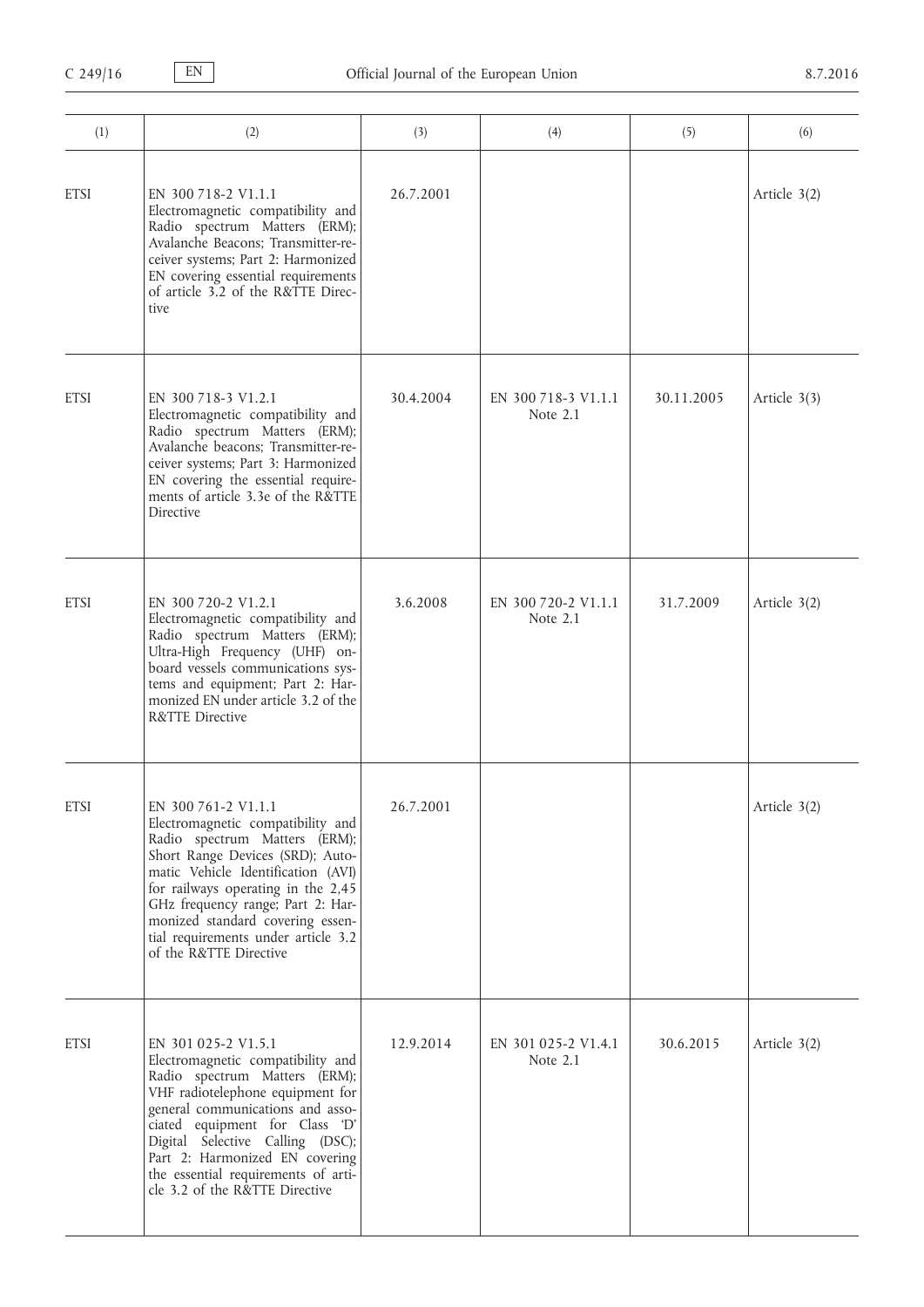| (1)         | (2)                                                                                                                                                                                                                                                                                                                                                                                               | (3)       | (4)                               | (5)        | (6)          |
|-------------|---------------------------------------------------------------------------------------------------------------------------------------------------------------------------------------------------------------------------------------------------------------------------------------------------------------------------------------------------------------------------------------------------|-----------|-----------------------------------|------------|--------------|
| <b>ETSI</b> | EN 301 025-3 V1.5.1<br>Electromagnetic compatibility and<br>Radio spectrum Matters (ERM);<br>VHF radiotelephone equipment for<br>general communications and asso-<br>ciated equipment for Class 'D'<br>Digital Selective Calling (DSC);<br>Part 3: Harmonized EN covering<br>the essential requirements of arti-<br>cle 3.3(e) of the R&TTE Directive                                             | 12.9.2014 | EN 301 025-3 V1.4.1<br>Note $2.1$ | 30.6.2015  | Article 3(3) |
| <b>ETSI</b> | EN 301 091-2 V1.3.2<br>Electromagnetic compatibility and<br>Radio spectrum Matters (ERM);<br>Short Range Devices; Road Trans-<br>port and Traffic Telematics (RTTT);<br>Radar equipment operating in the<br>76 GHz to 77 GHz; Part 2:<br>Harmonized EN covering essential<br>requirements of article 3.2 of the<br><b>R&amp;TTE Directive</b>                                                     | 25.9.2007 | EN 301 091-2 V1.2.1<br>Note $2.1$ | 30.6.2008  | Article 3(2) |
| <b>ETSI</b> | EN 301 166-2 V1.2.3<br>Electromagnetic compatibility and<br>Radio spectrum Matters (ERM);<br>Land Mobile Service; Radio equip-<br>ment for analogue and/or digital<br>communication (speech and/or<br>data) and operating on narrow<br>band channels and having an an-<br>tenna connector; Part 2: Harmo-<br>nized EN covering essential<br>requirements of article 3.2 of the<br>R&TTE Directive | 10.8.2010 | EN 301 166-2 V1.2.2<br>Note 2.1   | 31.8.2011  | Article 3(2) |
| <b>ETSI</b> | EN 301 178-2 V1.2.2<br>Electromagnetic compatibility and<br>Radio spectrum Matters (ERM);<br>Portable Very High Frequency<br>(VHF) radiotelephone equipment<br>for the maritime mobile service<br>operating in the VHF bands (for<br>non-GMDSS applications only);<br>Part 2: Harmonized EN covering<br>essential requirements of article 3.2<br>of the R&TTE Directive                           | 25.9.2007 | EN 301 178-2 V1.1.1<br>Note $2.1$ | 31.10.2008 | Article 3(2) |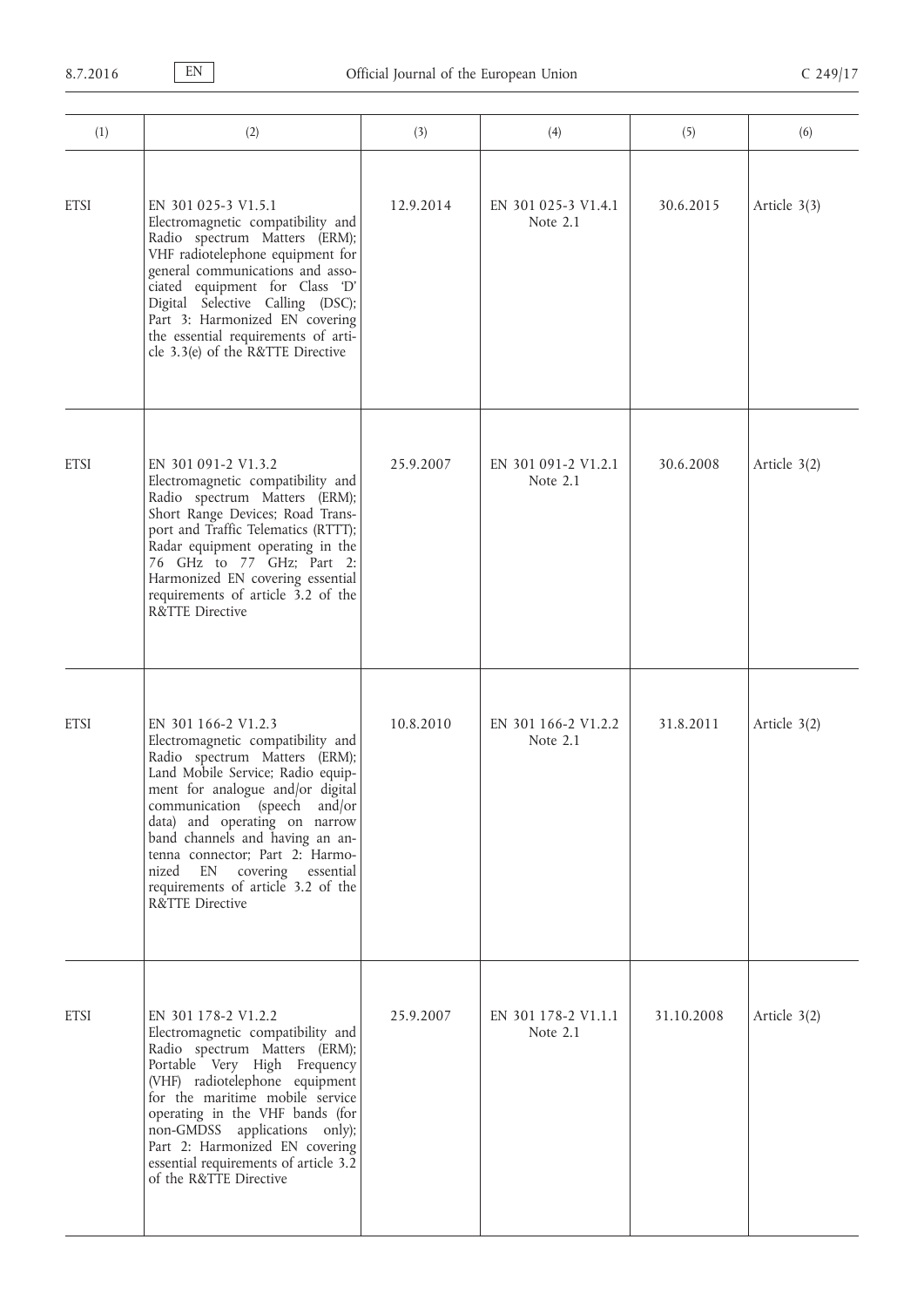| (1)         | (2)                                                                                                                                                                                                                                                                                                                                                          | (3)        | (4)                             | (5)        | (6)          |
|-------------|--------------------------------------------------------------------------------------------------------------------------------------------------------------------------------------------------------------------------------------------------------------------------------------------------------------------------------------------------------------|------------|---------------------------------|------------|--------------|
| <b>ETSI</b> | EN 301 357-2 V1.4.1<br>Electromagnetic compatibility and<br>Radio spectrum Matters (ERM);<br>Cordless audio devices in the range<br>25 MHz to 2000 MHz; Part 2:<br>Harmonized EN covering essential<br>requirements of article 3.2 of the<br>R&TTE Directive                                                                                                 | 15.12.2009 | EN 301 357-2 V1.3.1<br>Note 2.1 | 31.8.2010  | Article 3(2) |
| <b>ETSI</b> | EN 301 360 V1.2.1<br>Satellite Earth Stations and Systems<br>(SES); Harmonized EN for Satellite<br>Interactive Terminals (SIT) and Sa-<br>tellite User Terminals (SUT) trans-<br>mitting towards geostationary<br>satellites in the 27,5 GHz to 29,5<br>GHz frequency bands covering<br>essential requirements under arti-<br>cle 3.2 of the R&TTE Directive | 24.8.2006  | EN 301 360 V1.1.3<br>Note 2.1   | 30.11.2007 | Article 3(2) |
| <b>ETSI</b> | EN 301 406 V2.1.1<br>Digital Enhanced Cordless Telecom-<br>munications (DECT); Harmonized<br>EN for Digital Enhanced Cordless<br>Telecommunications (DECT) cover-<br>ing the essential requirements un-<br>der article 3.2 of the R&TTE<br>Directive; Generic radio                                                                                          | 15.12.2009 | EN 301 406 V1.5.1<br>Note 2.1   | 30.4.2011  | Article 3(2) |
| <b>ETSI</b> | EN 301 423 V1.1.1<br>Electromagnetic Compatibility and<br>Radio spectrum Matters (ERM);<br>Harmonized Standard for the Ter-<br>restrial Flight Telecommunications<br>System under article 3.2 of the<br>R&TTE Directive                                                                                                                                      | 5.4.2001   | TBR 023 ED.1<br>Note 2.1        | 30.9.2002  | Article 3(2) |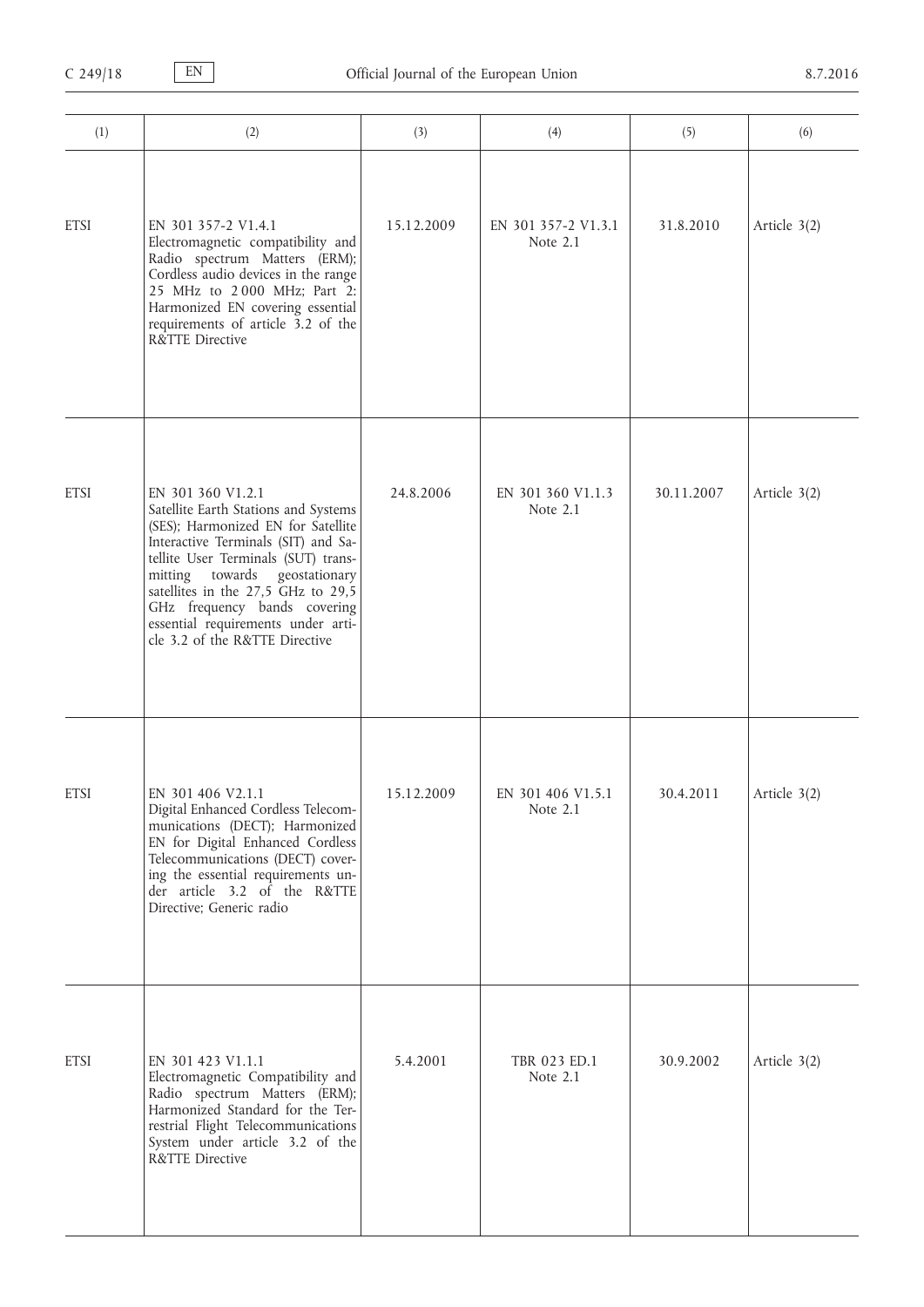| (1)         | (2)                                                                                                                                                                                                                                                                                                                                                                                                       | (3)       | (4)                           | (5)       | (6)          |
|-------------|-----------------------------------------------------------------------------------------------------------------------------------------------------------------------------------------------------------------------------------------------------------------------------------------------------------------------------------------------------------------------------------------------------------|-----------|-------------------------------|-----------|--------------|
| <b>ETSI</b> | EN 301 426 V1.2.1<br>Satellite Earth Stations and Systems<br>(SES); Harmonized EN for Low data<br>rate Land Mobile satellite Earth<br>Stations (LMES) and Maritime Mo-<br>bile satellite Earth Stations (MMES)<br>not intended for distress and safety<br>communications operating in the<br>1,5/1,6 GHz frequency bands cov-<br>ering essential requirements under<br>article 3.2 of the R&TTE Directive | 9.3.2002  | EN 301 426 V1.1.1<br>Note 2.1 | 30.6.2002 | Article 3(2) |
| <b>ETSI</b> | EN 301 427 V1.2.1<br>Satellite Earth Stations and Systems<br>(SES); Harmonized EN for Low data<br>rate Mobile satellite Earth Stations<br>(MESs) except aeronautical mobile<br>satellite earth stations, operating in<br>the $11/12/14$ GHz frequency bands<br>covering essential requirements un-<br>der article 3.2 of the R&TTE<br>directive                                                           | 30.3.2005 | EN 301 427 V1.1.1<br>Note 2.1 | 31.8.2003 | Article 3(2) |
| <b>ETSI</b> | EN 301 428 V1.3.1<br>Satellite Earth Stations and Systems<br>(SES); Harmonized EN for Very<br>Small Aperture Terminal (VSAT);<br>Transmit-only, transmit/receive or<br>receive-only satellite earth stations<br>operating in the 11/12/14 GHz<br>frequency bands covering essential<br>requirements under article 3.2 of<br>the R&TTE directive                                                           | 24.8.2006 | EN 301 428 V1.2.1<br>Note 2.1 | 30.6.2007 | Article 3(2) |
| <b>ETSI</b> | EN 301 430 V1.1.1<br>Satellite Earth Stations and Systems<br>(SES); Harmonized EN for Satellite<br>News Gathering Transportable<br>Earth Stations (SNG TES) operating<br>in the $11-12/13-14$ GHz frequency<br>bands covering essential require-<br>ments under article 3.2 of the<br>R&TTE Directive                                                                                                     | 14.2.2001 | TBR 030 ED.1<br>Note 2.1      | 31.1.2001 | Article 3(2) |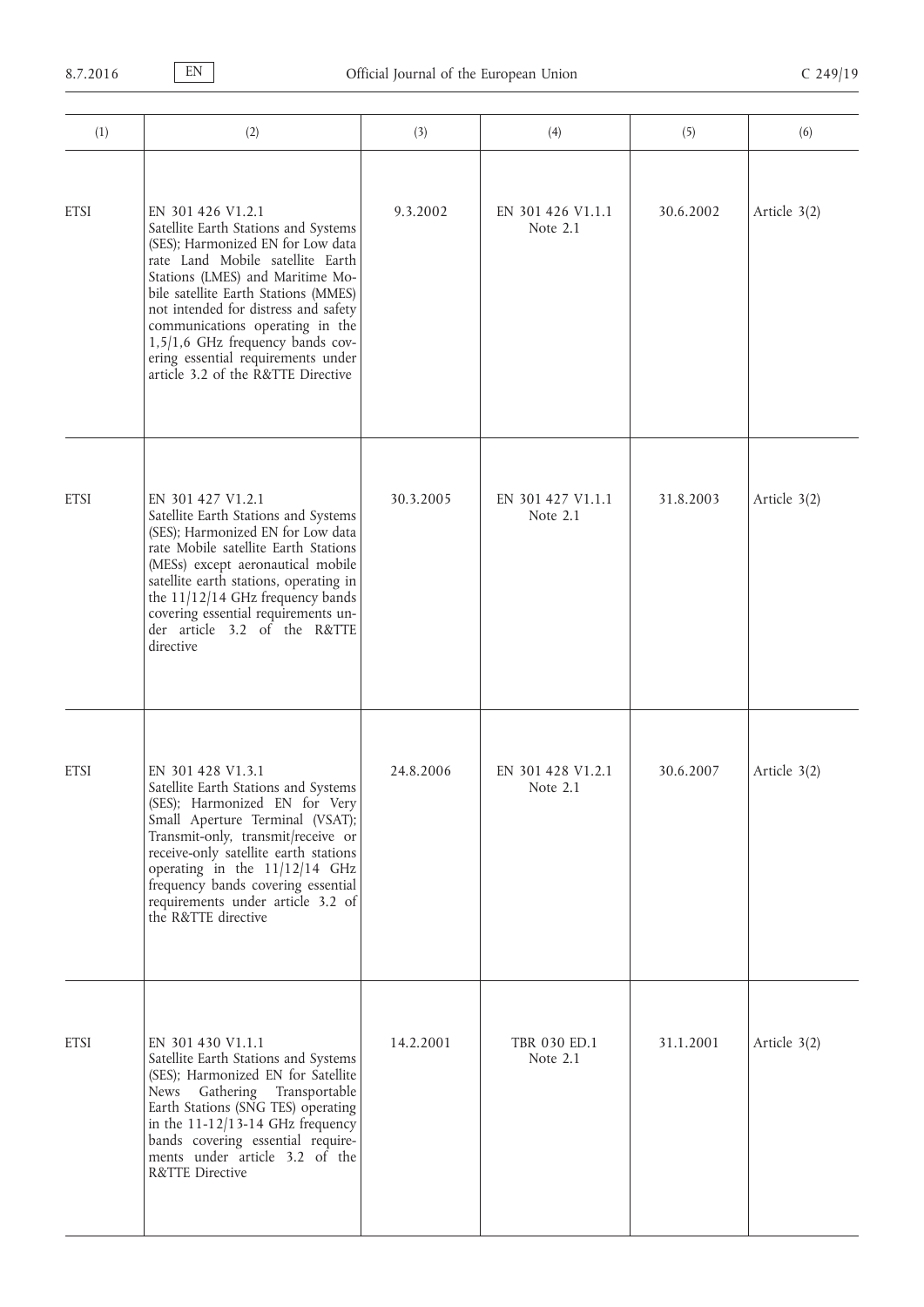| (1)         | (2)                                                                                                                                                                                                                                                                                                                                                                                  | (3)        | (4)                             | (5)        | (6)          |
|-------------|--------------------------------------------------------------------------------------------------------------------------------------------------------------------------------------------------------------------------------------------------------------------------------------------------------------------------------------------------------------------------------------|------------|---------------------------------|------------|--------------|
| <b>ETSI</b> | EN 301 441 V1.1.1<br>Satellite Earth Stations and Systems<br>(SES); Harmonized EN for Mobile<br>Earth Stations (MESs), including<br>handheld earth stations, for Satellite<br>Personal Communications Net-<br>works (S-PCN) in the $1,6/2,4$ GHz<br>bands under the Mobile Satellite<br>Service (MSS) covering essential<br>requirements under Article 3.2 of<br>the R&TTE directive | 14.2.2001  | TBR 041 ED.1<br>Note 2.1        | 31.1.2001  | Article 3(2) |
| <b>ETSI</b> | EN 301 442 V1.2.1<br>Satellite Earth Stations and Systems<br>(SES); Harmonized EN for Mobile<br>Earth Stations (MESs), including<br>handheld earth stations, for Satellite<br>Personal Communications Net-<br>works (S-PCN) in the 2,0 GHz<br>bands under the Mobile Satellite<br>Service (MSS) covering essential<br>requirements under article 3.2 of<br>the R&TTE directive       | 29.12.2010 | EN 301 442 V1.1.1<br>Note 2.1   | 31.5.2012  | Article 3(2) |
| <b>ETSI</b> | EN 301 443 V1.3.1<br>Satellite Earth Stations and Systems<br>(SES); Harmonized EN for Very<br>Small Aperture Terminal (VSAT);<br>Transmit-only,<br>transmit-and-re-<br>ceive, receive-only satellite earth<br>stations operating in the 4 GHz<br>and 6 GHz frequency bands cover-<br>ing essential requirements under<br>article 3.2 of the R&TTE Directive                          | 24.8.2006  | EN 301 443 V1.2.1<br>Note 2.1   | 30.11.2007 | Article 3(2) |
| <b>ETSI</b> | EN 301 444 V1.2.1<br>Satellite Earth Stations and Systems<br>(SES); Harmonized EN for Land<br>Mobile Earth Stations (LMES) oper-<br>ating in the 1,5 GHz and 1,6 GHz<br>bands providing voice and/or data<br>communications covering essential<br>requirements of article 3.2 of the<br>R&TTE directive                                                                              | 11.4.2012  | EN 301 444 V1.1.1<br>Note $2.1$ | 30.4.2015  | Article 3(2) |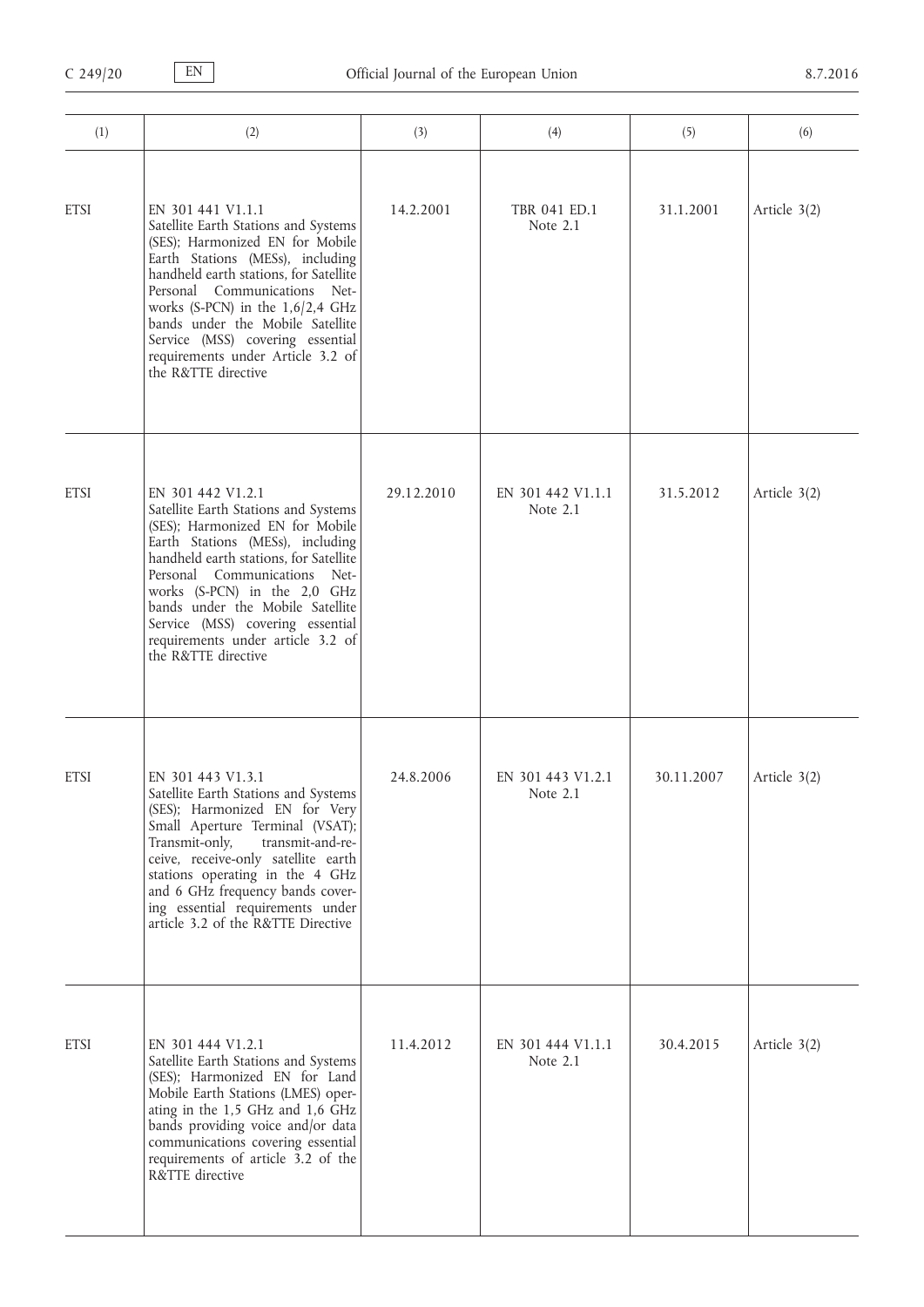| (1)         | (2)                                                                                                                                                                                                                                                                                                                                                                         | (3)        | (4)                             | (5)       | (6)          |
|-------------|-----------------------------------------------------------------------------------------------------------------------------------------------------------------------------------------------------------------------------------------------------------------------------------------------------------------------------------------------------------------------------|------------|---------------------------------|-----------|--------------|
| <b>ETSI</b> | EN 301 444 V1.2.2<br>Satellite Earth Stations and Systems<br>(SES); Harmonized EN for Land<br>Mobile Earth Stations (LMES) oper-<br>ating in the 1,5 GHz and 1,6 GHz<br>bands providing voice and/or data<br>communications covering essential<br>requirements of article 3.2 of the<br>R&TTE directive                                                                     | 12.10.2013 | EN 301 444 V1.2.1<br>Note $2.1$ | 30.9.2016 | Article 3(2) |
| <b>ETSI</b> | EN 301 447 V1.1.1<br>Satellite Earth Stations and Systems<br>(SES); Harmonized EN for satellite<br>Earth Stations on board Vessels<br>(ESVs) operating in the 4/6 GHz<br>frequency bands allocated to the<br>Fixed Satellite Service (FSS) cover-<br>ing essential requirements of arti-<br>cle 3.2 of the R&TTE directive                                                  | 3.6.2008   |                                 |           | Article 3(2) |
| <b>ETSI</b> | EN 301 449 V1.1.1<br>Electromagnetic compatibility and<br>Radio spectrum Matters (ERM);Har-<br>monized EN for CDMA spread<br>spectrum base stations operating<br>in the 450 MHz cellular band<br>(CDMA 450) and 410, 450 and<br>870 MHz PAMR bands (CDMA-<br>PAMR) covering essential require-<br>ments of article 3.2 of the R&TTE<br>Directive                            | 21.12.2006 |                                 |           | Article 3(2) |
| <b>ETSI</b> | EN 301 459 V1.4.1<br>Satellite Earth Stations and Systems<br>(SES); Harmonized EN for Satellite<br>Interactive Terminals (SIT) and Sa-<br>tellite User Terminals (SUT) trans-<br>mitting towards<br>satellites in<br>geostationary orbit in the 29,5<br>GHz to 30,0 GHz frequency bands<br>covering essential requirements un-<br>der article 3.2 of the R&TTE<br>Directive | 25.9.2007  | EN 301 459 V1.3.1<br>Note 2.1   | 31.3.2009 | Article 3(2) |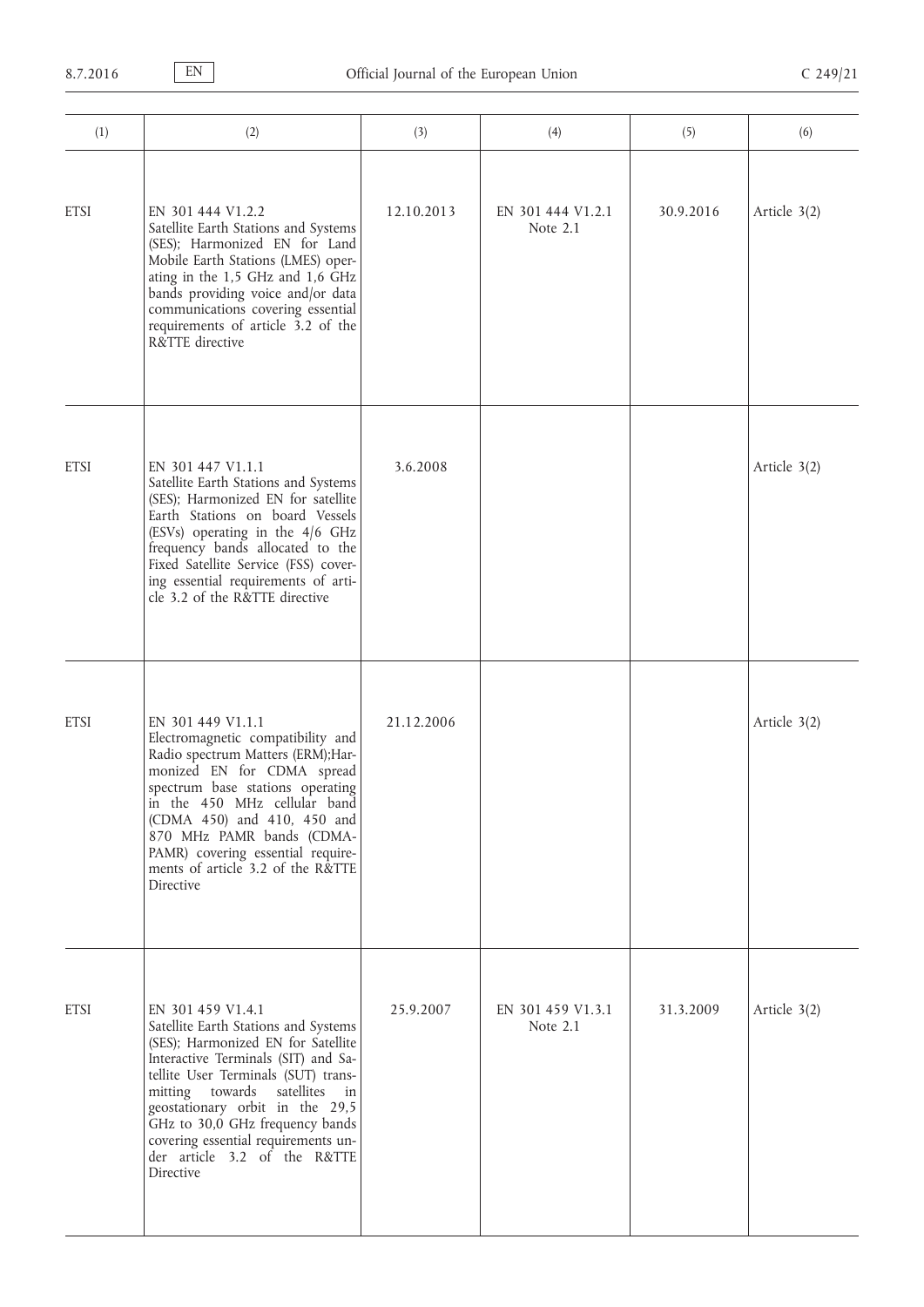| (1)         | (2)                                                                                                                                                                                                                                                                                                                                                                                                     | (3)        | (4)                                | (5)        | (6)               |
|-------------|---------------------------------------------------------------------------------------------------------------------------------------------------------------------------------------------------------------------------------------------------------------------------------------------------------------------------------------------------------------------------------------------------------|------------|------------------------------------|------------|-------------------|
| <b>ETSI</b> | EN 301 489-1 V1.9.2<br>Electromagnetic compatibility and<br>Radio spectrum Matters (ERM);<br>ElectroMagnetic<br>Compatibility<br>(EMC) standard for radio equipment<br>and services; Part 1: Common<br>technical requirements                                                                                                                                                                           | 11.4.2012  | EN 301 489-1 V1.8.1<br>Note $2.1$  | 30.6.2013  | Article $3(1)(b)$ |
| <b>ETSI</b> | EN 301 489-10 V1.3.1<br>ElectroMagnetic compatibility and<br>Radio spectrum Matters (ERM);<br>ElectroMagnetic<br>Compatibility<br>(EMC) standard for radio equipment<br>and services; Part 10: Specific<br>conditions for First (CT1 and CT1<br>+) and Second Generation Cordless<br>Telephone (CT2) equipment                                                                                          | 7.12.2002  | EN 301 489-10 V1.2.1<br>Note 2.1   | 30.11.2005 | Article $3(1)(b)$ |
| <b>ETSI</b> | EN 301 489-11 V1.3.1<br>Electromagnetic compatibility and<br>Radio spectrum Matters (ERM);<br>Compatibility<br>ElectroMagnetic<br>(EMC) standard for radio equipment<br>and services; Part 11: Specific<br>conditions for terrestrial sound<br>broadcasting service transmitters                                                                                                                        | 24.8.2006  | EN 301 489-11 V1.2.1<br>Note 2.1   | 30.11.2007 | Article $3(1)(b)$ |
| <b>ETSI</b> | EN 301 489-12 V2.2.2<br>Electromagnetic compatibility and<br>Radio spectrum Matters (ERM);<br>ElectroMagnetic<br>Compatibility<br>(EMC) standard for radio equipment<br>and services; Part 12: Specific<br>conditions for Very Small Aperture<br>Terminal, Satellite Interactive Earth<br>Stations operated in the frequency<br>ranges between 4 GHz and 30 GHz<br>in the Fixed Satellite Service (FSS) | 15.12.2009 | EN 301 489-12 V1.2.1<br>Note $2.1$ | 30.6.2010  | Article $3(1)(b)$ |
| <b>ETSI</b> | EN 301 489-13 V1.2.1<br>Electromagnetic compatibility and<br>Radio spectrum Matters (ERM);<br>ElectroMagnetic<br>Compatibility<br>(EMC) standard for radio equipment<br>and services; Part 13: Specific<br>conditions for Citizens' Band (CB)<br>radio and ancillary equipment<br>(speech and non-speech)                                                                                               | 7.12.2002  | EN 301 489-13 V1.1.1<br>Note $2.1$ | 30.11.2005 | Article $3(1)(b)$ |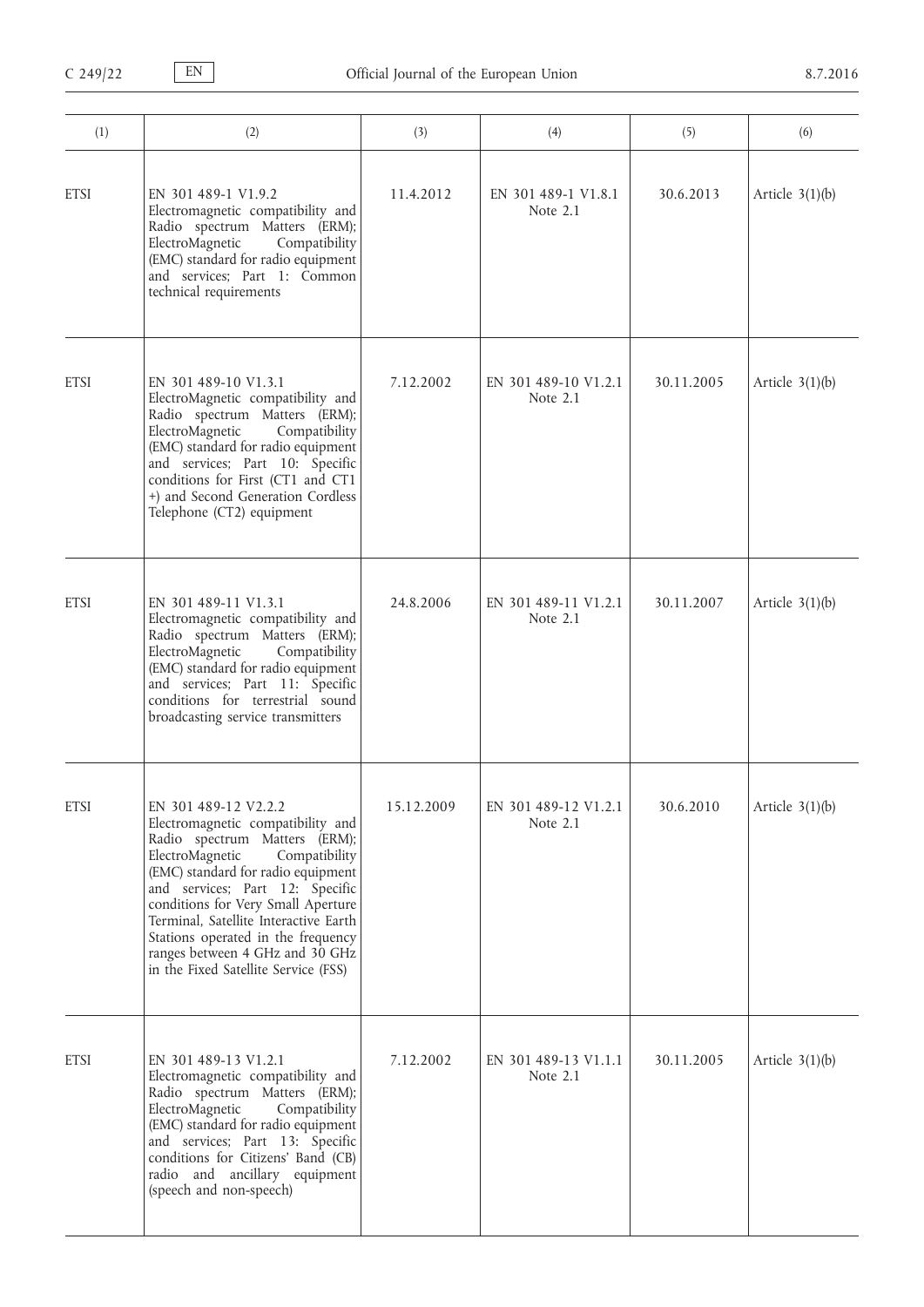| (1)         | (2)                                                                                                                                                                                                                                                                                                   | (3)        | (4)                              | (5)        | (6)               |
|-------------|-------------------------------------------------------------------------------------------------------------------------------------------------------------------------------------------------------------------------------------------------------------------------------------------------------|------------|----------------------------------|------------|-------------------|
| <b>ETSI</b> | EN 301 489-14 V1.2.1<br>Electromagnetic compatibility and<br>Radio spectrum Matters (ERM);<br>ElectroMagnetic<br>Compatibility<br>(EMC) standard for radio equipment<br>and services; Part 14: Specific<br>conditions for analogue and digital<br>terrestrial TV broadcasting service<br>transmitters | 12.11.2003 | EN 301 489-14 V1.1.1<br>Note 2.1 | 31.7.2006  | Article $3(1)(b)$ |
| <b>ETSI</b> | EN 301 489-15 V1.2.1<br>Electromagnetic compatibility and<br>Radio spectrum Matters (ERM);<br>ElectroMagnetic<br>Compatibility<br>(EMC) standard for radio equipment<br>and services; Part 15: Specific<br>conditions for commercially avail-<br>able amateur radio equipment                         | 7.12.2002  | EN 301 489-15 V1.1.1<br>Note 2.1 | 30.11.2005 | Article $3(1)(b)$ |
| <b>ETSI</b> | EN 301 489-16 V1.2.1<br>Electromagnetic compatibility and<br>Radio spectrum Matters (ERM);<br>ElectroMagnetic<br>Compatibility<br>(EMC) standard for radio equipment<br>and services; Part 16: Specific<br>conditions for analogue cellular<br>radio communications equipment,<br>mobile and portable | 7.12.2002  | EN 301 489-16 V1.1.1<br>Note 2.1 | 30.11.2005 | Article $3(1)(b)$ |
| <b>ETSI</b> | EN 301 489-17 V2.2.1<br>Electromagnetic compatibility and<br>Radio spectrum Matters (ERM);<br>ElectroMagnetic<br>Compatibility<br>(EMC) standard for radio equip-<br>ment; Part 17: Specific conditions<br>for Broadband Data Transmission<br>Systems                                                 | 23.10.2012 | EN 301 489-17 V2.1.1<br>Note 2.1 | 31.5.2014  | Article $3(1)(b)$ |
| <b>ETSI</b> | EN 301 489-18 V1.3.1<br>ElectroMagnetic compatibility and<br>Radio spectrum Matters (ERM);<br>ElectroMagnetic<br>Compatibility<br>(EMC) standard for radio equipment<br>and services; Part 18: Specific<br>conditions for Terrestrial Trunked<br>Radio (TETRA) equipment                              | 7.12.2002  | EN 301 489-18 V1.2.1<br>Note 2.1 | 30.11.2005 | Article $3(1)(b)$ |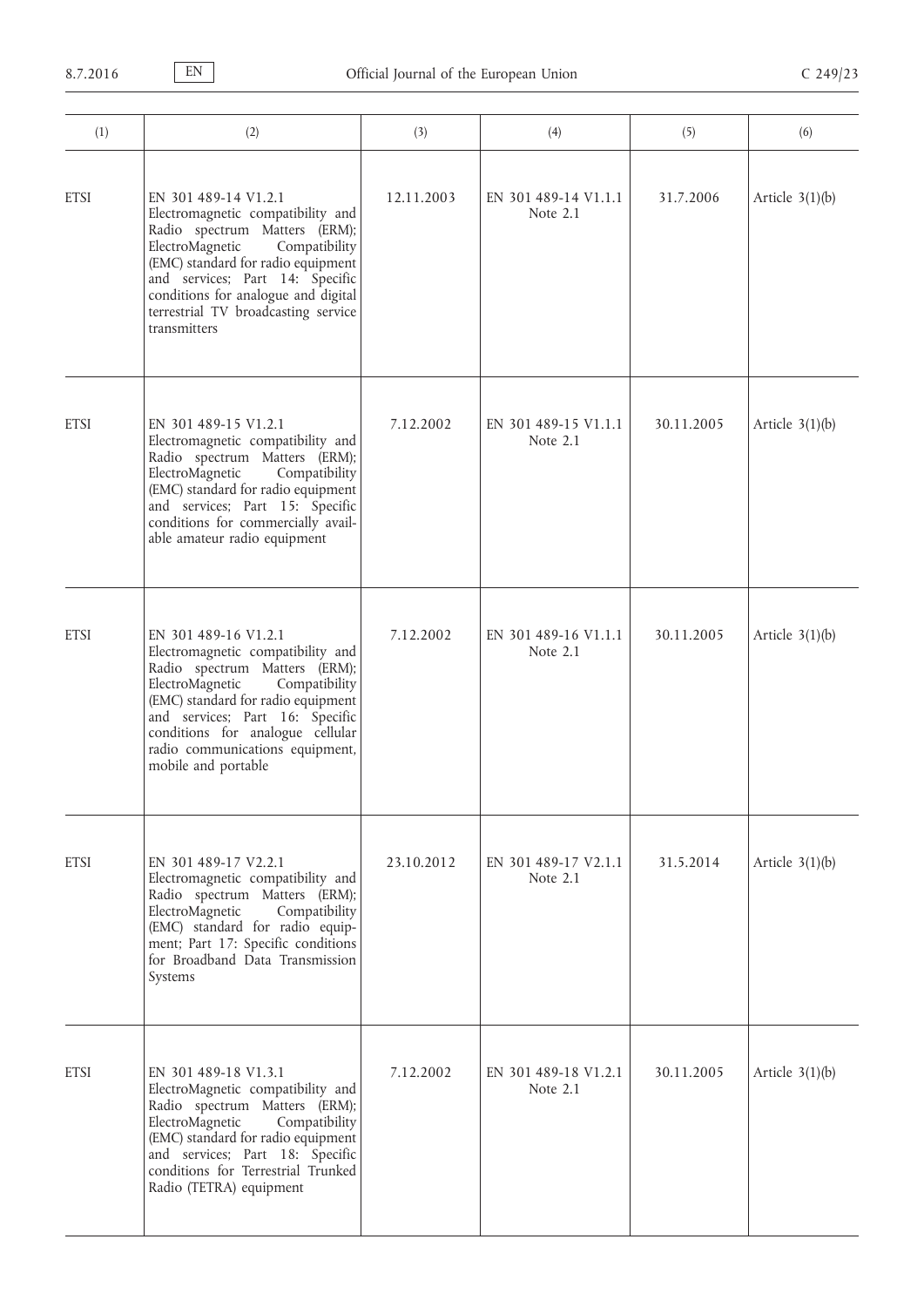| (1)         | (2)                                                                                                                                                                                                                                                                                                                                         | (3)        | (4)                               | (5)        | (6)               |
|-------------|---------------------------------------------------------------------------------------------------------------------------------------------------------------------------------------------------------------------------------------------------------------------------------------------------------------------------------------------|------------|-----------------------------------|------------|-------------------|
| <b>ETSI</b> | EN 301 489-19 V1.2.1<br>Electromagnetic compatibility and<br>Radio spectrum Matters (ERM);<br>ElectroMagnetic<br>Compatibility<br>(EMC) standard for radio equipment<br>and services; Part 19: Specific<br>conditions for Receive Only Mobile<br>Earth Stations (ROMES) operating<br>in the 1,5 GHz band providing data<br>communication    | 7.12.2002  | EN 301 489-19 V1.1.1<br>Note 2.1  | 30.11.2005 | Article $3(1)(b)$ |
| <b>ETSI</b> | EN 301 489-2 V1.3.1<br>Electromagnetic compatibility and<br>Radio spectrum Matters (ERM);<br>ElectroMagnetic<br>Compatibility<br>(EMC) standard for radio equipment<br>and services; Part 2: Specific condi-<br>tions for radio paging equipment                                                                                            | 7.12.2002  | EN 301 489-2 V1.2.1<br>Note $2.1$ | 30.11.2005 | Article $3(1)(b)$ |
| <b>ETSI</b> | EN 301 489-20 V1.2.1<br>Electromagnetic compatibility and<br>Radio spectrum Matters (ERM);<br>ElectroMagnetic<br>Compatibility<br>(EMC) standard for radio equipment<br>and services; Part 20: Specific<br>conditions for Mobile Earth Sta-<br>tions (MES) used in the Mobile<br>Satellite Services (MSS)                                   | 7.12.2002  | EN 301 489-20 V1.1.1<br>Note 2.1  | 30.11.2005 | Article $3(1)(b)$ |
| <b>ETSI</b> | EN 301 489-22 V1.3.1<br>Electromagnetic compatibility and<br>Radio spectrum Matters (ERM);<br>ElectroMagnetic<br>Compatibility<br>(EMC) standard for radio equipment<br>and services; Part 22: Specific<br>requirements for ground-based<br>VHF aeronautical mobile and fixed<br>radio equipment                                            | 30.4.2004  | EN 301 489-22 V1.2.1<br>Note 2.1  | 28.2.2007  | Article $3(1)(b)$ |
| <b>ETSI</b> | EN 301 489-24 V1.5.1<br>Electromagnetic compatibility and<br>Radio spectrum Matters (ERM);<br>ElectroMagnetic<br>Compatibility<br>(EMC) standard for radio equipment<br>and services; Part 24: Specific<br>conditions for IMT-2000 CDMA<br>Direct Spread (UTRA and E-UTRA)<br>for Mobile and portable (UE) radio<br>and ancillary equipment | 29.12.2010 | EN 301 489-24 V1.4.1<br>Note 2.1  | 31.7.2012  | Article $3(1)(b)$ |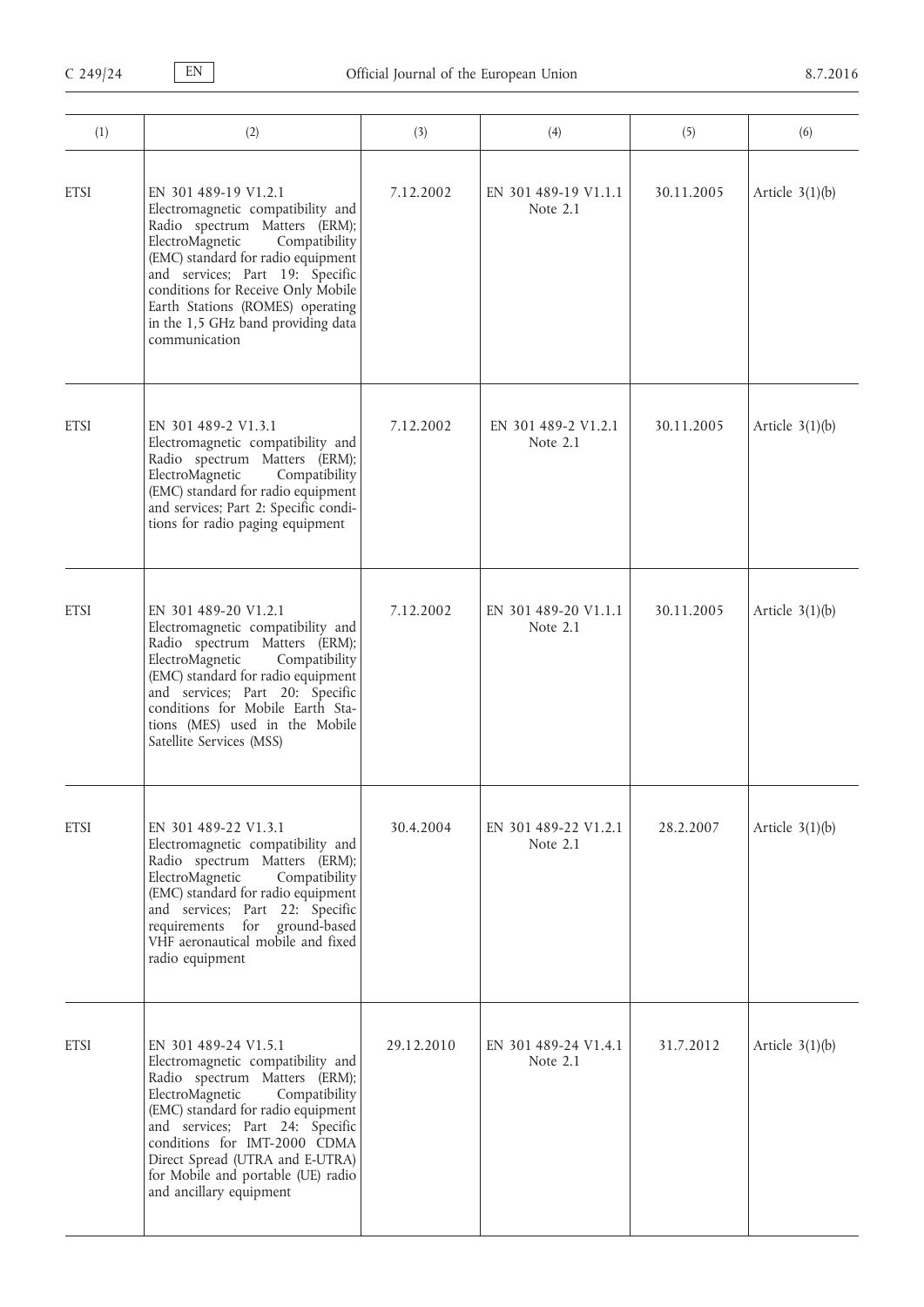| (1)         | (2)                                                                                                                                                                                                                                                                                                                                     | (3)        | (4)                              | (5)       | (6)               |
|-------------|-----------------------------------------------------------------------------------------------------------------------------------------------------------------------------------------------------------------------------------------------------------------------------------------------------------------------------------------|------------|----------------------------------|-----------|-------------------|
| <b>ETSI</b> | EN 301 489-25 V2.3.2<br>Electromagnetic compatibility and<br>radio spectrum matters (ERM);<br>Electromagnetic<br>compatibility<br>(EMC) standard for radio equipment<br>and services; Part 25: Specific<br>conditions for CDMA 1x Spread<br>Spectrum Mobile Stations and an-<br>cillary equipment                                       | 24.8.2006  | EN 301 489-25 V2.2.1<br>Note 2.1 | 30.4.2007 | Article $3(1)(b)$ |
| <b>ETSI</b> | EN 301 489-27 V1.1.1<br>Electromagnetic compatibility and<br>Radio spectrum Matters (ERM);<br>ElectroMagnetic<br>Compatibility<br>(EMC) standard for radio equipment<br>and services; Part 27: Specific<br>conditions for Ultra Low Power<br>Active Medical Implants (ULP-AMI)<br>and related peripheral devices (ULP-<br>$AMI-P$       | 5.10.2005  |                                  |           | Article $3(1)(b)$ |
| <b>ETSI</b> | EN 301 489-28 V1.1.1<br>Electromagnetic compatibility and<br>Radio Spectrum Matters (ERM);<br>ElectroMagnetic<br>Compatibility<br>(EMC) standard for radio equipment<br>and services; Part 28: Specific<br>conditions for wireless digital video<br>links                                                                               | 5.10.2005  |                                  |           | Article $3(1)(b)$ |
| <b>ETSI</b> | EN 301 489-29 V1.1.1<br>Electromagnetic compatibility and<br>Radio spectrum Matters (ERM);<br>ElectroMagnetic<br>Compatibility<br>(EMC) standard for radio equipment<br>and services; Part 29: Specific<br>conditions for Medical Data Service<br>Devices (MEDS) operating in the<br>401 MHz to 402 MHz and<br>405 MHz to 406 MHz bands | 15.12.2009 |                                  |           | Article $3(1)(b)$ |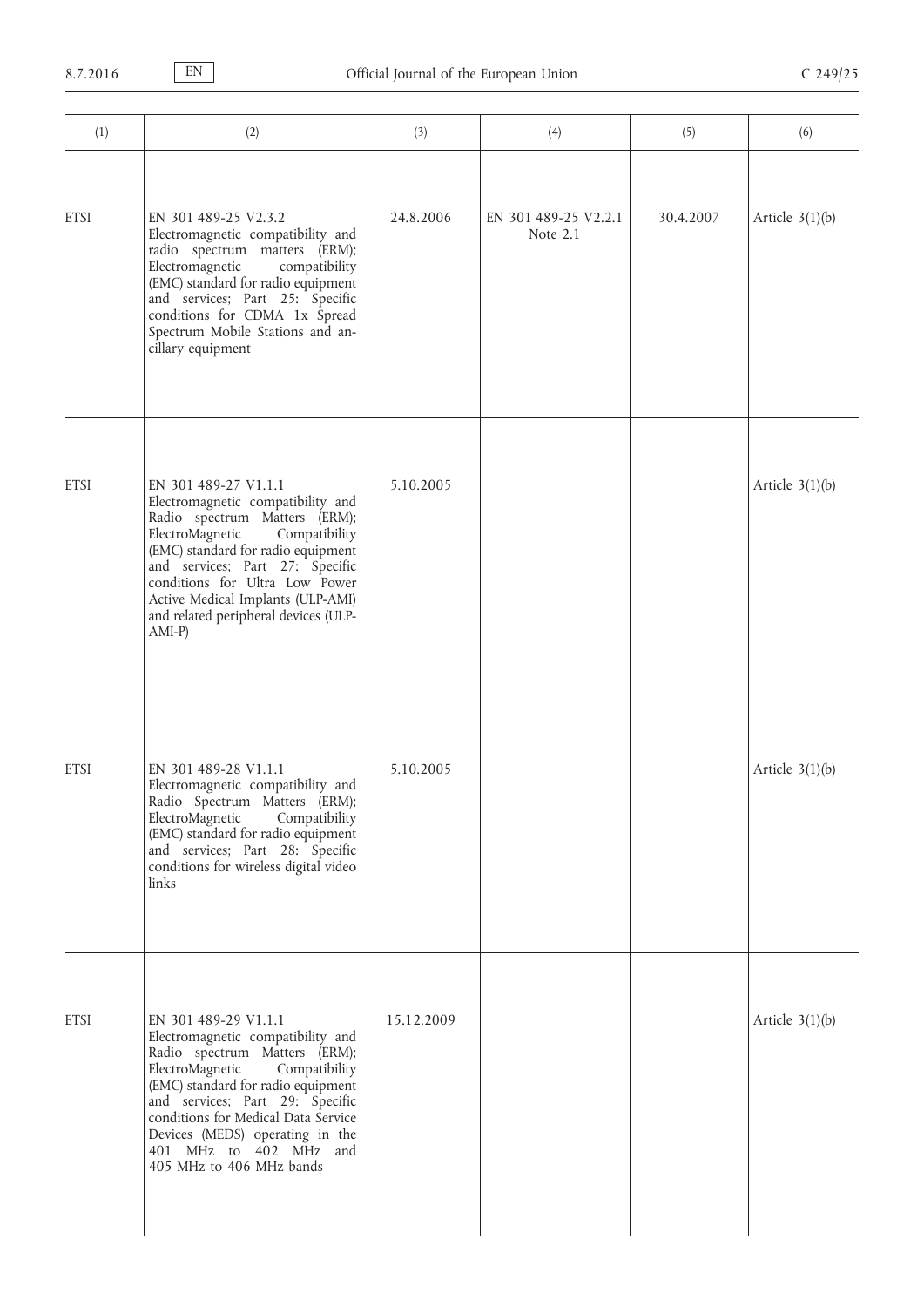| (1)         | (2)                                                                                                                                                                                                                                                                                                                                                                           | (3)        | (4)                                | (5)       | (6)               |
|-------------|-------------------------------------------------------------------------------------------------------------------------------------------------------------------------------------------------------------------------------------------------------------------------------------------------------------------------------------------------------------------------------|------------|------------------------------------|-----------|-------------------|
| <b>ETSI</b> | EN 301 489-3 V1.6.1<br>Electromagnetic compatibility and<br>Radio spectrum Matters (ERM);<br>ElectroMagnetic<br>Compatibility<br>(EMC) standard for radio equipment<br>and services; Part 3: Specific condi-<br>tions for Short-Range Devices<br>(SRD) operating on frequencies<br>between 9 kHz and 246 GHz                                                                  | 12.10.2013 | EN 301 489-3 V1.4.1<br>Note 2.1    | 31.5.2015 | Article $3(1)(b)$ |
| <b>ETSI</b> | EN 301 489-31 V1.1.1<br>Electromagnetic compatibility and<br>Radio spectrum Matters (ERM);<br>ElectroMagnetic<br>Compatibility<br>(EMC) standard for radio equipment<br>and services; Part 31: Specific<br>conditions for equipment in the<br>9 kHz to 315 kHz band for Ultra<br>Low Power Active Medical Implants<br>(ULP-AMI) and related peripheral<br>devices (ULP-AMI-P) | 24.8.2006  |                                    |           | Article $3(1)(b)$ |
| <b>ETSI</b> | EN 301 489-32 V1.1.1<br>Electromagnetic compatibility and<br>Radio spectrum Matters (ERM);<br>ElectroMagnetic<br>Compatibility<br>(EMC) standard for radio equipment<br>and services; Part 32: Specific<br>conditions for Ground and Wall<br>Probing Radar applications                                                                                                       | 24.8.2006  |                                    |           | Article $3(1)(b)$ |
| <b>ETSI</b> | EN 301 489-33 V1.1.1<br>Electromagnetic compatibility and<br>Radio spectrum Matters (ERM);<br>ElectroMagnetic<br>Compatibility<br>(EMC) standard for radio equipment<br>and services; Part 33: Specific<br>conditions for Ultra Wide Band<br>(UWB) communications devices                                                                                                     | 15.12.2009 |                                    |           | Article $3(1)(b)$ |
| <b>ETSI</b> | EN 301 489-34 V1.4.1<br>Electromagnetic compatibility and<br>Radio spectrum Matters (ERM);<br>ElectroMagnetic<br>Compatibility<br>(EMC) standard for radio equipment<br>and services; Part 34: Specific<br>conditions for External Power Sup-<br>ply (EPS) for mobile phones                                                                                                  | 12.10.2013 | EN 301 489-34 V1.3.1<br>Note $2.1$ | 28.2.2015 | Article $3(1)(b)$ |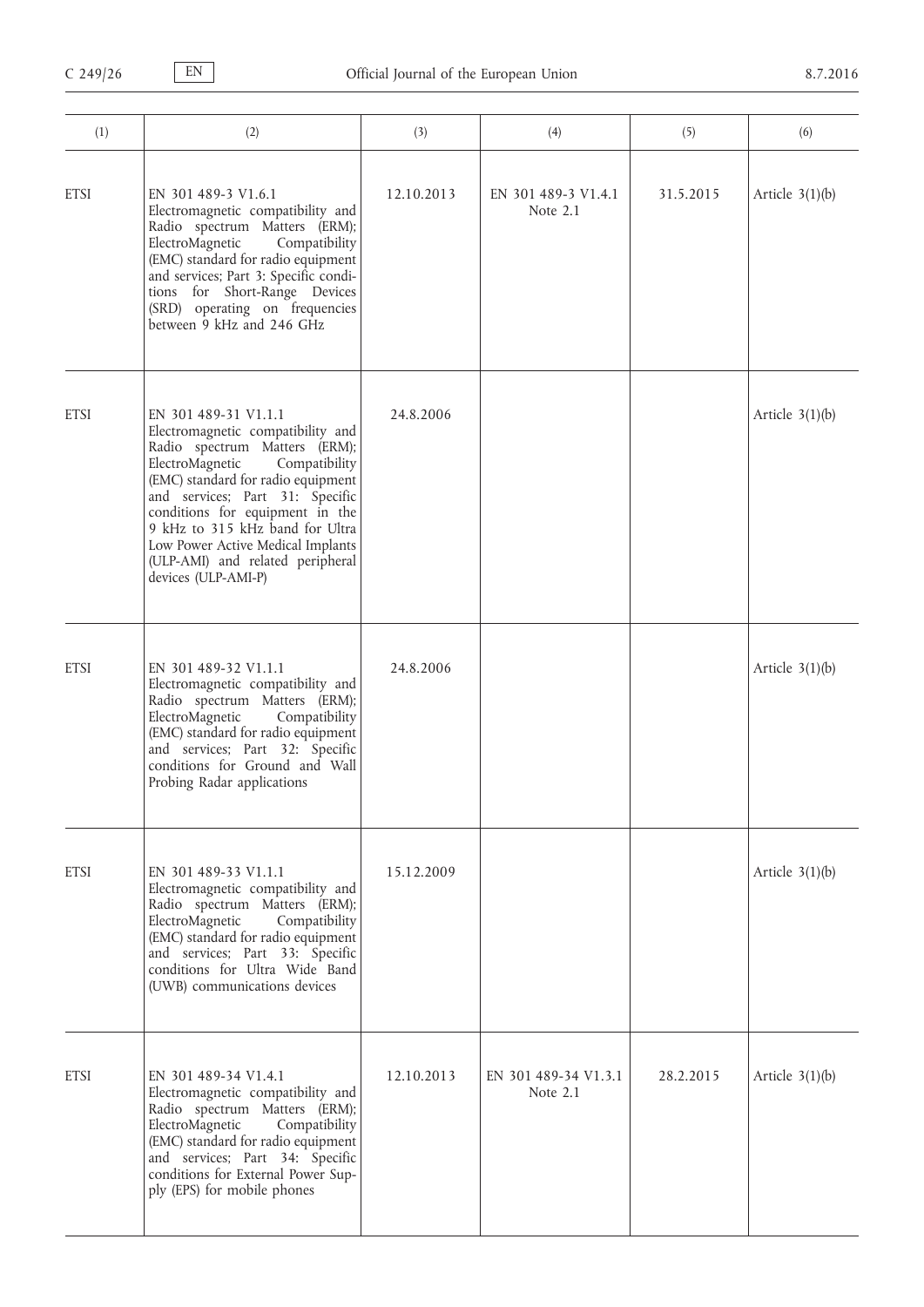| (1)         | (2)                                                                                                                                                                                                                                                                                                                             | (3)        | (4)                                                                 | (5)        | (6)               |
|-------------|---------------------------------------------------------------------------------------------------------------------------------------------------------------------------------------------------------------------------------------------------------------------------------------------------------------------------------|------------|---------------------------------------------------------------------|------------|-------------------|
| <b>ETSI</b> | EN 301 489-35 V1.1.2<br>Electromagnetic compatibility and<br>Radio spectrum Matters (ERM);<br>ElectroMagnetic<br>Compatibility<br>(EMC) standard for radio equipment<br>and services; Part 35: Specific<br>requirements for Low Power Active<br>Medical Implants (LP-AMI) operat-<br>ing in the 2483,5 MHz to 2500<br>MHz bands | 12.9.2014  |                                                                     |            | Article $3(1)(b)$ |
| <b>ETSI</b> | EN 301 489-4 V2.1.1<br>Electromagnetic compatibility and<br>Radio spectrum Matters (ERM);<br>ElectroMagnetic<br>Compatibility<br>(EMC) standard for radio equipment<br>and services; Part 4: Specific condi-<br>tions for fixed radio links and<br>ancillary equipment                                                          | 12.10.2013 | EN 301 489-4 V1.4.1<br>Note 2.1                                     | 31.8.2014  | Article $3(1)(b)$ |
| <b>ETSI</b> | EN 301 489-4 V2.2.1<br>Electromagnetic compatibility and<br>Radio spectrum Matters (ERM);<br>ElectroMagnetic<br>Compatibility<br>(EMC) standard for radio equipment<br>and services; Part 4: Specific condi-<br>tions for fixed radio links and<br>ancillary equipment                                                          | 10.7.2015  | EN 301 489-4 V2.1.1<br>Note $2.1$                                   | 28.2.2017  | Article $3(1)(b)$ |
| <b>ETSI</b> | EN 301 489-5 V1.3.1<br>Electromagnetic compatibility and<br>Radio spectrum Matters (ERM);<br>ElectroMagnetic<br>Compatibility<br>(EMC) standard for radio equipment<br>and services; Part 5: Specific condi-<br>tions for Private land Mobile Radio<br>(PMR) and ancillary equipment<br>(speech and non-speech)                 | 7.12.2002  | EN 301 489-5 V1.2.1<br>Note $2.1$                                   | 30.11.2005 | Article $3(1)(b)$ |
| <b>ETSI</b> | EN 301 489-50 V1.2.1<br>Electromagnetic compatibility and<br>Radio spectrum Matters (ERM);<br>ElectroMagnetic<br>Compatibility<br>(EMC) standard for radio equipment<br>and services; Part 50: Specific<br>conditions for Cellular Communi-<br>cation Base Station (BS), repeater<br>and ancillary equipment                    | 12.10.2013 | EN 301 489-8 V1.2.1<br>EN 301 489-26 V2.3.2<br>EN 301 489-23 V1.5.1 |            | Article $3(1)(b)$ |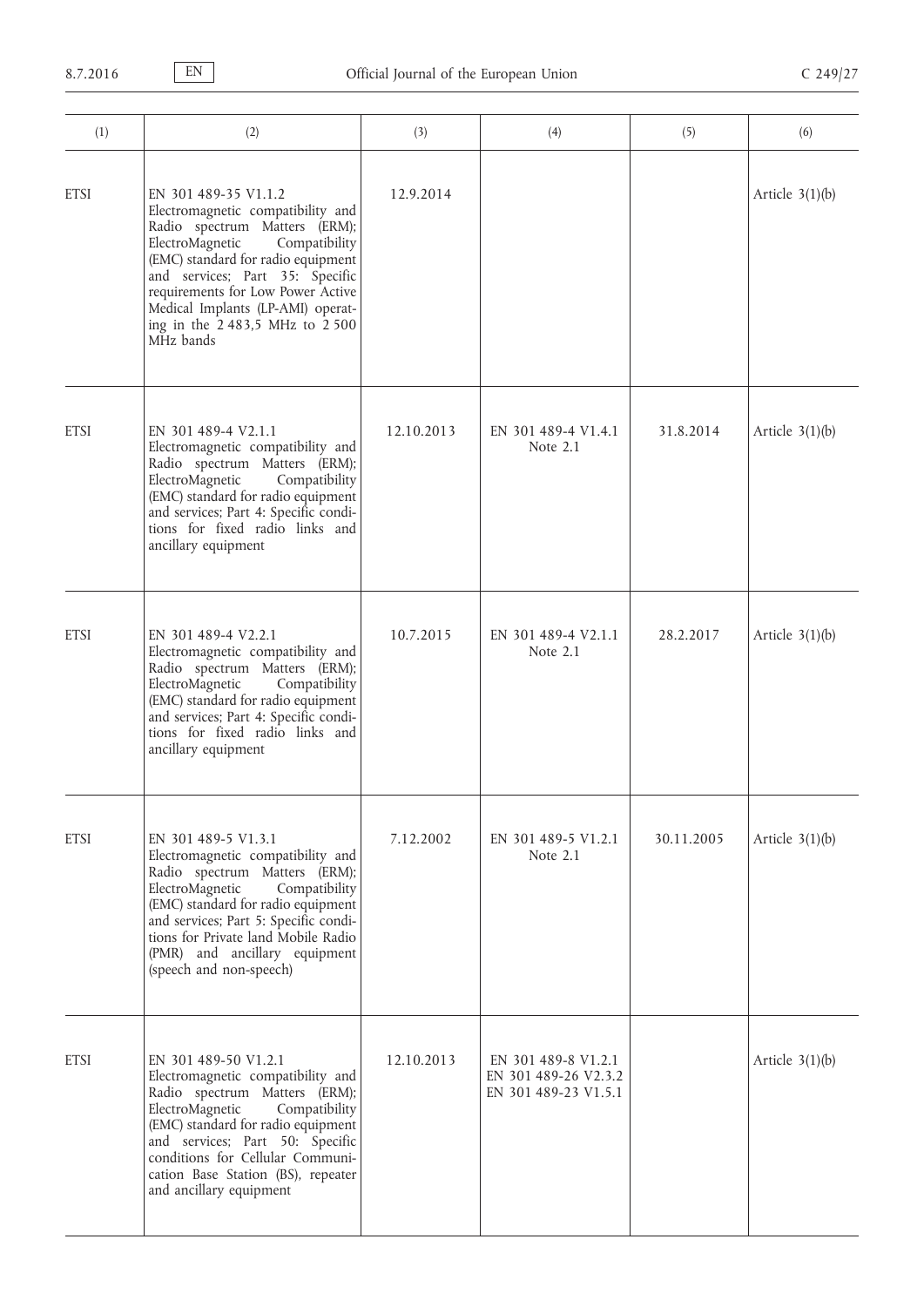| (1)         | (2)                                                                                                                                                                                                                                                                                                                                                      | (3)        | (4)                               | (5)        | (6)               |
|-------------|----------------------------------------------------------------------------------------------------------------------------------------------------------------------------------------------------------------------------------------------------------------------------------------------------------------------------------------------------------|------------|-----------------------------------|------------|-------------------|
| <b>ETSI</b> | EN 301 489-6 V1.3.1<br>Electromagnetic compatibility and<br>Radio spectrum Matters (ERM);<br>Compatibility<br>ElectroMagnetic<br>(EMC) standard for radio equipment<br>and services; Part 6: Specific condi-<br>tions for Digital Enhanced Cordless<br>Telecommunications (DECT) equip-<br>ment                                                          | 15.12.2009 | EN 301 489-6 V1.2.1<br>Note $2.1$ | 31.5.2010  | Article $3(1)(b)$ |
| <b>ETSI</b> | EN 301 489-6 V1.4.1<br>Electromagnetic compatibility and<br>Radio spectrum Matters (ERM);<br>ElectroMagnetic<br>Compatibility<br>(EMC) standard for radio equipment<br>and services; Part 6: Specific condi-<br>tions for Digital Enhanced Cordless<br>Telecommunications (DECT) equip-<br>ment                                                          | 10.7.2015  | EN 301 489-6 V1.3.1<br>Note $2.1$ | 28.2.2017  | Article $3(1)(b)$ |
| <b>ETSI</b> | EN 301 489-7 V1.3.1<br>Electromagnetic compatibility and<br>Radio spectrum Matters (ERM);<br>ElectroMagnetic<br>Compatibility<br>(EMC) standard for radio equipment<br>and services; Part 7: Specific condi-<br>tions for mobile and portable radio<br>and ancillary equipment of digital<br>cellular radio telecommunications<br>systems (GSM and DCS)  | 24.8.2006  | EN 301 489-7 V1.2.1<br>Note 2.1   | 31.1.2009  | Article $3(1)(b)$ |
| <b>ETSI</b> | EN 301 489-9 V1.4.1<br>Electromagnetic compatibility and<br>Radio spectrum Matters (ERM);<br>ElectroMagnetic<br>Compatibility<br>(EMC) standard for radio equipment<br>and services; Part 9: Specific condi-<br>tions for wireless microphones,<br>similar Radio Frequency (RF) audio<br>link equipment, cordless audio and<br>in-ear monitoring devices | 3.6.2008   | EN 301 489-9 V1.3.1<br>Note 2.1   | 31.8.2009  | Article $3(1)(b)$ |
| <b>ETSI</b> | EN 301 502 V11.1.1<br>Global System for Mobile commu-<br>nications (GSM); Harmonized EN<br>for Base Station Equipment cover-<br>ing the essential requirements of<br>article 3.2 of the R&TTE Directive                                                                                                                                                  | 12.9.2014  | EN 301 502 V10.2.1<br>Note 2.1    | 31.12.2015 | Article 3(2)      |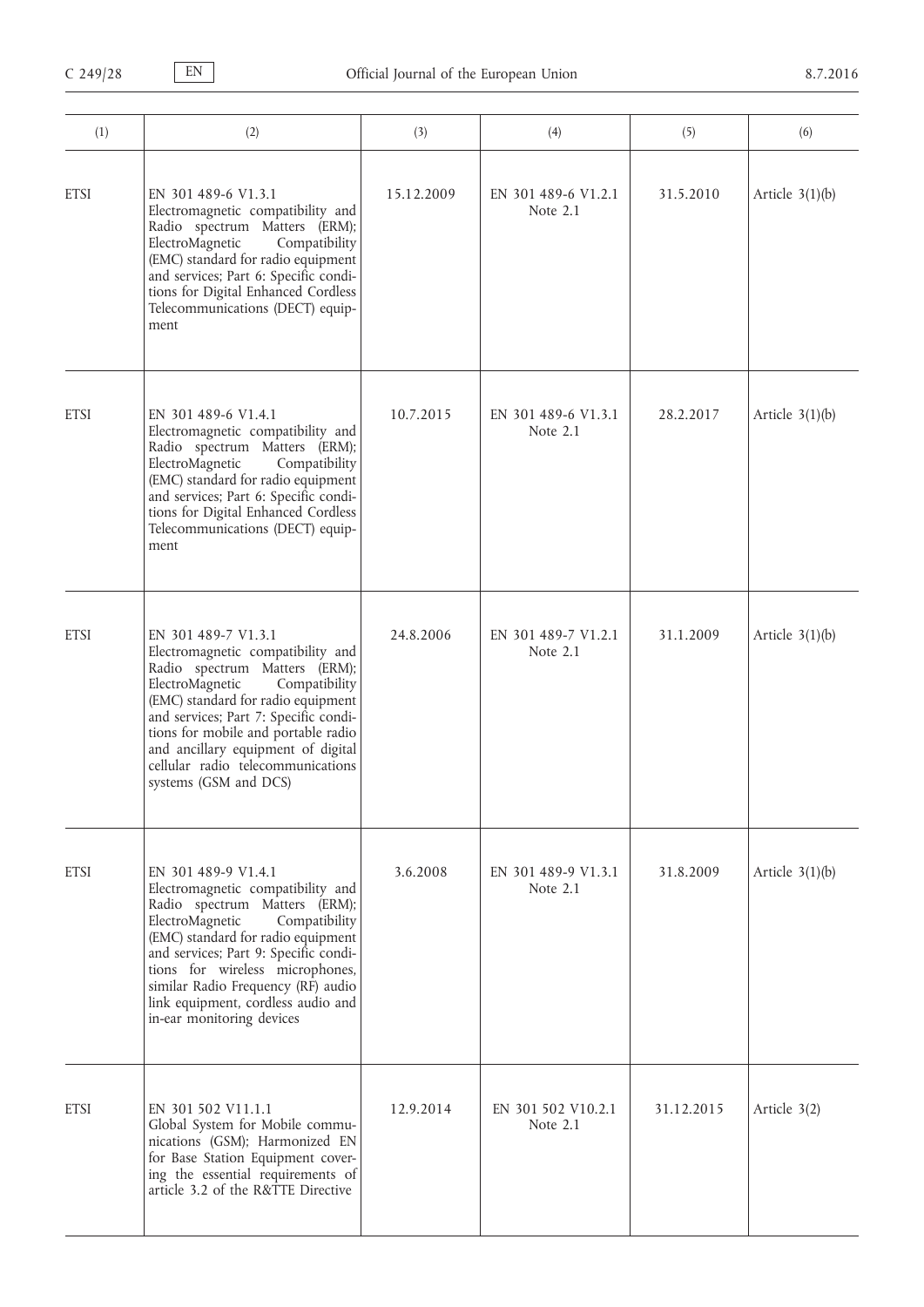| (1)         | (2)                                                                                                                                                                                                                                                                                                                                                | (3)                              | (4)                            | (5)        | (6)          |
|-------------|----------------------------------------------------------------------------------------------------------------------------------------------------------------------------------------------------------------------------------------------------------------------------------------------------------------------------------------------------|----------------------------------|--------------------------------|------------|--------------|
| <b>ETSI</b> | EN 301 502 V12.1.1<br>Global System for Mobile commu-<br>nications (GSM); Harmonized EN<br>for Base Station Equipment cover-<br>ing the essential requirements of<br>article 3.2 of the R&TTE Directive                                                                                                                                            | 10.7.2015                        | EN 301 502 V11.1.1<br>Note 2.1 | 30.11.2016 | Article 3(2) |
| <b>ETSI</b> | EN 301 511 V9.0.2<br>Global System for Mobile commu-<br>nications (GSM); Harmonized EN<br>for mobile stations in the GSM 900<br>and GSM 1800 bands covering<br>essential requirements under arti-<br>cle 3.2 of the R&TTE directive<br>(1999/5/EC)                                                                                                 | 12.11.2003                       | EN 301 511 V7.0.1<br>Note 2.1  | 30.6.2004  | Article 3(2) |
| <b>ETSI</b> | EN 301 511 V12.1.1<br>Global System for Mobile commu-<br>nications (GSM); Harmonised EN<br>for mobile stations in the GSM 900<br>and GSM 1800 bands covering<br>essential requirements under arti-<br>cle 3.2 of the R&TTE directive<br>(1999/5/EC)                                                                                                | This is the first<br>publication | EN 301 511 V9.0.2<br>Note 2.1  | 31.3.2017  | Article 3(2) |
| <b>ETSI</b> | EN 301 526 V1.1.1<br>Electromagnetic compatibility and<br>Radio spectrum Matters (ERM);<br>Harmonized EN for CDMA spread<br>spectrum mobile stations operating<br>in the 450 MHz cellular band<br>(CDMA 450) and 410, 450 and<br>870 MHz PAMR bands (CDMA-<br>PAMR) covering essential require-<br>ments of article 3.2 of the R&TTE<br>Directive  | 21.12.2006                       |                                |            | Article 3(2) |
| <b>ETSI</b> | EN 301 559-2 V1.1.2<br>Electromagnetic compatibility and<br>Radio spectrum Matters (ERM);<br>Short Range Devices (SRD); Low<br>Power Active Medical Implants (LP-<br>AMI) operating in the frequency<br>range 2 483,5 MHz to 2 500 MHz;<br>Part 2: Harmonized EN covering<br>the essential requirements of arti-<br>cle 3.2 of the R&TTE Directive | 23.10.2012                       |                                |            | Article 3(2) |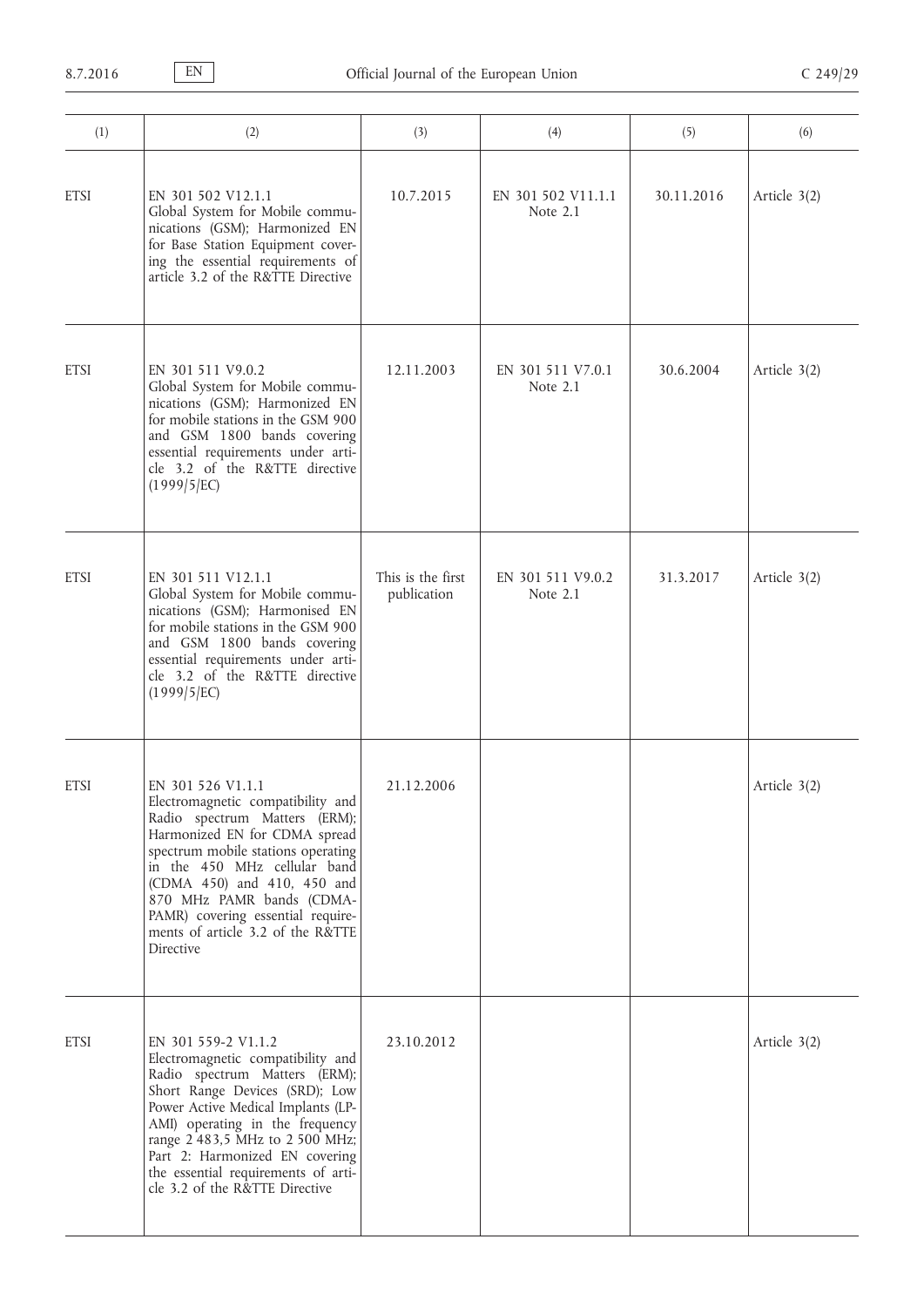| (1)         | (2)                                                                                                                                                                                                                                                                                                                                                                                                                                   | (3)       | (4)                               | (5)       | (6)          |
|-------------|---------------------------------------------------------------------------------------------------------------------------------------------------------------------------------------------------------------------------------------------------------------------------------------------------------------------------------------------------------------------------------------------------------------------------------------|-----------|-----------------------------------|-----------|--------------|
| <b>ETSI</b> | EN 301 598 V1.1.1<br>White Space Devices (WSD); Wire-<br>less Access Systems operating in the<br>470 MHz to 790 MHz TV broad-<br>cast band; Harmonized EN covering<br>the essential requirements of arti-<br>cle 3.2 of the R&TTE Directive                                                                                                                                                                                           | 12.9.2014 |                                   |           | Article 3(2) |
| <b>ETSI</b> | EN 301 681 V1.4.1<br>Satellite Earth Stations and Systems<br>(SES); Harmonized EN for Mobile<br>Earth Stations (MESs) of Geosta-<br>tionary mobile satellite systems,<br>including handheld earth stations,<br>for Satellite Personal Communica-<br>tions Networks (S-PCN) in the $1,5/$<br>1,6 GHz bands under the Mobile<br>Satellite Service (MSS) covering the<br>essential requirements of article 3.2<br>of the R&TTE Directive | 11.4.2012 | EN 301 681 V1.3.2<br>Note 2.1     | 31.8.2013 | Article 3(2) |
| <b>ETSI</b> | EN 301 721 V1.2.1<br>Satellite Earth Stations and Systems<br>(SES); Harmonized EN for Mobile<br>Earth Stations (MES) providing Low<br>Bit Rate Data Communications<br>(LBRDC) using Low Earth Orbiting<br>(LEO) satellites operating below<br>1 GHz covering essential require-<br>ments under Article 3.2 of the<br>R&TTE Directive                                                                                                  | 26.7.2001 | EN 301 721 V1.1.1<br>Note $2.1$   | 31.3.2002 | Article 3(2) |
| <b>ETSI</b> | EN 301 783-2 V1.2.1<br>Electromagnetic compatibility and<br>Radio spectrum Matters (ERM);<br>Land Mobile Service; Commercially<br>available amateur radio equipment;<br>Part 2: Harmonized EN covering<br>the essential requirements of arti-<br>cle 3.2 of the R&TTE Directive                                                                                                                                                       | 10.8.2010 | EN 301 783-2 V1.1.1<br>Note $2.1$ | 30.9.2011 | Article 3(2) |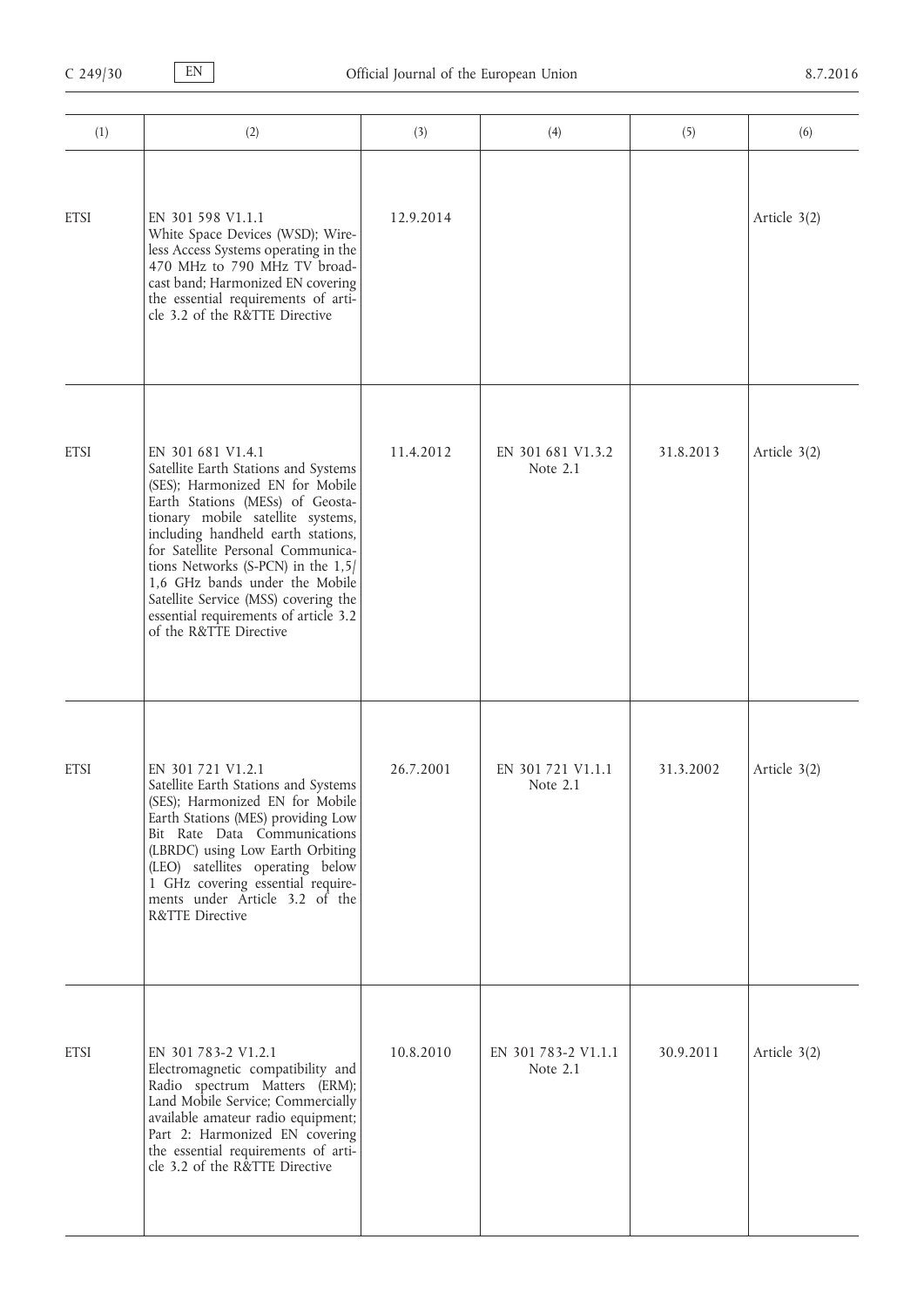| (1)         | (2)                                                                                                                                                                                                                                                                                                                                                                                     | (3)                              | (4)                               | (5)       | (6)          |
|-------------|-----------------------------------------------------------------------------------------------------------------------------------------------------------------------------------------------------------------------------------------------------------------------------------------------------------------------------------------------------------------------------------------|----------------------------------|-----------------------------------|-----------|--------------|
| <b>ETSI</b> | EN 301 796 V1.1.1<br>Electromagnetic compatibility and<br>Radio spectrum Matters (ERM);<br>Harmonized EN for CT1 and CT1<br>+ cordless telephone equipment<br>covering essential requirements un-<br>der article 3.2 of the R&TTE<br>directive                                                                                                                                          | 14.2.2001                        |                                   |           | Article 3(2) |
| <b>ETSI</b> | EN 301 797 V1.1.1<br>Electromagnetic compatibility and<br>Radio spectrum Matters (ERM);<br>Harmonized EN for CT2 cordless<br>telephone equipment covering es-<br>sential requirements under arti-<br>cle 3.2 of the R&TTE directive                                                                                                                                                     | 14.2.2001                        |                                   |           | Article 3(2) |
| <b>ETSI</b> | EN 301 839-2 V1.3.1<br>Electromagnetic compatibility and<br>Radio spectrum Matters (ERM);<br>Short Range Devices (SRD); Ultra<br>Low Power Active Medical Implants<br>(ULP-AMI) and Peripherals (ULP-<br>AMI-P) operating in the frequency<br>range 402 MHz to 405 MHz; Part 2:<br>Harmonized EN covering essential<br>requirements of article 3.2 of the<br><b>R&amp;TTE Directive</b> | 10.8.2010                        | EN 301 839-2 V1.2.1<br>Note $2.1$ | 30.6.2011 | Article 3(2) |
| <b>ETSI</b> | EN 301 841-3 V1.2.1<br>VHF air-ground Digital Link (VDL)<br>Mode 2; Technical characteristics<br>and methods of measurement for<br>ground-based equipment; Part 3:<br>Harmonized EN covering the essen-<br>tial requirements of article 3.2 of<br>the R&TTE Directive                                                                                                                   | 10.7.2015                        | EN 301 841-3 V1.1.1<br>Note $2.1$ | 31.1.2016 | Article 3(2) |
| <b>ETSI</b> | EN 301 842-5 V1.1.1<br>VHF air-ground Digital Link (VDL)<br>Mode 4 radio equipment; Technical<br>characteristics and methods of<br>measurement for ground-based<br>equipment; Part 5: Harmonized<br>EN covering the essential require-<br>ments of article 3.2 of the R&TTE<br>Directive                                                                                                | This is the first<br>publication |                                   |           | Article 3(2) |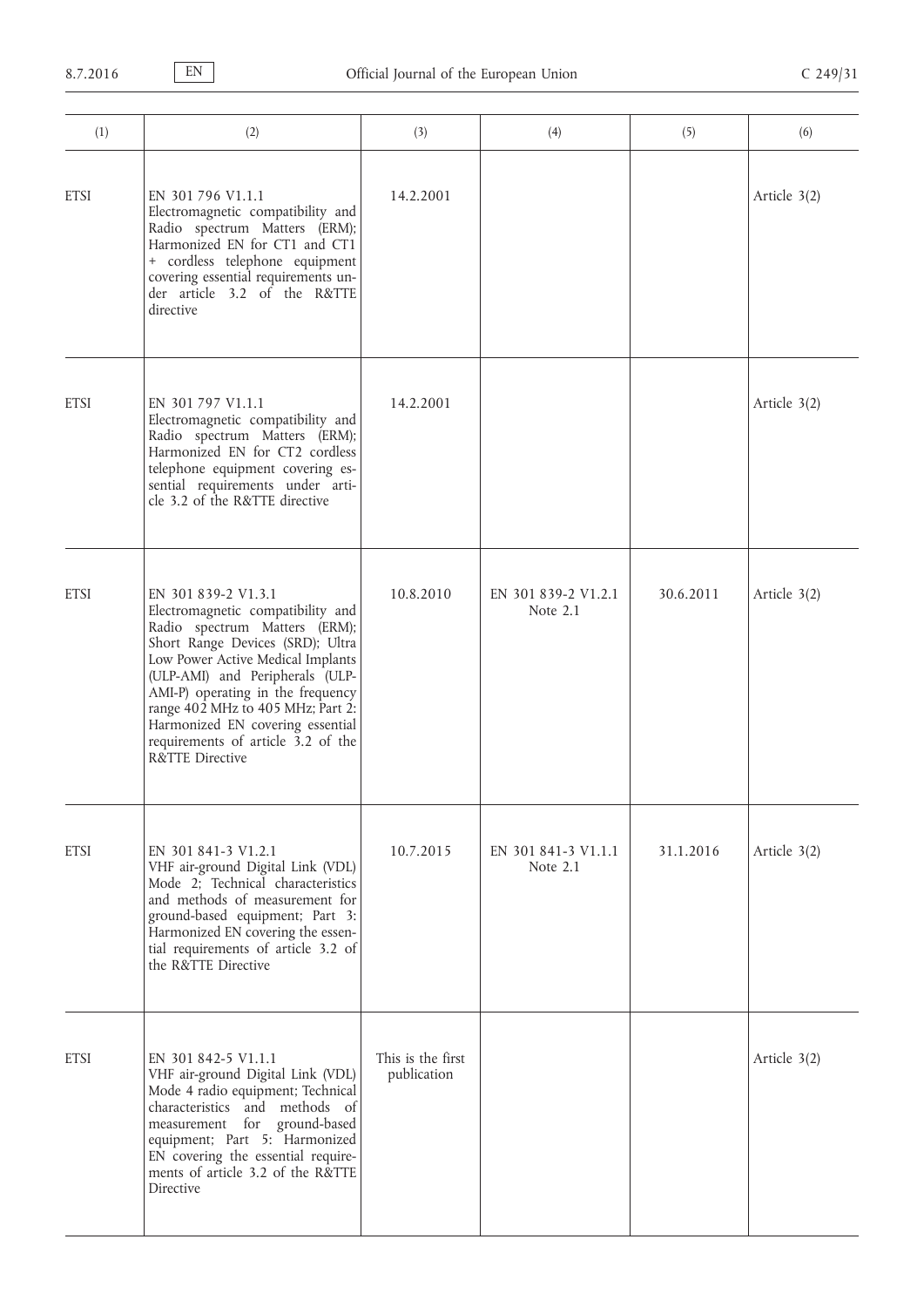| (1)         | (2)                                                                                                                                                                                                                                                                                                             | (3)        | (4)                             | (5)       | (6)               |
|-------------|-----------------------------------------------------------------------------------------------------------------------------------------------------------------------------------------------------------------------------------------------------------------------------------------------------------------|------------|---------------------------------|-----------|-------------------|
| <b>ETSI</b> | EN 301 843-1 V1.3.1<br>Electromagnetic compatibility and<br>Radio spectrum Matters (ERM);<br>ElectroMagnetic<br>Compatibility<br>(EMC) standard for marine radio<br>equipment and services; Part 1:<br>Common technical requirements                                                                            | 23.10.2012 | EN 301 843-1 V1.2.1<br>Note 2.1 | 31.5.2014 | Article $3(1)(b)$ |
| <b>ETSI</b> | EN 301 843-2 V1.2.1<br>Electromagnetic compatibility and<br>Radio spectrum Matters (ERM);<br>ElectroMagnetic<br>Compatibility<br>(EMC) standard for marine radio<br>equipment and services; Part 2:<br>Specific conditions for VHF radio-<br>telephone transmitters and recei-<br>vers                          | 5.10.2005  | EN 301 843-2 V1.1.1<br>Note 2.1 | 31.3.2006 | Article $3(1)(b)$ |
| <b>ETSI</b> | EN 301 843-4 V1.2.1<br>Electromagnetic compatibility and<br>Radio spectrum Matters (ERM);<br>ElectroMagnetic<br>Compatibility<br>(EMC) standard for marine radio<br>equipment and services; Part 4:<br>Specific conditions for Narrow-<br>Band Direct-Printing (NBDP) NAV-<br>TEX receivers                     | 5.10.2005  | EN 301 843-4 V1.1.1<br>Note 2.1 | 31.3.2006 | Article $3(1)(b)$ |
| <b>ETSI</b> | EN 301 843-5 V1.1.1<br>Electromagnetic compatibility and<br>Radio spectrum Matters (ERM);<br>ElectroMagnetic<br>Compatibility<br>(EMC) standard for marine radio<br>equipment and services; Part 5:<br>Specific conditions for MF/HF<br>radiotelephone transmitters and re-<br>ceivers                          | 5.10.2005  |                                 |           | Article $3(1)(b)$ |
| <b>ETSI</b> | EN 301 843-6 V1.1.1<br>Electromagnetic compatibility and<br>Radio spectrum Matters (ERM);<br>ElectroMagnetic<br>Compatibility<br>(EMC) standard for marine radio<br>equipment and services; Part 6:<br>Specific conditions for Earth Sta-<br>tions on board Vessels operating in<br>frequency bands above 3 GHz | 21.12.2006 |                                 |           | Article $3(1)(b)$ |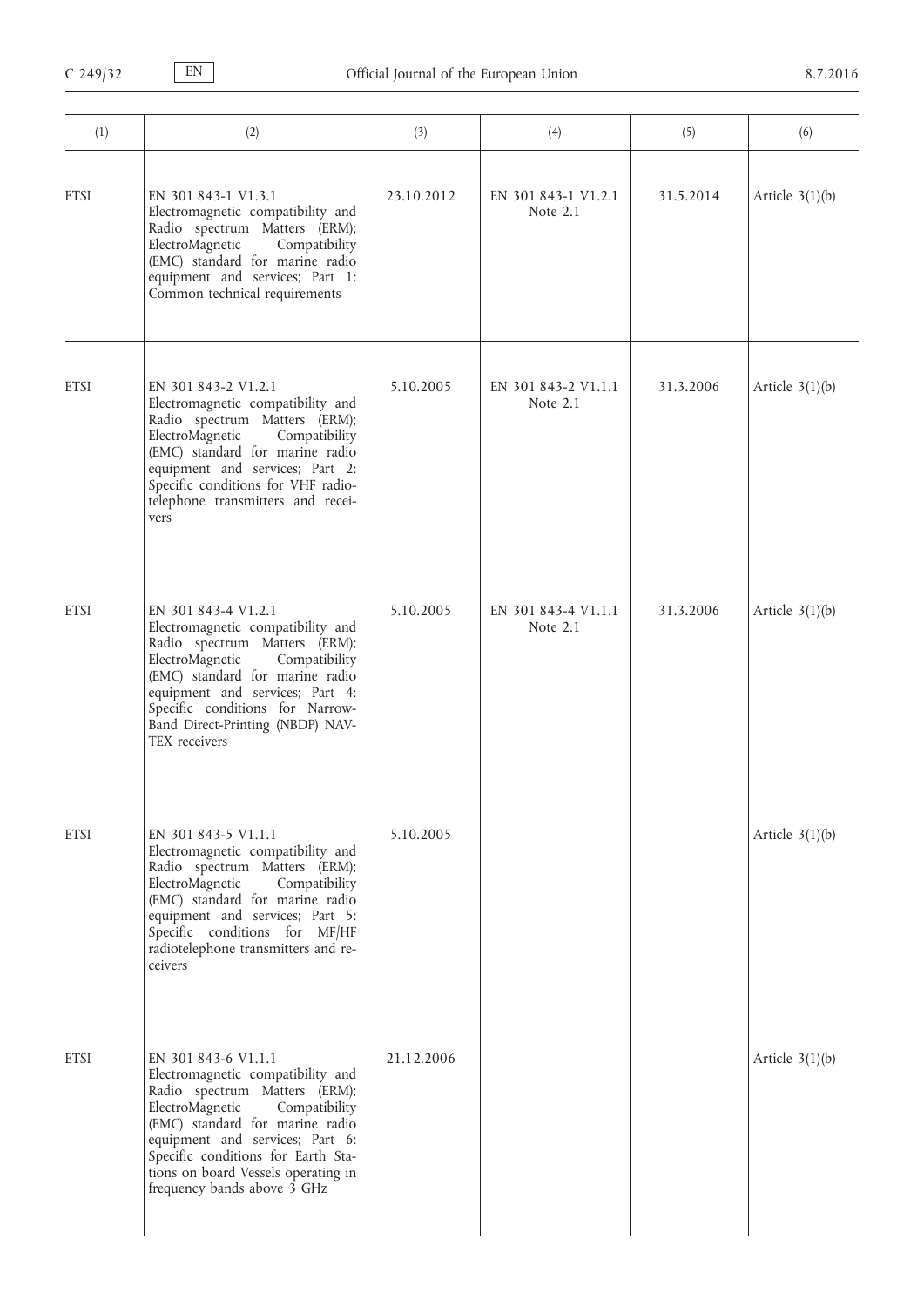| (1)         | (2)                                                                                                                                                                                                                                                                                                                                                     | (3)        | (4)                              | (5)        | (6)          |
|-------------|---------------------------------------------------------------------------------------------------------------------------------------------------------------------------------------------------------------------------------------------------------------------------------------------------------------------------------------------------------|------------|----------------------------------|------------|--------------|
| <b>ETSI</b> | EN 301 893 V1.7.1<br>Broadband Radio Access Networks<br>(BRAN); 5 GHz high performance<br>RLAN; Harmonized EN covering<br>the essential requirements of arti-<br>cle 3.2 of the R&TTE Directive                                                                                                                                                         | 23.10.2012 | EN 301 893 V1.6.1<br>Note 2.1    | 31.12.2014 | Article 3(2) |
| <b>ETSI</b> | EN 301 893 V1.8.1<br>Broadband Radio Access Networks<br>(BRAN); 5 GHz high performance<br>RLAN; Harmonized EN covering<br>the essential requirements of arti-<br>cle 3.2 of the R&TTE Directive                                                                                                                                                         | 10.7.2015  | EN 301 893 V1.7.1<br>Note 2.1    | 31.12.2016 | Article 3(2) |
| <b>ETSI</b> | EN 301 908-1 V6.2.1<br>IMT cellular networks; Harmonized<br>EN covering the essential require-<br>ments of article 3.2 of the R&TTE<br>Directive; Part 1: Introduction and<br>common requirements                                                                                                                                                       | 12.10.2013 | EN 301 908-1 V5.2.1<br>Note 2.1  | 31.1.2015  | Article 3(2) |
| <b>ETSI</b> | EN 301 908-1 V7.1.1<br>IMT cellular networks; Harmonized<br>EN covering the essential require-<br>ments of article 3.2 of the R&TTE<br>Directive; Part 1: Introduction and<br>common requirements                                                                                                                                                       | 10.7.2015  | EN 301 908-1 V6.2.1<br>Note 2.1  | 31.12.2016 | Article 3(2) |
| <b>ETSI</b> | EN 301 908-10 V4.1.1<br>Electromagnetic compatibility and<br>Radio spectrum Matters (ERM);<br>Base Stations (BS), Repeaters and<br>User Equipment (UE) for IMT-2000<br>Third-Generation cellular networks;<br>Part 10: Harmonized EN for IMT-<br>2000, FDMA/TDMA (DECT) cover-<br>ing essential requirements of arti-<br>cle 3.2 of the R&TTE Directive | 15.12.2009 | EN 301 908-10 V2.1.1<br>Note 2.1 | 30.4.2011  | Article 3(2) |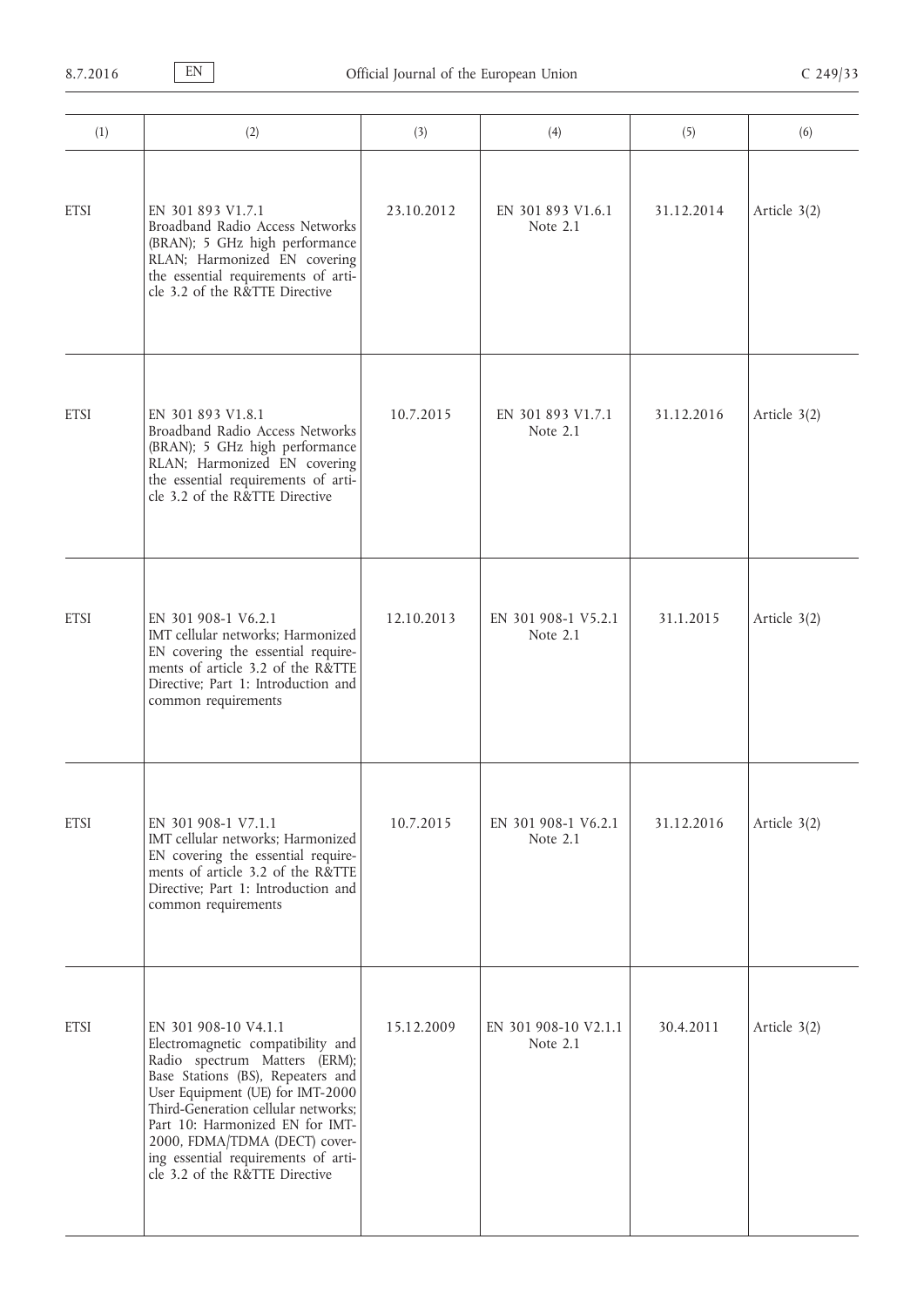| (1)         | (2)                                                                                                                                                                                                                                                                                                                                                                                         | (3)                              | (4)                              | (5)        | (6)          |
|-------------|---------------------------------------------------------------------------------------------------------------------------------------------------------------------------------------------------------------------------------------------------------------------------------------------------------------------------------------------------------------------------------------------|----------------------------------|----------------------------------|------------|--------------|
| <b>ETSI</b> | EN 301 908-11 V5.2.1<br>IMT cellular networks; Harmonized<br>EN covering the essential require-<br>ments of article 3.2 of the R&TTE<br>Directive; Part 11: CDMA Direct<br>Spread (UTRA FDD) (Repeaters)                                                                                                                                                                                    | 21.9.2011                        | EN 301 908-11 V4.2.1<br>Note 2.1 | 30.4.2013  | Article 3(2) |
| <b>ETSI</b> | EN 301 908-12 V4.2.1<br>Electromagnetic compatibility and<br>Radio spectrum Matters (ERM);<br>Base Stations (BS), Repeaters and<br>User Equipment (UE) for IMT-2000<br>Third-Generation cellular networks;<br>Part 12: Harmonized EN for IMT-<br>2000,<br>CDMA<br>Multi-Carrier<br>(cdma2000) (Repeaters) covering<br>the essential requirements of arti-<br>cle 3.2 of the R&TTE Directive | 10.8.2010                        | EN 301 908-12 V3.1.1<br>Note 2.1 | 30.11.2011 | Article 3(2) |
| <b>ETSI</b> | EN 301 908-13 V6.2.1<br>IMT cellular networks; Harmonized<br>EN covering the essential require-<br>ments of article 3.2 of the R&TTE<br>Directive; Part 13: Evolved Univer-<br>sal<br>Terrestrial Radio<br>Access<br>(E-UTRA) User Equipment (UE)                                                                                                                                           | 12.9.2014                        | EN 302 623 V1.1.1<br>Note $2.1$  | 31.7.2015  | Article 3(2) |
| <b>ETSI</b> | EN 301 908-13 V7.1.1<br>IMT cellular networks; Harmonized<br>EN covering the essential require-<br>ments of article 3.2 of the R&TTE<br>Directive; Part 13: Evolved Univer-<br>Terrestrial<br>Radio<br>Access<br>sal<br>(E-UTRA) User Equipment (UE)                                                                                                                                        | This is the first<br>publication | EN 301 908-13 V6.2.1<br>Note 2.1 | 30.9.2017  | Article 3(2) |
| <b>ETSI</b> | EN 301 908-14 V6.2.1<br>IMT cellular networks; Harmonized<br>EN covering the essential require-<br>ments of article 3.2 of the R&TTE<br>Directive; Part 14: Evolved Univer-<br>Terrestrial<br>Radio<br>sal<br>Access<br>(E-UTRA) Base Stations (BS)                                                                                                                                         | 12.9.2014                        | EN 302 774 V1.2.1<br>Note 2.1    | 31.7.2015  | Article 3(2) |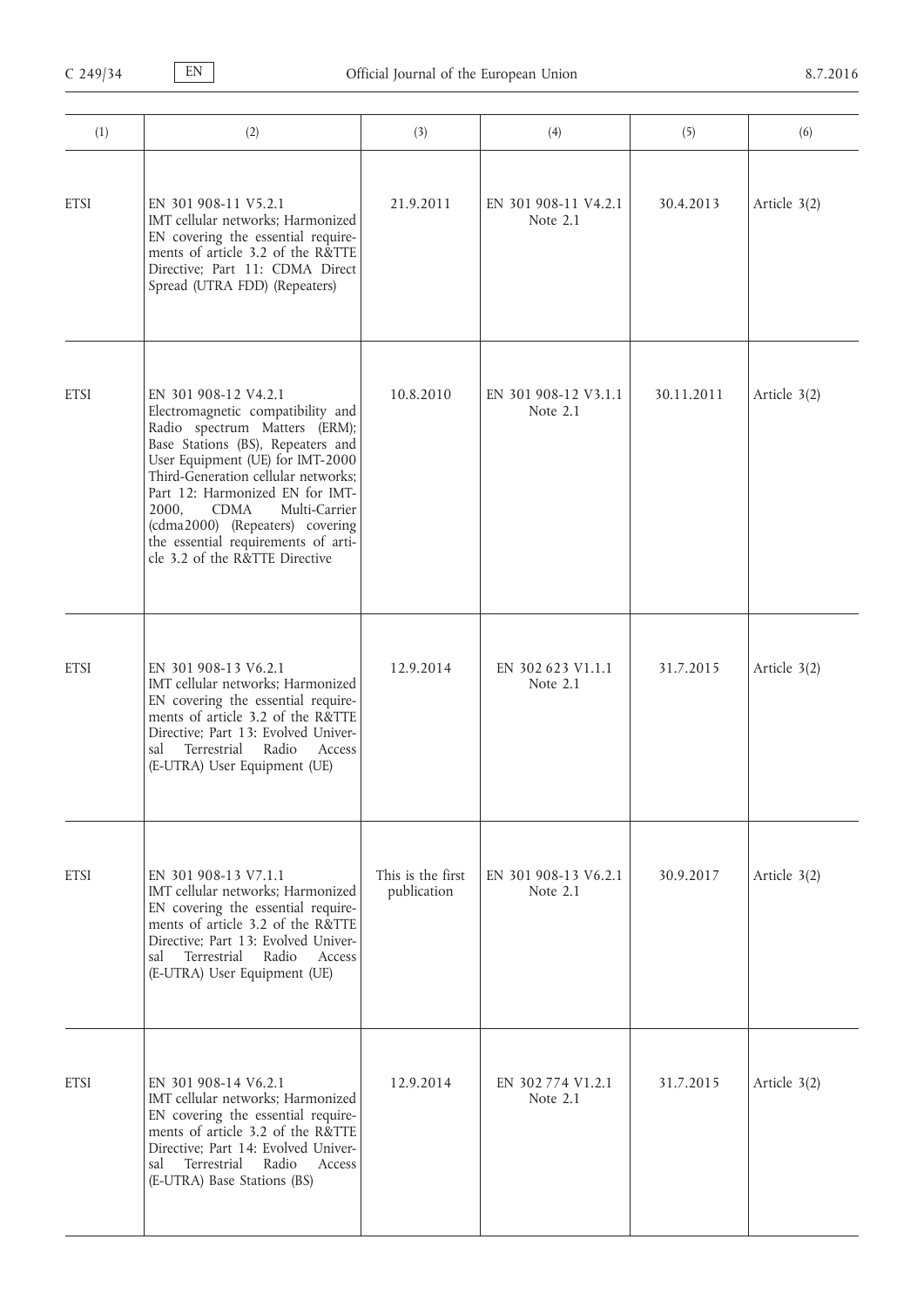| (1)         | (2)                                                                                                                                                                                                                                                                                                                                                                                                         | (3)                              | (4)                              | (5)       | (6)          |
|-------------|-------------------------------------------------------------------------------------------------------------------------------------------------------------------------------------------------------------------------------------------------------------------------------------------------------------------------------------------------------------------------------------------------------------|----------------------------------|----------------------------------|-----------|--------------|
| <b>ETSI</b> | EN 301 908-14 V7.1.1<br>IMT cellular networks; Harmonised<br>EN covering the essential require-<br>ments of article 3.2 of the R&TTE<br>Directive; Part 14: Evolved Univer-<br>Terrestrial<br>Radio<br>sal<br>Access<br>(E-UTRA) Base Stations (BS)                                                                                                                                                         | This is the first<br>publication | EN 301 908-14 V6.2.1<br>Note 2.1 | 30.4.2017 | Article 3(2) |
| <b>ETSI</b> | EN 301 908-15 V5.2.1<br>IMT cellular networks; Harmonized<br>EN covering the essential require-<br>ments of article 3.2 of the R&TTE<br>Directive; Part 15: Evolved Univer-<br>Terrestrial<br>Radio<br>sal<br>Access<br>(E-UTRA FDD) (Repeaters)                                                                                                                                                            | 21.9.2011                        | EN 301 908-15 V4.2.1<br>Note 2.1 | 30.4.2013 | Article 3(2) |
| <b>ETSI</b> | EN 301 908-16 V4.2.1<br>Electromagnetic compatibility and<br>Radio spectrum Matters (ERM);<br>Base Stations (BS), Repeaters and<br>User Equipment (UE) for IMT-2000<br>Third-Generation cellular networks;<br>Part 16: Harmonized EN for IMT-<br>2000, Evolved CDMA Multi-Carrier<br>Ultra Mobile Broadband (UMB) (UE)<br>covering the essential requirements<br>of article 3.2 of the R&TTE Direc-<br>tive | 10.8.2010                        |                                  |           | Article 3(2) |
| <b>ETSI</b> | EN 301 908-17 V4.2.1<br>Electromagnetic compatibility and<br>Radio spectrum Matters (ERM);<br>Base Stations (BS), Repeaters and<br>User Equipment (UE) for IMT-2000<br>Third-Generation cellular networks;<br>Part 17: Harmonized EN for IMT-<br>2000, Evolved CDMA Multi-Carrier<br>Ultra Mobile Broadband (UMB) (BS)<br>covering the essential requirements<br>of article 3.2 of the R&TTE Direc-<br>tive | 10.8.2010                        |                                  |           | Article 3(2) |
| <b>ETSI</b> | EN 301 908-18 V7.1.2<br>IMT cellular networks; Harmonized<br>EN covering the essential require-<br>ments of article 3.2 of the R&TTE<br>Directive; Part 18: E-UTRA, UTRA<br>and GSM/EDGE Multi-Standard<br>Radio (MSR) Base Station (BS)                                                                                                                                                                    | 12.9.2014                        | EN 302 774 V1.2.1<br>Note 2.1    | 31.3.2016 | Article 3(2) |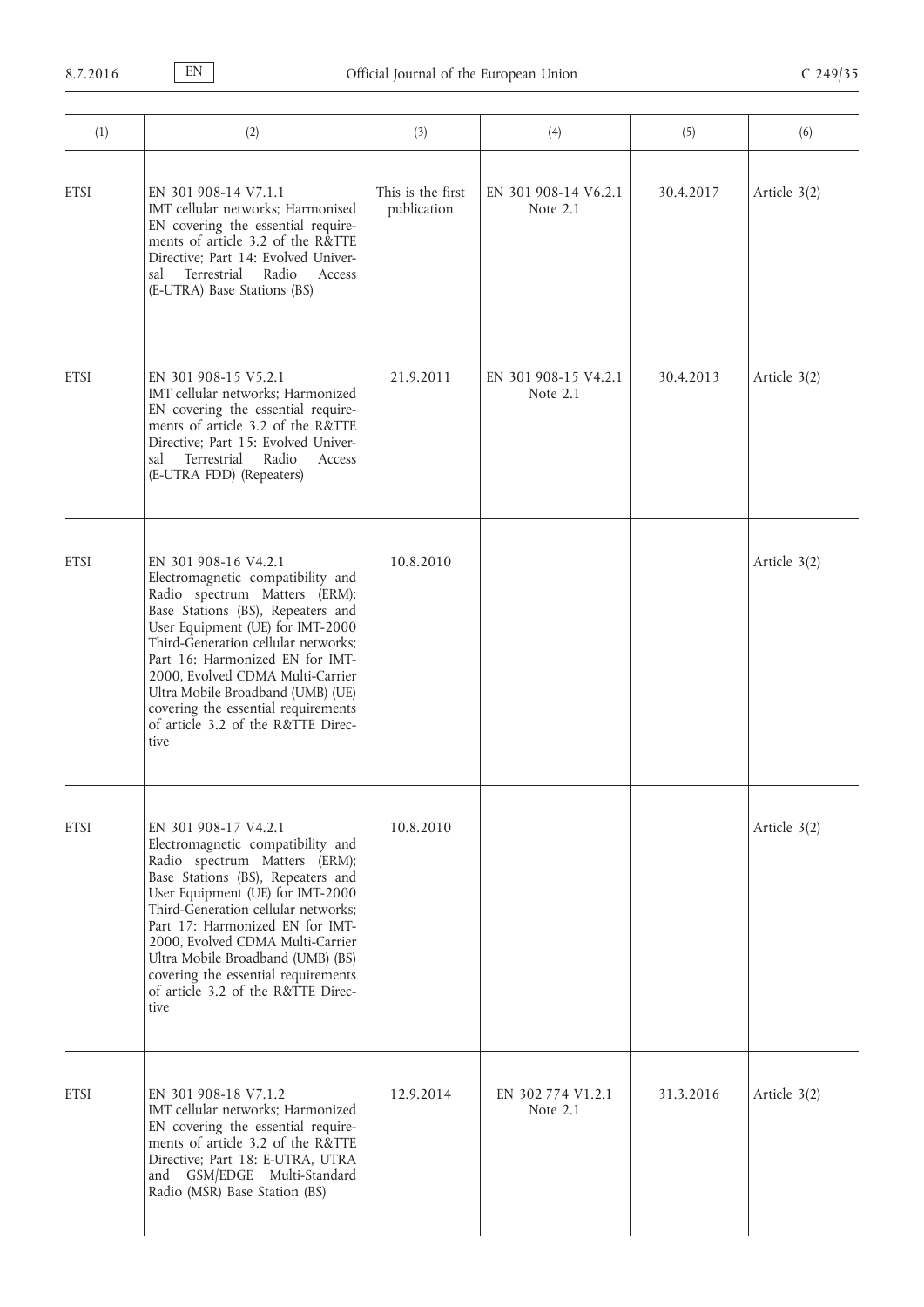| (1)         | (2)                                                                                                                                                                                                                     | (3)                              | (4)                              | (5)       | (6)          |
|-------------|-------------------------------------------------------------------------------------------------------------------------------------------------------------------------------------------------------------------------|----------------------------------|----------------------------------|-----------|--------------|
| <b>ETSI</b> | EN 301 908-19 V6.2.1<br>IMT cellular networks; Harmonized<br>EN covering the essential require-<br>ments of article 3.2 of the R&TTE<br>Directive; Part 19: OFDMA TDD<br>WMAN (Mobile WiMAX) TDD<br>User Equipment (UE) | 12.10.2013                       | EN 302 544-2 V1.1.1<br>Note 2.1  | 31.3.2015 | Article 3(2) |
| <b>ETSI</b> | EN 301 908-2 V6.2.1<br>IMT cellular networks; Harmonized<br>EN covering the essential require-<br>ments of article 3.2 of the R&TTE<br>Directive; Part 2: CDMA Direct<br>Spread (UTRA FDD) User Equip-<br>ment (UE)     | 12.9.2014                        | EN 301 908-2 V5.4.1<br>Note 2.1  | 31.7.2015 | Article 3(2) |
| <b>ETSI</b> | EN 301 908-2 V7.1.1<br>IMT cellular networks; Harmonized<br>EN covering the essential require-<br>ments of article 3.2 of the R&TTE<br>Directive; Part 2: CDMA Direct<br>Spread (UTRA FDD) User Equip-<br>ment (UE)     | This is the first<br>publication | EN 301 908-2 V6.2.1<br>Note 2.1  | 30.9.2017 | Article 3(2) |
| <b>ETSI</b> | EN 301 908-20 V6.2.1<br>IMT cellular networks; Harmonized<br>EN covering the essential require-<br>ments of article 3.2 of the R&TTE<br>Directive; Part 20: OFDMA TDD<br>WMAN (Mobile WiMAX) TDD Base<br>Stations (BS)  | 12.10.2013                       | EN 301 908-20 V5.2.1<br>Note 2.1 | 30.9.2014 | Article 3(2) |
| <b>ETSI</b> | EN 301 908-21 V5.2.1<br>IMT cellular networks; Harmonized<br>EN covering the essential require-<br>ments of article 3.2 of the R&TTE<br>Directive; Part 21: OFDMA TDD<br>WMAN (Mobile WiMAX) FDD User<br>Equipment (UE) | 11.4.2012                        |                                  |           | Article 3(2) |
| <b>ETSI</b> | EN 301 908-22 V5.2.1<br>IMT cellular networks; Harmonized<br>EN covering the essential require-<br>ments of article 3.2 of the R&TTE<br>Directive; Part 22: OFDMA TDD<br>WMAN (Mobile WiMAX) FDD Base<br>Stations (BS)  | 11.4.2012                        |                                  |           | Article 3(2) |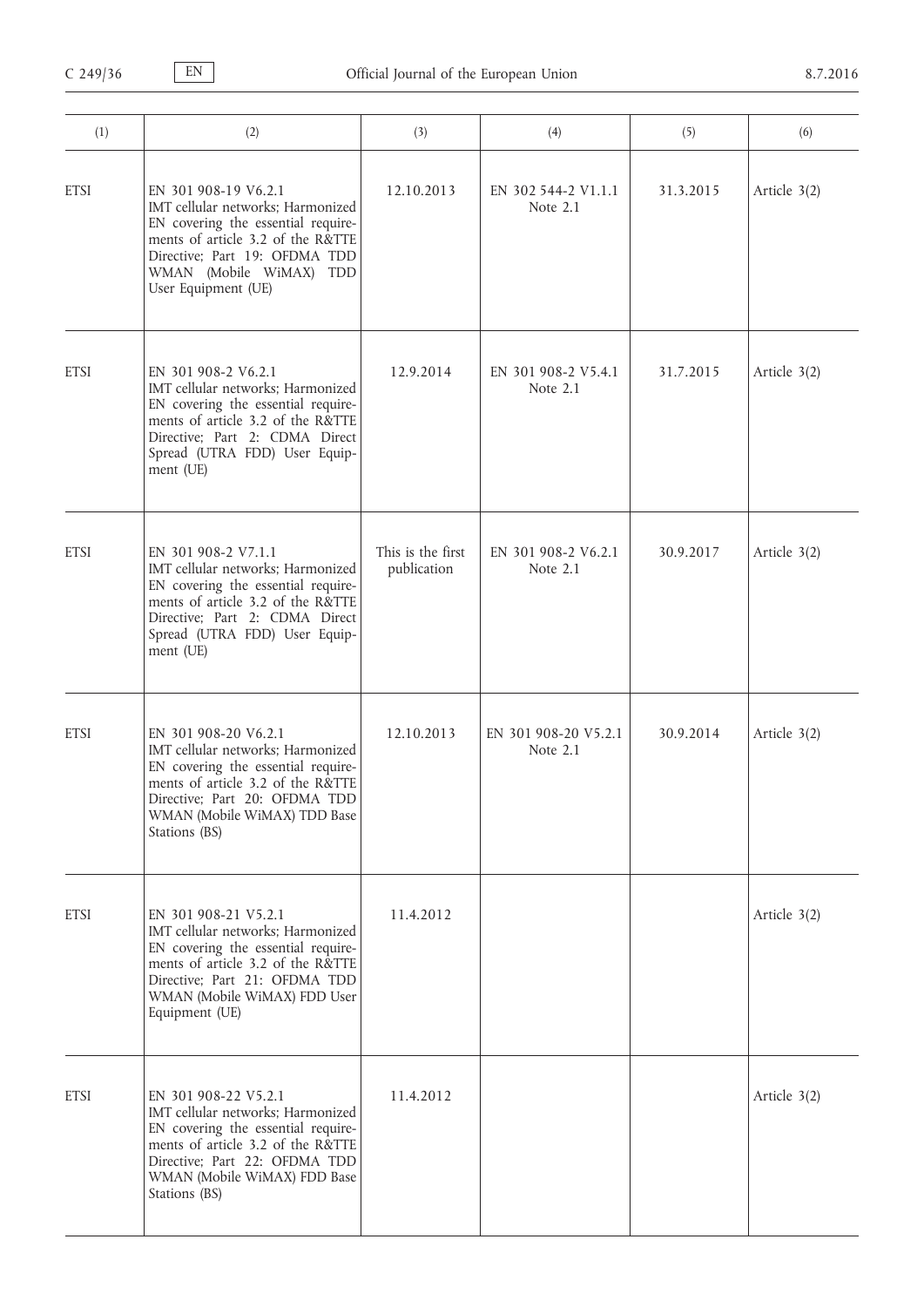| (1)         | (2)                                                                                                                                                                                                                  | (3)                              | (4)                               | (5)       | (6)          |
|-------------|----------------------------------------------------------------------------------------------------------------------------------------------------------------------------------------------------------------------|----------------------------------|-----------------------------------|-----------|--------------|
| <b>ETSI</b> | EN 301 908-3 V6.2.1<br>IMT cellular networks; Harmonized<br>EN covering the essential require-<br>ments of article 3.2 of the R&TTE<br>Directive; Part 3: CDMA Direct<br>Spread (UTRA FDD) Base Stations<br>(BS)     | 12.9.2014                        | EN 301 908-3 V5.2.1<br>Note 2.1   | 31.7.2015 | Article 3(2) |
| <b>ETSI</b> | EN 301 908-3 V7.1.1<br>IMT cellular networks; Harmonized<br>EN covering the essential require-<br>ments of article 3.2 of the R&TTE<br>Directive; Part 3: CDMA Direct<br>Spread (UTRA FDD) Base Stations<br>(BS)     | This is the first<br>publication | EN 301 908-3 V6.2.1<br>Note 2.1   | 30.4.2017 | Article 3(2) |
| <b>ETSI</b> | EN 301 908-4 V6.2.1<br>IMT cellular networks; Harmonized<br>EN covering the essential require-<br>ments of article 3.2 of the R&TTE<br>Directive; Part 4: CDMA Multi-<br>Carrier (cdma2000) User Equip-<br>ment (UE) | 12.10.2013                       | EN 301 908-4 V5.2.1<br>Note 2.1   | 31.3.2015 | Article 3(2) |
| <b>ETSI</b> | EN 301 908-5 V5.2.1<br>IMT cellular networks; Harmonized<br>EN covering the essential require-<br>ments of article 3.2 of the R&TTE<br>Directive; Part 5: CDMA Multi-<br>Carrier (cdma2000) Base Stations<br>(BS)    | 11.4.2012                        | EN 301 908-5 V4.2.1<br>Note $2.1$ | 30.6.2013 | Article 3(2) |
| <b>ETSI</b> | EN 301 908-6 V5.2.1<br>IMT cellular networks; Harmonized<br>EN covering the essential require-<br>ments of article 3.2 of the R&TTE<br>Directive; Part 6: CDMA TDD<br>(UTRA TDD) User Equipment (UE)                 | 21.9.2011                        | EN 301 908-6 V4.2.1<br>Note 2.1   | 30.4.2013 | Article 3(2) |
| <b>ETSI</b> | EN 301 908-7 V5.2.1<br>IMT cellular networks; Harmonized<br>EN covering the essential require-<br>ments of article 3.2 of the R&TTE<br>Directive; Part 7: CDMA TDD<br>(UTRA TDD) Base Stations (BS)                  | 21.9.2011                        | EN 301 908-7 V4.2.1<br>Note 2.1   | 30.4.2013 | Article 3(2) |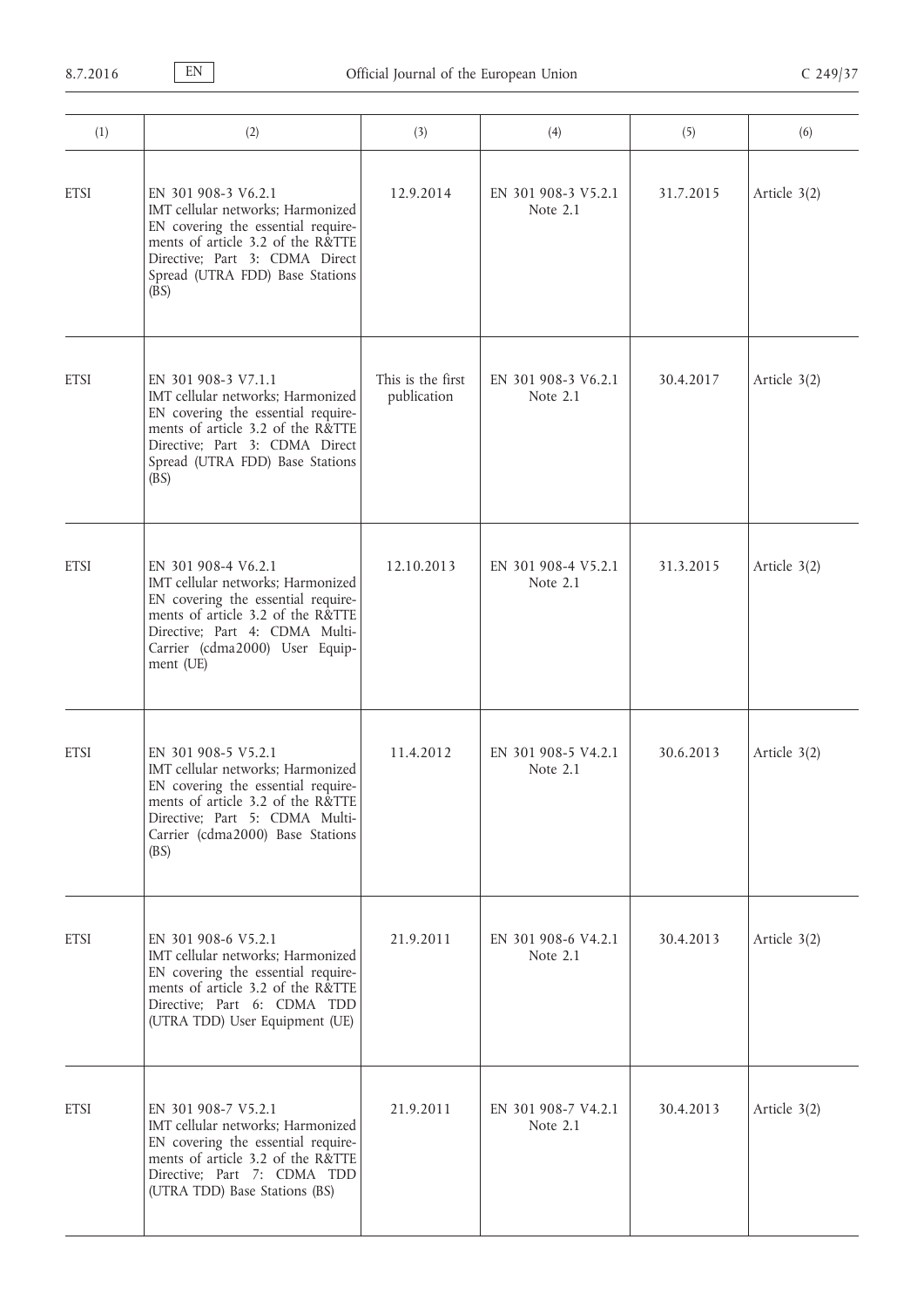| (1)         | (2)                                                                                                                                                                                                                                                                                                                                                                              | (3)       | (4)                             | (5)        | (6)          |
|-------------|----------------------------------------------------------------------------------------------------------------------------------------------------------------------------------------------------------------------------------------------------------------------------------------------------------------------------------------------------------------------------------|-----------|---------------------------------|------------|--------------|
| <b>ETSI</b> | EN 301 908-8 V1.1.1<br>Electromagnetic compatibility and<br>Radio spectrum Matters (ERM);<br>Base Stations (BS) and User Equip-<br>ment (UE) for IMT-2000 Third<br>Generation<br>cellular<br>networks;<br>Part 8: Harmonized EN for IMT-<br>2000, TDMA Single-Carrier (UWC<br>136) (UE) covering essential re-<br>quirements of article 3.2 of the<br><b>R&amp;TTE Directive</b> | 9.3.2002  |                                 |            | Article 3(2) |
| <b>ETSI</b> | EN 301 908-9 V1.1.1<br>Electromagnetic compatibility and<br>Radio spectrum Matters (ERM);<br>Base Stations (BS) and User Equip-<br>ment (UE) for IMT-2000 Third<br>Generation<br>cellular<br>networks;<br>Part 9: Harmonized EN for IMT-<br>2000, TDMA Single-Carrier (UWC<br>136) (BS) covering essential require-<br>ments of article 3.2 of the R&TTE<br>Directive            | 9.3.2002  |                                 |            | Article 3(2) |
| <b>ETSI</b> | EN 301 929-2 V1.2.1<br>Electromagnetic compatibility and<br>Radio spectrum Matters (ERM);VHF<br>transmitters and receivers as Coast<br>Stations for GMDSS and other<br>applications in the maritime mobile<br>service; Part 2: Harmonized EN<br>under article 3.2 of the R&TTE<br>Directive                                                                                      | 25.9.2007 | EN 301 929-2 V1.1.1<br>Note 2.1 | 30.11.2008 | Article 3(2) |
| <b>ETSI</b> | EN 301 997-2 V1.1.1<br>Transmission and<br>Multiplexing<br>(TM); Multipoint equipment; Radio<br>equipment for use in Multimedia<br>Wireless Systems (MWS) in the<br>frequency band 40,5 GHz to 43,5<br>GHz; Part 2: Harmonized EN cover-<br>ing essential requirements under<br>article 3.2 of the R&TTE Directive                                                               | 30.4.2004 |                                 |            | Article 3(2) |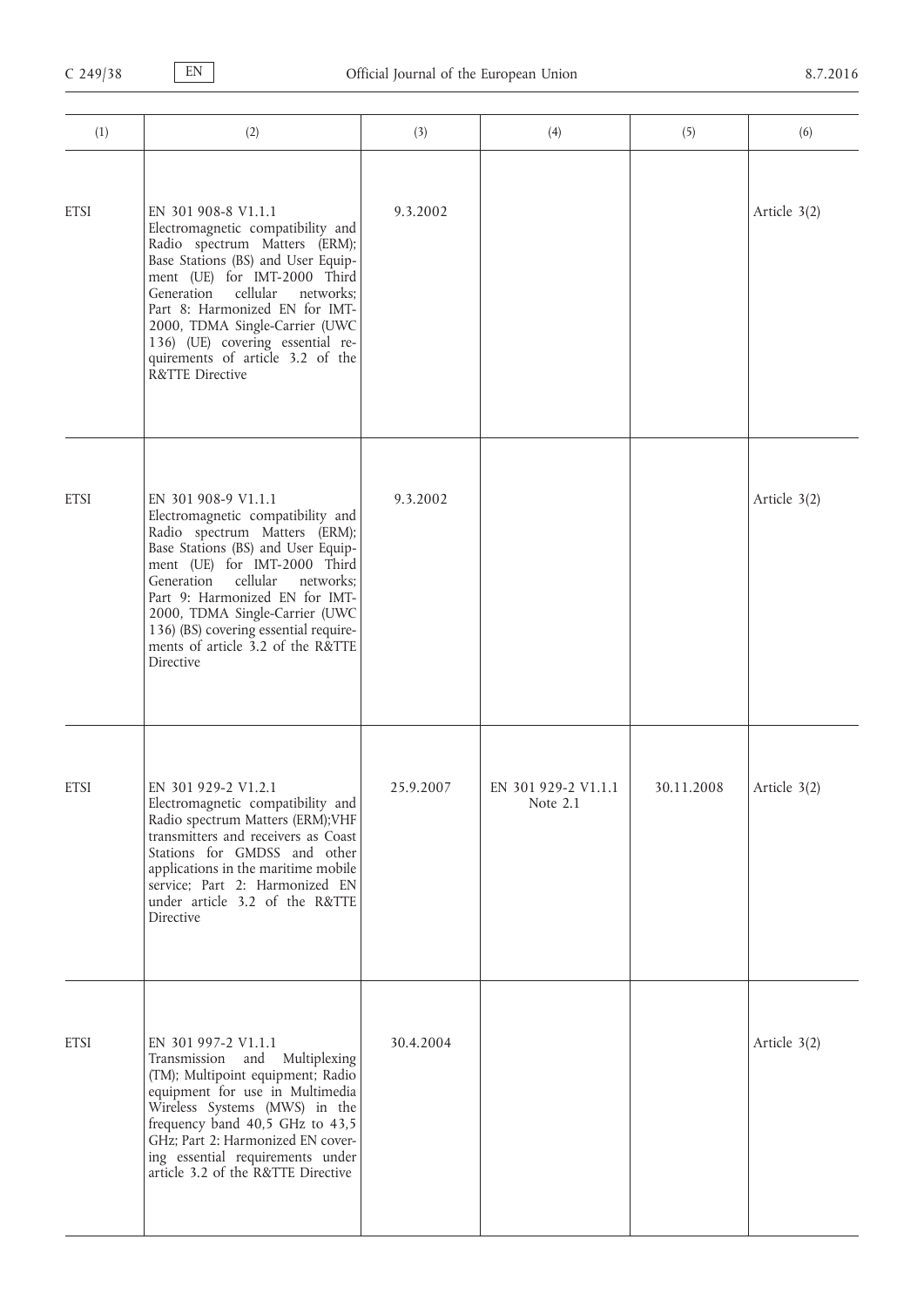| (1)         | (2)                                                                                                                                                                                                                                                                                                                                                            | (3)        | (4)                             | (5)        | (6)          |
|-------------|----------------------------------------------------------------------------------------------------------------------------------------------------------------------------------------------------------------------------------------------------------------------------------------------------------------------------------------------------------------|------------|---------------------------------|------------|--------------|
| <b>ETSI</b> | EN 302 017-2 V1.1.1<br>Electromagnetic compatibility and<br>Radio spectrum Matters (ERM);<br>Transmitting equipment for the<br>Amplitude Modulated (AM) sound<br>broadcasting service; Part 2: Har-<br>monized EN under article 3.2 of the<br><b>R&amp;TTE Directive</b>                                                                                       | 24.8.2006  |                                 |            | Article 3(2) |
| <b>ETSI</b> | EN 302 018-2 V1.2.1<br>Electromagnetic compatibility and<br>Radio spectrum Matters (ERM);<br>Transmitting equipment for the<br>Frequency Modulated (FM) sound<br>broadcasting service; Part 2: Har-<br>monized EN under article 3.2 of the<br>R&TTE Directive                                                                                                  | 24.8.2006  | EN 302 018-2 V1.1.1<br>Note 2.1 | 30.11.2007 | Article 3(2) |
| <b>ETSI</b> | EN 302 054-2 V1.1.1<br>Electromagnetic compatibility and<br>Radio spectrum Matters (ERM);<br>Meteorological Aids (Met Aids);<br>Radiosondes to be used in the<br>400,15 MHz to 406 MHz fre-<br>quency range with power levels<br>ranging up to 200 mW; Part 2:<br>Harmonized EN covering essential<br>requirements under article 3.2 of<br>the R&TTE Directive | 12.11.2003 |                                 |            | Article 3(2) |
| <b>ETSI</b> | EN 302 064-2 V1.1.1<br>Electromagnetic compatibility and<br>Radio spectrum Matters (ERM);<br>Wireless Video Links (WVL) oper-<br>ating in the 1,3 GHz to 50 GHz<br>frequency band; Part 2: Harmo-<br>nized EN under article 3.2 of the<br>R&TTE Directive                                                                                                      | 21.12.2006 |                                 |            | Article 3(2) |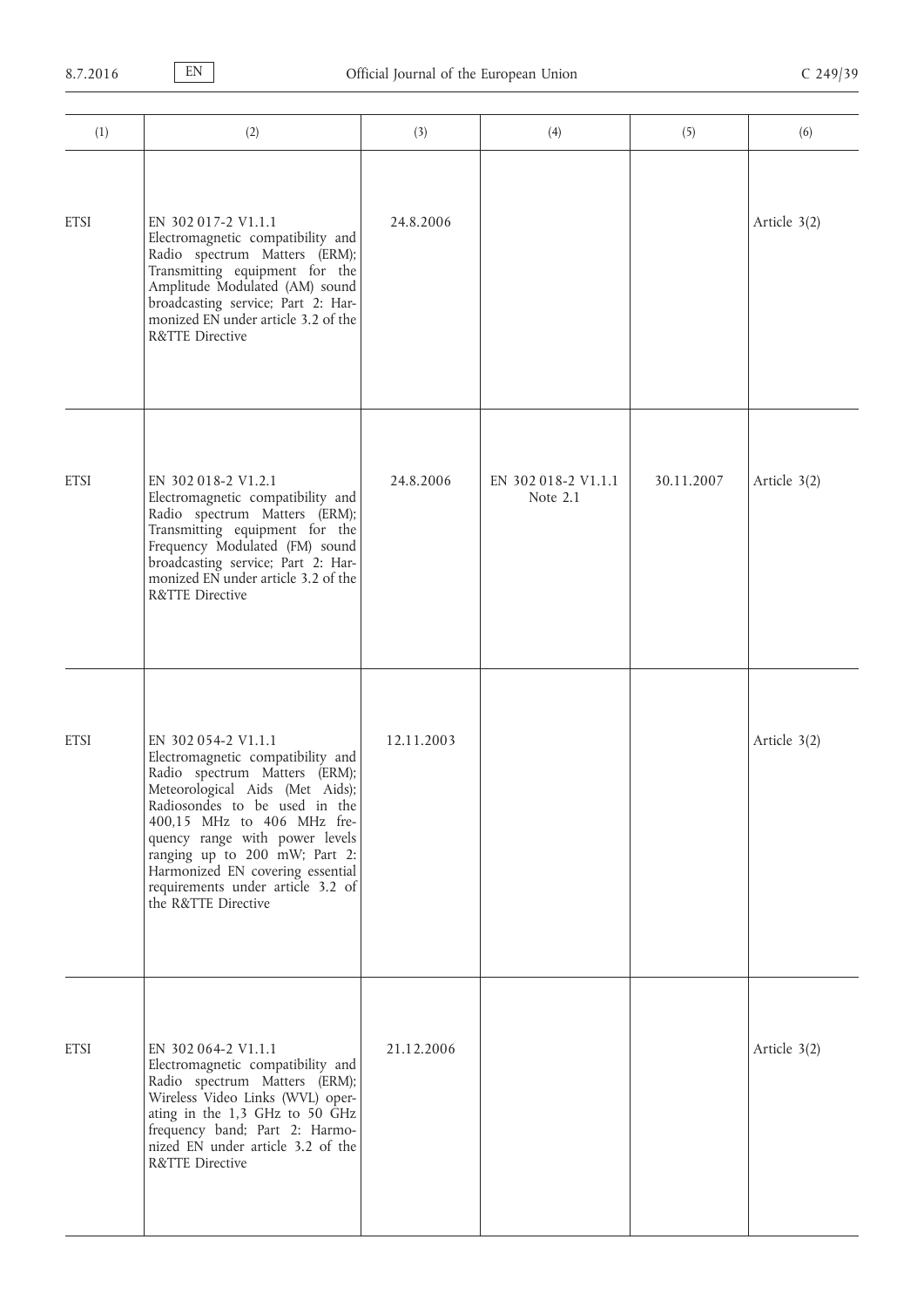| (1)         | (2)                                                                                                                                                                                                                                                                                                                                         | (3)       | (4)                             | (5)        | (6)          |
|-------------|---------------------------------------------------------------------------------------------------------------------------------------------------------------------------------------------------------------------------------------------------------------------------------------------------------------------------------------------|-----------|---------------------------------|------------|--------------|
| <b>ETSI</b> | EN 302 065-1 V1.3.1<br>Electromagnetic compatibility and<br>Radio spectrum Matters (ERM);<br>Short Range Devices (SRD) using<br>Ultra<br>Wide Band technology<br>(UWB); Harmonized EN covering<br>the essential requirements of arti-<br>cle 3.2 of the R&TTE Directive;<br>Part 1: Requirements for Generic<br>UWB applications            | 12.9.2014 | EN 302 065 V1.2.1<br>Note 2.1   | 31.1.2016  | Article 3(2) |
| <b>ETSI</b> | EN 302 065-2 V1.1.1<br>Electromagnetic compatibility and<br>Radio spectrum Matters (ERM);<br>Short Range Devices (SRD) using<br>Ultra<br>Wide Band technology<br>(UWB); Harmonized EN covering<br>the essential requirements of arti-<br>cle 3.2 of the R&TTE Directive;<br>Part 2: Requirements for UWB<br>location tracking               | 12.9.2014 |                                 |            | Article 3(2) |
| <b>ETSI</b> | EN 302 065-3 V1.1.1<br>Electromagnetic compatibility and<br>Radio spectrum Matters (ERM);<br>Short Range Devices (SRD) using<br>Ultra Wide Band technology<br>(UWB); Harmonized EN covering<br>the essential requirements of arti-<br>cle 3.2 of the R&TTE Directive;<br>Part 3: Requirements for UWB<br>devices for road and rail vehicles | 12.9.2014 |                                 |            | Article 3(2) |
| <b>ETSI</b> | EN 302 066-2 V1.2.1<br>Electromagnetic compatibility and<br>Radio spectrum Matters (ERM);<br>Ground- and Wall-Probing Radar<br>applications (GPR/WPR) imaging<br>systems; Part 2: Harmonized EN<br>covering essential requirements of<br>article 3.2 of the R&TTE Directive                                                                 | 4.11.2008 | EN 302 066-2 V1.1.1<br>Note 2.1 | 30.11.2009 | Article 3(2) |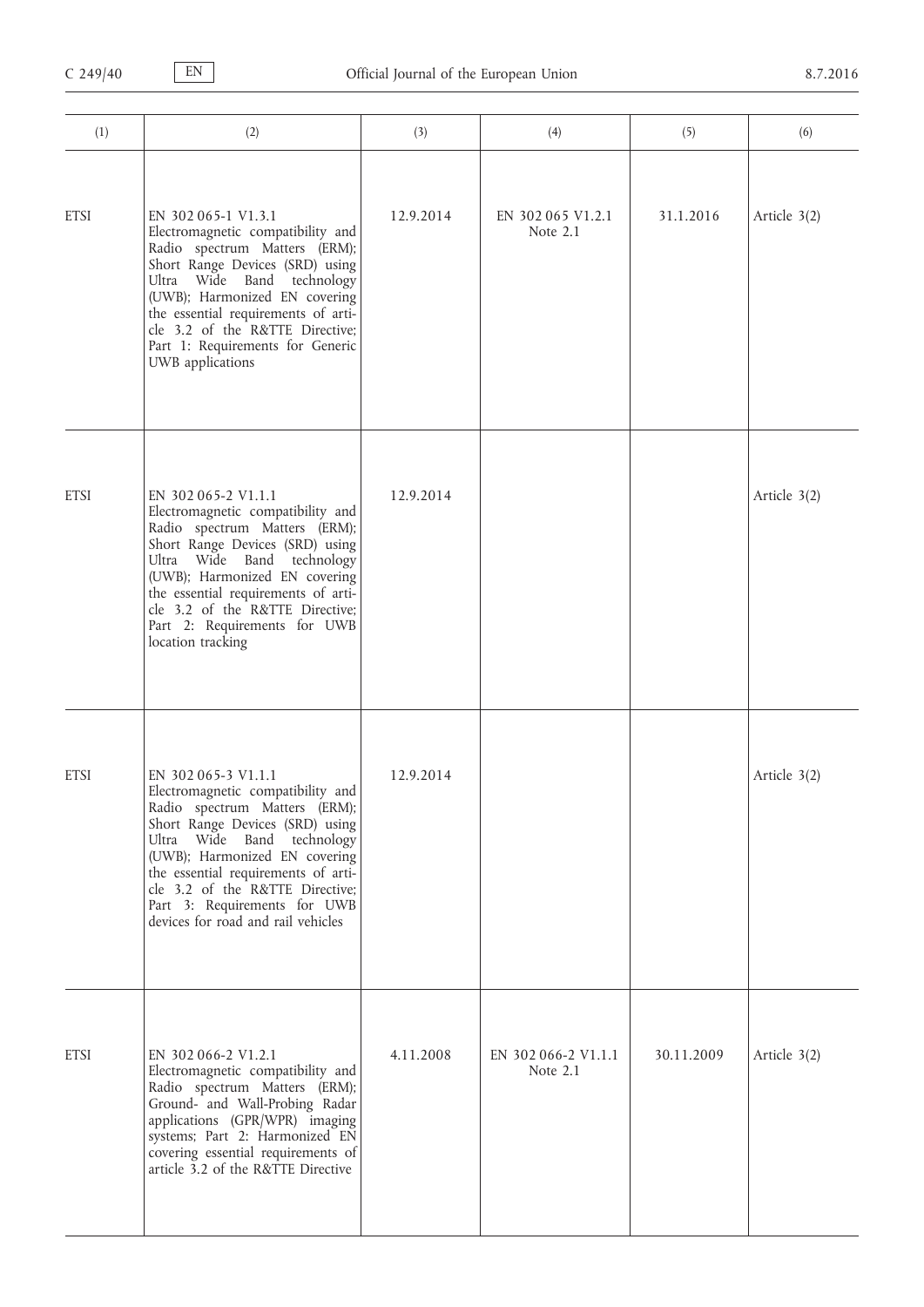| (1)         | (2)                                                                                                                                                                                                                                                                                                                                       | (3)       | (4) | (5) | (6)          |
|-------------|-------------------------------------------------------------------------------------------------------------------------------------------------------------------------------------------------------------------------------------------------------------------------------------------------------------------------------------------|-----------|-----|-----|--------------|
| <b>ETSI</b> | EN 302 077-2 V1.1.1<br>Electromagnetic compatibility and<br>Radio spectrum Matters (ERM);<br>Transmitting equipment for the<br>Terrestrial - Digital Audio Broad-<br>casting (T-DAB) service; Part 2:<br>Harmonized EN under article 3.2<br>of the R&TTE Directive                                                                        | 5.10.2005 |     |     | Article 3(2) |
| <b>ETSI</b> | EN 302 186 V1.1.1<br>Satellite Earth Stations and Systems<br>(SES); Harmonized EN for satellite<br>mobile Aircraft Earth Stations<br>(AESs) operating in the 11/12/<br>14 GHz frequency bands covering<br>essential requirements under arti-<br>cle 3.2 of the R&TTE Directive                                                            | 30.4.2004 |     |     | Article 3(2) |
| <b>ETSI</b> | EN 302 194-2 V1.1.2<br>Electromagnetic compatibility and<br>Radio spectrum Matters (ERM);<br>Navigation radar used on inland<br>waterways; Part 2: Harmonized EN<br>covering essential requirements of<br>article 3.2 of the R&TTE Directive                                                                                              | 3.6.2008  |     |     | Article 3(2) |
| <b>ETSI</b> | EN 302 195-2 V1.1.1<br>Electromagnetic compatibility and<br>Radio spectrum Matters (ERM);<br>Radio equipment in the frequency<br>range 9 kHz to 315 kHz for Ultra<br>Low Power Active Medical Implants<br>(ULP-AMI) and accessories; Part 2:<br>Harmonized EN covering essential<br>requirements of article 3.2 of the<br>R&TTE Directive | 5.10.2005 |     |     | Article 3(2) |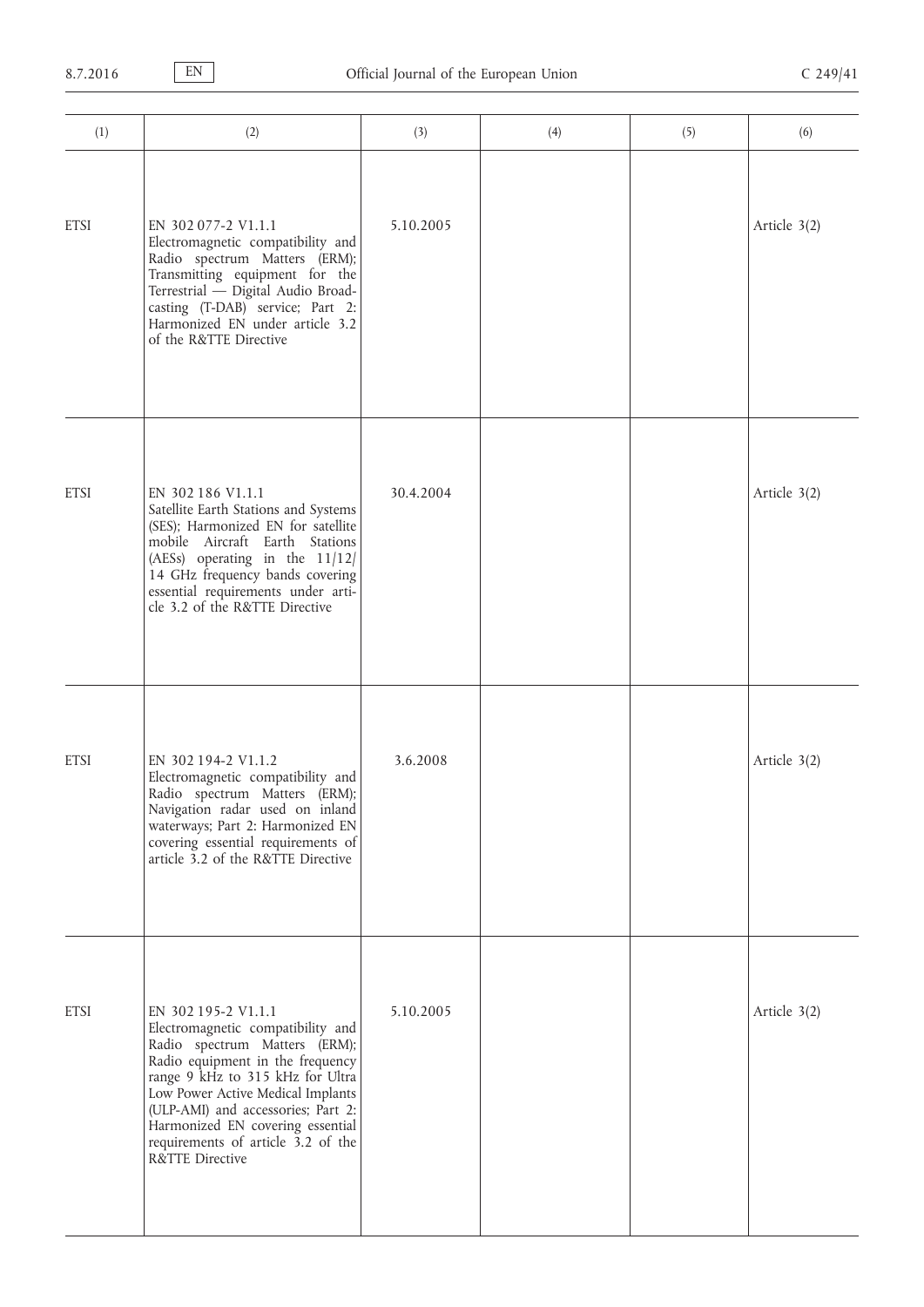| (1)         | (2)                                                                                                                                                                                                                                                                                                                                                                                                                | (3)       | (4)                               | (5)        | (6)          |
|-------------|--------------------------------------------------------------------------------------------------------------------------------------------------------------------------------------------------------------------------------------------------------------------------------------------------------------------------------------------------------------------------------------------------------------------|-----------|-----------------------------------|------------|--------------|
| <b>ETSI</b> | EN 302 208-2 V1.4.1<br>Electromagnetic compatibility and<br>Radio spectrum Matters (ERM);<br>Radio Frequency Identification<br>Equipment operating in the band<br>865 MHz to 868 MHz with power<br>levels up to 2 W; Part 2: Harmo-<br>nized EN covering the essential<br>requirements of article 3.2 of the<br><b>R&amp;TTE Directive</b>                                                                         | 11.4.2012 | EN 302 208-2 V1.3.1<br>Note $2.1$ | 31.8.2013  | Article 3(2) |
| <b>ETSI</b> | EN 302 208-2 V2.1.1<br>Electromagnetic compatibility and<br>Radio spectrum Matters (ERM);<br>Frequency Identification<br>Radio<br>Equipment operating in the band<br>865 MHz to 868 MHz with power<br>levels up to 2 W and in the band<br>915 MHz to 921 MHz with power<br>levels up to 4 W; Part 2: Harmo-<br>nized EN covering the essential<br>requirements of article 3.2 of the<br><b>R&amp;TTE Directive</b> | 17.4.2015 | EN 302 208-2 V1.4.1<br>Note 2.1   | 30.11.2016 | Article 3(2) |
| <b>ETSI</b> | EN 302 217-2-2 V2.2.1<br>Fixed Radio Systems; Characteris-<br>tics and requirements for point-to-<br>point equipment and antennas;<br>Part 2-2: Digital systems operating<br>in frequency bands where fre-<br>quency coordination is applied;<br>Harmonized EN covering the essen-<br>tial requirements of article 3.2 of<br>the R&TTE Directive                                                                   | 12.9.2014 | EN 302 217-2-2 V2.1.1<br>Note 2.1 | 31.12.2015 | Article 3(2) |
| <b>ETSI</b> | EN 302 217-3 V2.2.1<br>Fixed Radio Systems; Characteris-<br>tics and requirements for point-to-<br>point equipment and antennas;<br>Part 3: Equipment operating in<br>frequency bands where both fre-<br>quency coordinated or uncoordi-<br>nated deployment might be applied;<br>Harmonized EN covering the essen-<br>tial requirements of article 3.2 of<br>the R&TTE Directive                                  | 12.9.2014 | EN 302 217-3 V2.1.1<br>Note $2.1$ | 31.12.2015 | Article 3(2) |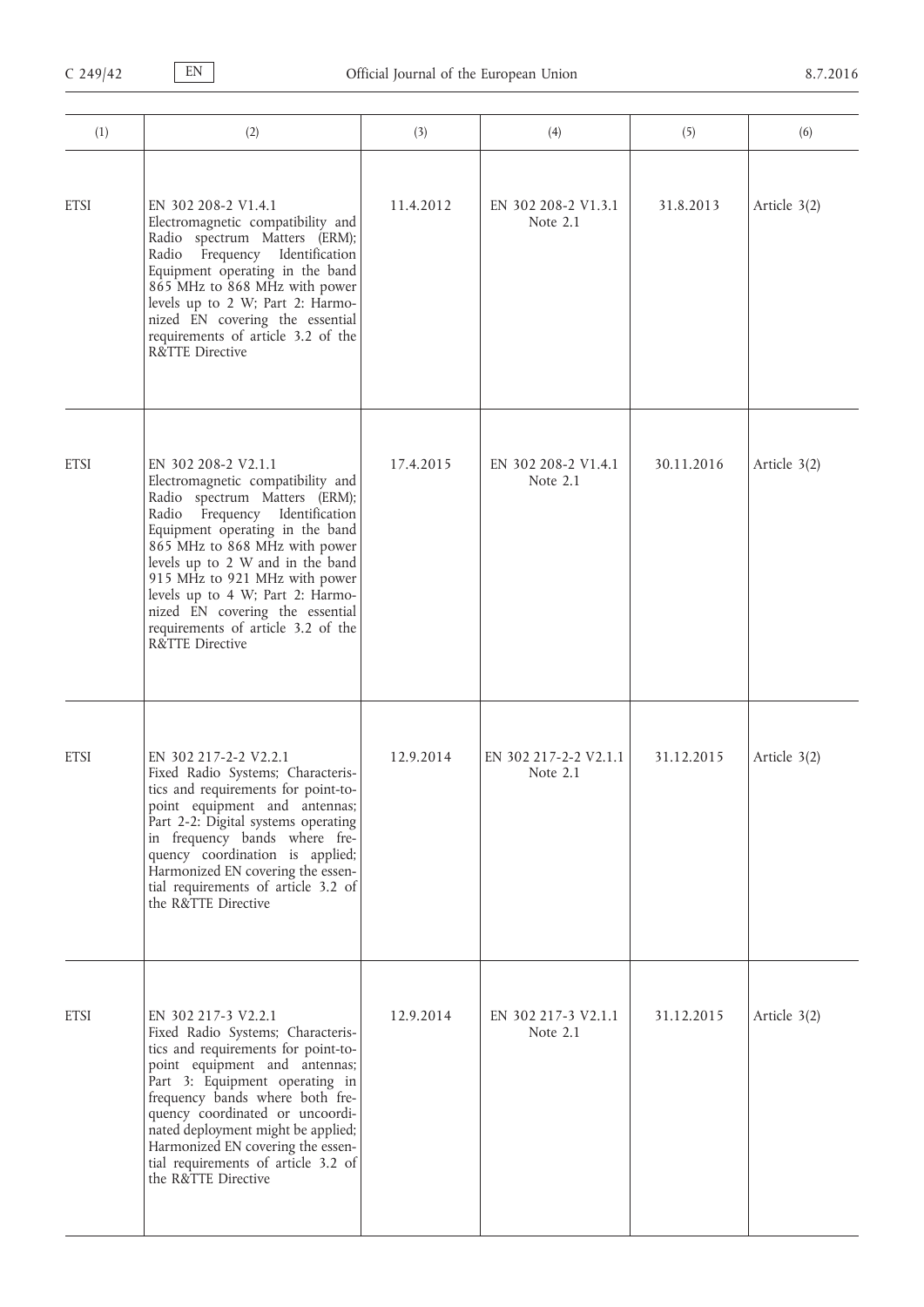| (1)         | (2)                                                                                                                                                                                                                                                                                                                                                            | (3)        | (4)                               | (5)        | (6)          |
|-------------|----------------------------------------------------------------------------------------------------------------------------------------------------------------------------------------------------------------------------------------------------------------------------------------------------------------------------------------------------------------|------------|-----------------------------------|------------|--------------|
| <b>ETSI</b> | EN 302 217-4-2 V1.5.1<br>Fixed Radio Systems; Characteris-<br>tics and requirements for point-to-<br>point equipment and antennas;<br>Part 4-2: Antennas; Harmonized<br>EN covering the essential require-<br>ments of article 3.2 of the R&TTE<br>Directive                                                                                                   | 10.8.2010  | EN 302 217-4-2 V1.4.1<br>Note 2.1 | 31.10.2011 | Article 3(2) |
| <b>ETSI</b> | EN 302 245-2 V1.1.1<br>Electromagnetic compatibility and<br>Radio spectrum Matters (ERM);<br>Transmitting equipment for the<br>Digital Radio Mondiale (DRM)<br>broadcasting service; Part 2: Har-<br>monised EN under article 3.2 of the<br><b>R&amp;TTE Directive</b>                                                                                         | 5.10.2005  |                                   |            | Article 3(2) |
| <b>ETSI</b> | EN 302 248 V1.2.1<br>Electromagnetic compatibility and<br>Radio spectrum Matters (ERM);Na-<br>vigation radar for use on non-<br>SOLAS vessels; Harmonized EN<br>covering the essential requirements<br>of article 3.2 of the R&TTE Direc-<br>tive                                                                                                              | 12.9.2014  | EN 302 248 V1.1.2<br>Note $2.1$   | 31.8.2015  | Article 3(2) |
| <b>ETSI</b> | EN 302 264-2 V1.1.1<br>Electromagnetic compatibility and<br>Radio spectrum Matters (ERM);<br>Short Range Devices; Road Trans-<br>port and Traffic Telematics (RTTT);<br>Short Range Radar equipment op-<br>erating in the 77 GHz to 81 GHz<br>band; Part 2: Harmonized EN<br>covering the essential requirements<br>of article 3.2 of the R&TTE Direc-<br>tive | 15.12.2009 |                                   |            | Article 3(2) |
| <b>ETSI</b> | EN 302 288-2 V1.6.1<br>Electromagnetic compatibility and<br>Radio spectrum Matters (ERM);<br>Short Range Devices; Road Trans-<br>port and Traffic Telematics (RTTT);<br>Short range radar equipment oper-<br>ating in the 24 GHz range; Part 2:<br>Harmonized EN covering the essen-<br>tial requirements of article 3.2 of<br>the R&TTE Directive             | 23.10.2012 | EN 302 288-2 V1.3.2<br>Note 2.1   | 31.12.2013 | Article 3(2) |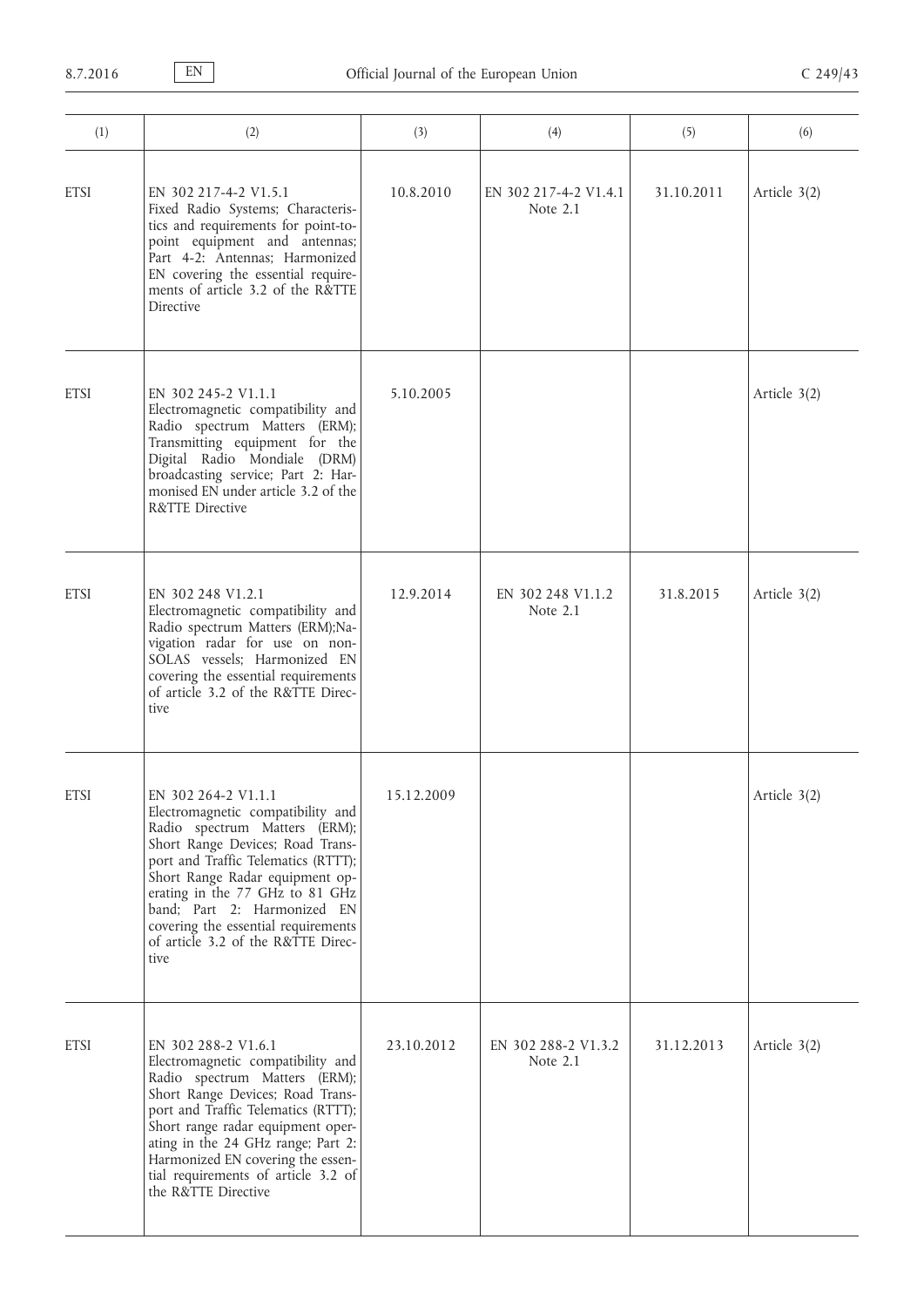| (1)         | (2)                                                                                                                                                                                                                                                                                                                | (3)       | (4)                               | (5)        | (6)          |
|-------------|--------------------------------------------------------------------------------------------------------------------------------------------------------------------------------------------------------------------------------------------------------------------------------------------------------------------|-----------|-----------------------------------|------------|--------------|
| <b>ETSI</b> | EN 302 291-2 V1.1.1<br>Electromagnetic compatibility and<br>Radio spectrum Matters (ERM);<br>Short Range Devices (SRD); Close<br>Range Inductive Data Communica-<br>tion equipment operating at 13,56<br>MHz; Part 2: Harmonised EN under<br>article 3.2 of the R&TTE Directive                                    | 24.8.2006 |                                   |            | Article 3(2) |
| <b>ETSI</b> | EN 302 296-2 V1.2.1<br>Electromagnetic compatibility and<br>Radio spectrum Matters (ERM);<br>Transmitting equipment for the<br>digital television broadcast service,<br>Terrestrial (DVB-T); Part 2: Harmo-<br>nized EN covering the essential<br>requirements of article 3.2 of the<br><b>R&amp;TTE Directive</b> | 21.9.2011 | EN 302 296 V1.1.1<br>Note $2.1$   | 28.2.2013  | Article 3(2) |
| <b>ETSI</b> | EN 302 297 V1.1.1<br>Electromagnetic compatibility and<br>Radio spectrum Matters (ERM);<br>Transmitting equipment for the<br>analogue television broadcasting<br>service; Harmonized EN under<br>article 3.2 of the R&TTE Directive                                                                                | 5.10.2005 |                                   |            | Article 3(2) |
| <b>ETSI</b> | EN 302 326-2 V1.2.2<br>Fixed Radio Systems; Multipoint<br>Equipment and Antennas; Part 2:<br>Harmonized EN covering the essen-<br>tial requirements of article 3.2 of<br>the R&TTE Directive for Digital<br>Multipoint Radio Equipment                                                                             | 25.9.2007 | EN 302 326-2 V1.1.2<br>Note $2.1$ | 31.3.2009  | Article 3(2) |
| <b>ETSI</b> | EN 302 326-3 V1.3.1<br>Fixed Radio Systems; Multipoint<br>Equipment and Antennas; Part 3:<br>Harmonized EN covering the essen-<br>tial requirements of article 3.2 of<br>the R&TTE Directive for Multipoint<br>Radio Antennas                                                                                      | 4.11.2008 | EN 302 326-3 V1.2.2<br>Note 2.1   | 31.10.2009 | Article 3(2) |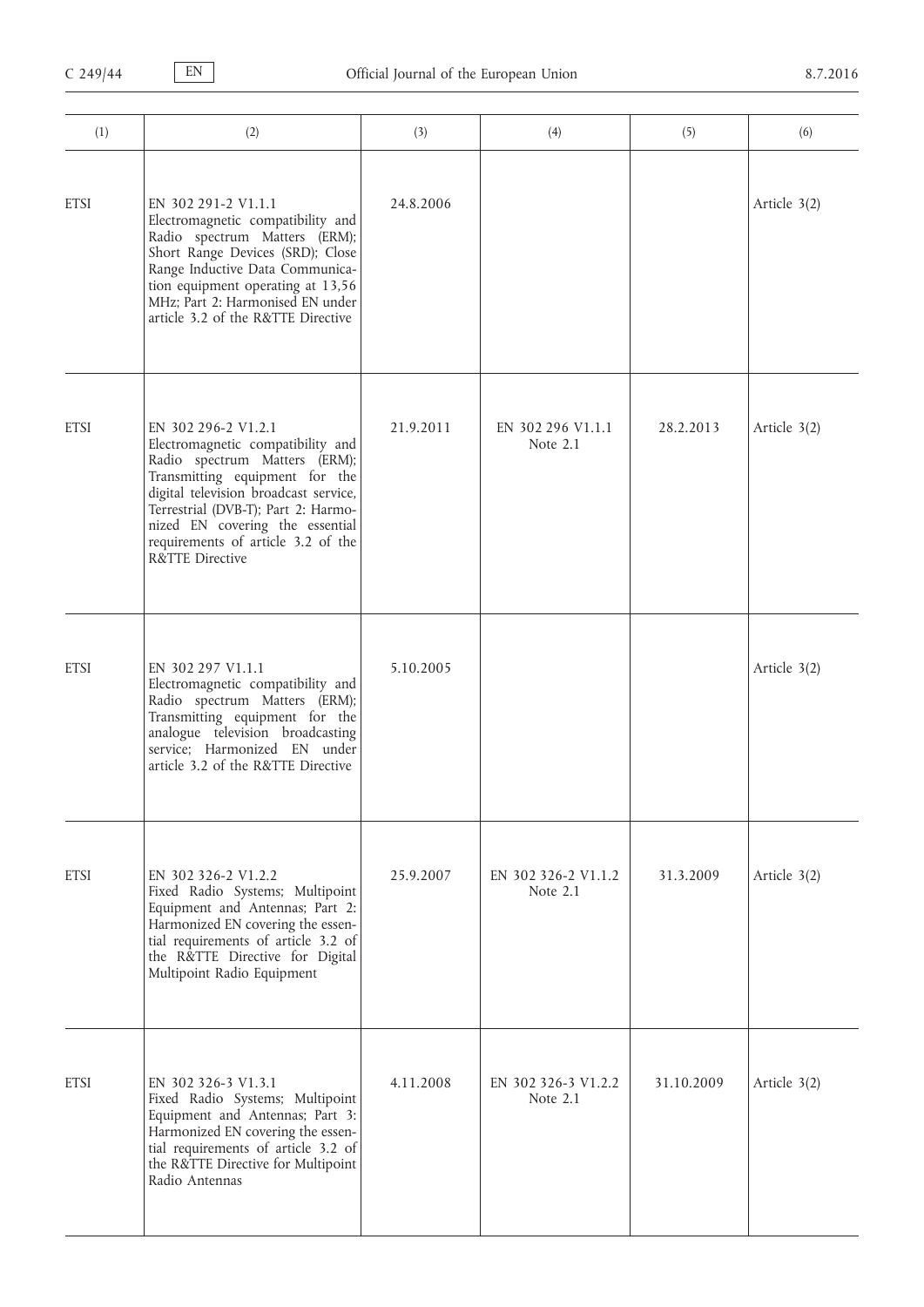| (1)         | (2)                                                                                                                                                                                                                                                                                                                                                                                                                                                                               | (3)        | (4)                               | (5)        | (6)          |
|-------------|-----------------------------------------------------------------------------------------------------------------------------------------------------------------------------------------------------------------------------------------------------------------------------------------------------------------------------------------------------------------------------------------------------------------------------------------------------------------------------------|------------|-----------------------------------|------------|--------------|
| <b>ETSI</b> | EN 302 340 V1.1.1<br>Satellite Earth Stations and Systems<br>(SES); Harmonized EN for satellite<br>Earth Stations on board Vessels<br>(ESVs) operating in the $11/12/14$<br>GHz frequency bands allocated to<br>the Fixed Satellite Service (FSS)<br>covering essential requirements un-<br>der article 3.2 of the R&TTE<br>directive                                                                                                                                             | 24.8.2006  |                                   |            | Article 3(2) |
| <b>ETSI</b> | EN 302 372-2 V1.2.1<br>Electromagnetic compatibility and<br>Radio spectrum Matters (ERM);<br>Short Range Devices (SRD); Equip-<br>ment for Detection and Movement;<br>Tanks Level Probing Radar (TLPR)<br>operating in the frequency bands<br>5,8 GHz, 10 GHz, 25 GHz, 61 GHz<br>and 77 GHz; Part 2: Harmonized<br>EN covering the essential require-<br>ments of article 3.2 of the R&TTE<br>Directive                                                                           | 15.4.2011  | EN 302 372-2 V1.1.1<br>Note $2.1$ | 30.11.2012 | Article 3(2) |
| <b>ETSI</b> | EN 302 426 V1.1.1<br>Electromagnetic compatibility and<br>Radio spectrum Matters (ERM);<br>Harmonized EN for CDMA spread<br>spectrum repeaters operating in the<br>450<br>cellular<br><b>MHz</b><br>band<br>(CDMA450) and the 410, 450 and<br>870 MHz PAMR bands (CDMA<br>PAMR) covering essential require-<br>ments of article 3.2 of the R&TTE<br>Directive                                                                                                                     | 21.12.2006 |                                   |            | Article 3(2) |
| <b>ETSI</b> | EN 302 435-2 V1.3.1<br>Electromagnetic compatibility and<br>Radio spectrum Matters (ERM);<br>Short Range Devices (SRD); Tech-<br>nical characteristics for SRD equip-<br>using Ultra WideBand<br>ment<br>technology (UWB); Building Mate-<br>rial Analysis and Classification<br>equipment applications operating<br>in the frequency band from 2,2<br>GHz to 8,5 GHz; Part 2: Harmo-<br>nized EN covering the essential<br>requirements of article 3.2 of the<br>R&TTE Directive | 10.8.2010  | EN 302 435-2 V1.2.1<br>Note $2.1$ | 30.9.2011  | Article 3(2) |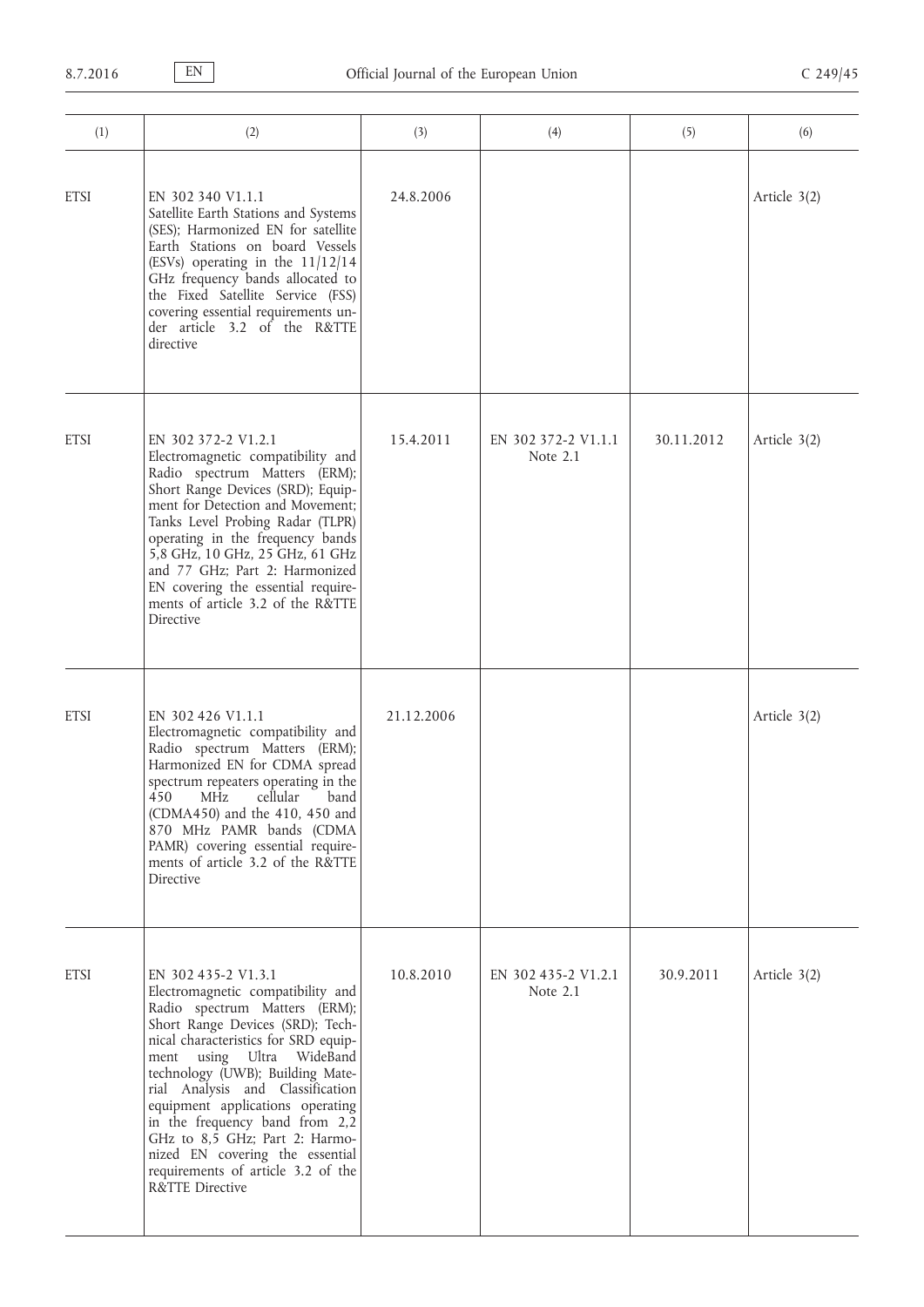| (1)         | (2)                                                                                                                                                                                                                                                                                                                                                                                                                                                                                               | (3)       | (4) | (5) | (6)          |
|-------------|---------------------------------------------------------------------------------------------------------------------------------------------------------------------------------------------------------------------------------------------------------------------------------------------------------------------------------------------------------------------------------------------------------------------------------------------------------------------------------------------------|-----------|-----|-----|--------------|
| <b>ETSI</b> | EN 302 448 V1.1.1<br>Satellite Earth Stations and Systems<br>(SES); Harmonized EN for tracking<br>Earth Stations on Trains (ESTs)<br>operating in the 14/12 GHz fre-<br>quency bands covering essential<br>requirements under article 3.2 of<br>the R&TTE directive                                                                                                                                                                                                                               | 4.11.2008 |     |     | Article 3(2) |
| <b>ETSI</b> | EN 302 454-2 V1.1.1<br>Electromagnetic compatibility and<br>Radio spectrum Matters (ERM);<br>Meteorological Aids (Met Aids);<br>Radiosondes to be used in the<br>1 668,4 MHz to 1 690 MHz fre-<br>quency range; Part 2: Harmonized<br>EN covering essential requirements<br>of article 3.2 of the R&TTE Direc-<br>tive                                                                                                                                                                            | 25.9.2007 |     |     | Article 3(2) |
| <b>ETSI</b> | EN 302 480 V1.1.2<br>Electromagnetic compatibility and<br>Radio spectrum Matters (ERM);<br>Harmonized EN for the GSM on-<br>board aircraft system covering the<br>essential requirements of Article 3.2<br>of the R&TTE Directive                                                                                                                                                                                                                                                                 | 4.11.2008 |     |     | Article 3(2) |
| <b>ETSI</b> | EN 302 498-2 V1.1.1<br>Electromagnetic compatibility and<br>Radio spectrum Matters (ERM);<br>Short Range Devices (SRD); Tech-<br>nical characteristics for SRD equip-<br>using Ultra WideBand<br>ment<br>technology<br>(UWB);<br>Object<br>Discrimination and Characteriza-<br>tion Applications for power tool<br>devices operating in the frequency<br>band from 2,2 GHz to 8,5 GHz;<br>Part 2: Harmonized EN covering<br>the essential requirements of arti-<br>cle 3.2 of the R&TTE Directive | 10.8.2010 |     |     | Article 3(2) |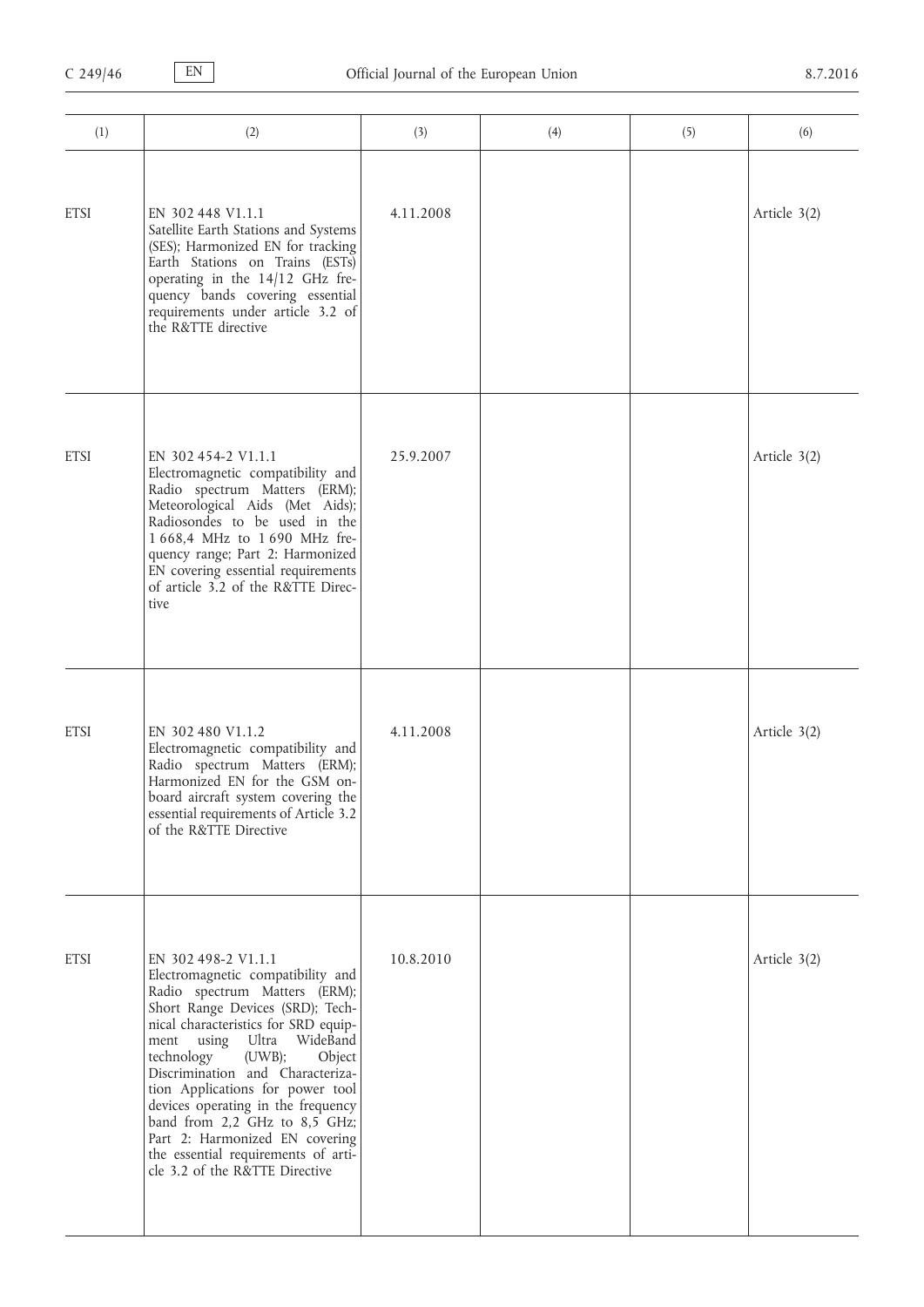| (1)         | (2)                                                                                                                                                                                                                                                                                                                                                                      | (3)        | (4)                             | (5)       | (6)          |
|-------------|--------------------------------------------------------------------------------------------------------------------------------------------------------------------------------------------------------------------------------------------------------------------------------------------------------------------------------------------------------------------------|------------|---------------------------------|-----------|--------------|
| <b>ETSI</b> | EN 302 500-2 V2.1.1<br>Electromagnetic compatibility and<br>Radio spectrum Matters (ERM);<br>Short Range Devices (SRD) using<br>Ultra WideBand (UWB) technology;<br>Location Tracking equipment oper-<br>ating in the frequency range from<br>6 GHz to 9 GHz; Part 2: Harmo-<br>nized EN covering the essential<br>requirements of article 3.2 of the<br>R&TTE Directive | 29.12.2010 | EN 302 500-2 V1.2.1<br>Note 2.1 | 31.7.2012 | Article 3(2) |
| <b>ETSI</b> | EN 302 502 V1.2.1<br>Broadband Radio Access Networks<br>(BRAN); 5,8 GHz fixed broadband<br>data transmitting systems; Harmo-<br>nized EN covering the essential<br>requirements of article 3.2 of the<br><b>R&amp;TTE Directive</b>                                                                                                                                      | 4.11.2008  | EN 302 502 V1.1.1<br>Note 2.1   | 31.3.2010 | Article 3(2) |
| <b>ETSI</b> | EN 302 510-2 V1.1.1<br>Electromagnetic compatibility and<br>Radio spectrum Matters (ERM);<br>Radio equipment in the frequency<br>range 30 MHz to 37,5 MHz for<br>Ultra Low Power Active Medical<br>Membrane Implants and Acces-<br>sories; Part 2: Harmonized EN<br>covering essential requirements of<br>article 3.2 of the R&TTE Directive                             | 3.6.2008   |                                 |           | Article 3(2) |
| <b>ETSI</b> | EN 302 536-2 V1.1.1<br>Electromagnetic compatibility and<br>Radio spectrum Matters (ERM);<br>Short Range Devices (SRD); Radio<br>equipment in the frequency range<br>315 kHz to 600 kHz; Part 2:<br>Harmonized EN covering essential<br>requirements of article 3.2 of the<br><b>R&amp;TTE Directive</b>                                                                 | 25.9.2007  |                                 |           | Article 3(2) |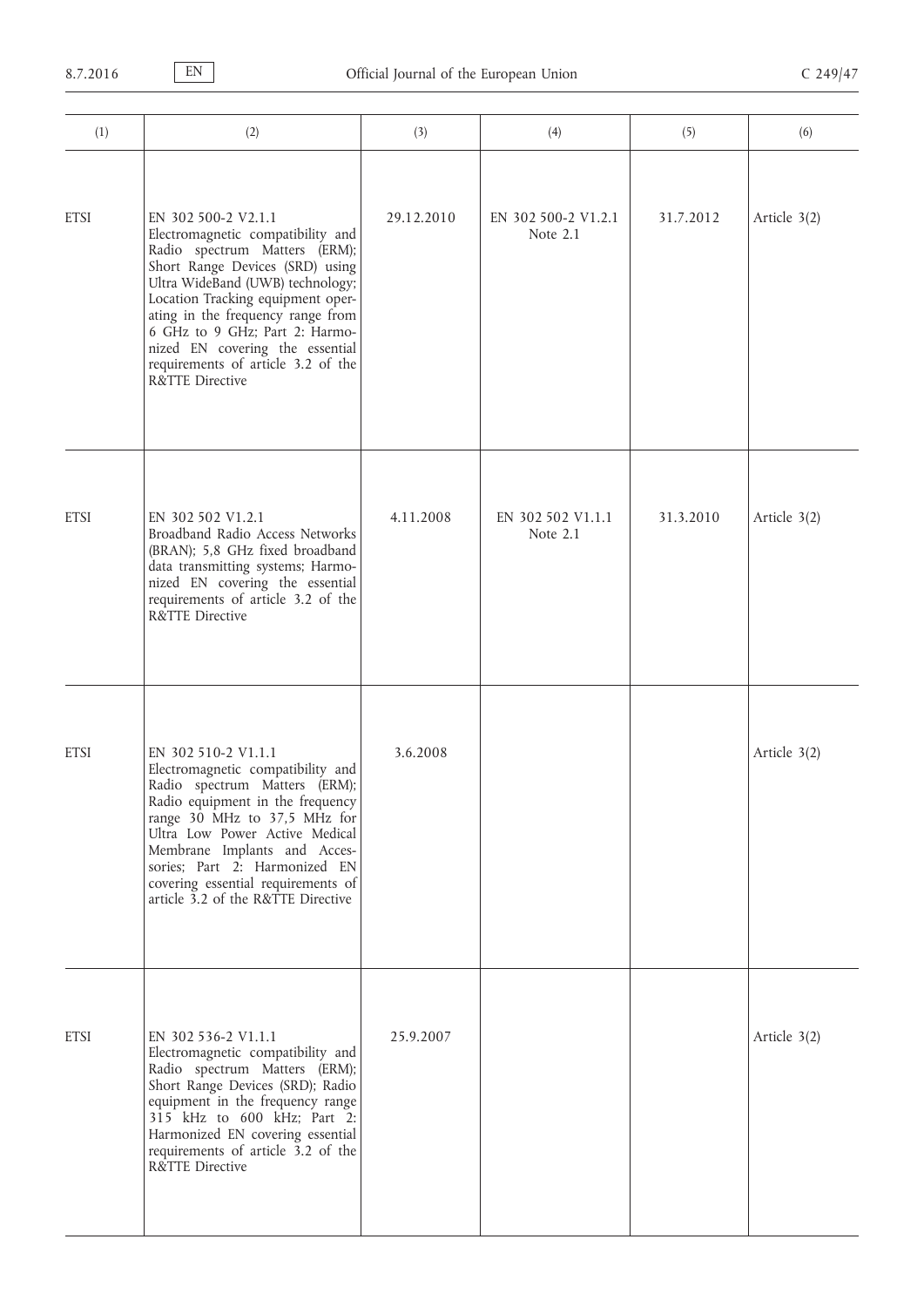| (1)         | (2)                                                                                                                                                                                                                                                                                                                                                                           | (3)        | (4)                             | (5)       | (6)          |
|-------------|-------------------------------------------------------------------------------------------------------------------------------------------------------------------------------------------------------------------------------------------------------------------------------------------------------------------------------------------------------------------------------|------------|---------------------------------|-----------|--------------|
| <b>ETSI</b> | EN 302 537-2 V1.1.2<br>Electromagnetic compatibility and<br>Radio spectrum Matters (ERM);<br>Short Range Devices (SRD); Ultra<br>Low Power Medical Data Service<br>Systems operating in the frequency<br>range 401 MHz to 402 MHz and<br>405 MHz to 406 MHz; Part 2:<br>Harmonized EN covering essential<br>requirements of article 3.2 of the<br>R&TTE Directive             | 4.11.2008  |                                 |           | Article 3(2) |
| <b>ETSI</b> | EN 302 544-1 V1.1.2<br>Broadband Data Transmission Sys-<br>tems operating in the 2 500 MHz to<br>2 690 MHz frequency band; Part 1:<br>TDD Base Stations; Harmonized EN<br>covering the essential requirements<br>of article 3.2 of the R&TTE Direc-<br>tive                                                                                                                   | 10.8.2010  | EN 302 544-1 V1.1.1<br>Note 2.1 | 30.9.2011 | Article 3(2) |
| <b>ETSI</b> | EN 302 544-2 V1.1.1<br>Broadband Data Transmission Sys-<br>tems operating in the 2 500 MHz to<br>2 690 MHz frequency band; Part 2:<br>TDD User Equipment Stations;<br>Harmonized EN covering the essen-<br>tial requirements of article 3.2 of<br>the R&TTE Directive                                                                                                         | 15.12.2009 |                                 |           | Article 3(2) |
| <b>ETSI</b> | EN 302 561 V1.2.1<br>Electromagnetic compatibility and<br>Radio spectrum Matters (ERM);<br>Land Mobile Service; Radio equip-<br>ment using constant or non-con-<br>envelope<br>modulation<br>stant<br>operating in a channel bandwidth<br>of 25 kHz, 50 kHz, 100 kHz or<br>150 kHz; Harmonized EN covering<br>essential requirements of article 3.2<br>of the R&TTE Directive | 10.8.2010  | EN 302 561 V1.1.1<br>Note 2.1   | 31.8.2011 | Article 3(2) |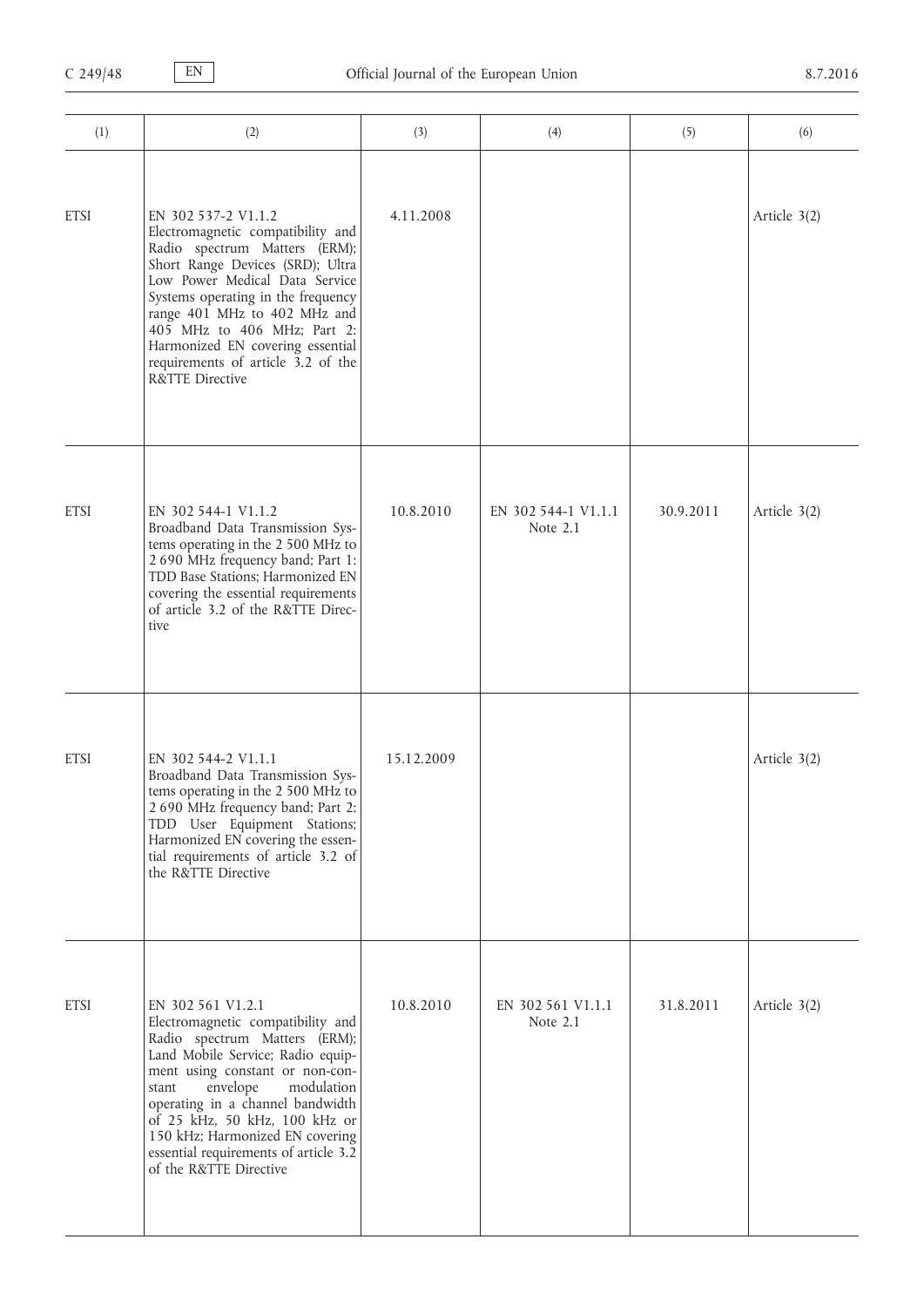| (1)         | (2)                                                                                                                                                                                                                                                                                                                                                                                                                                              | (3)        | (4)                             | (5)        | (6)          |
|-------------|--------------------------------------------------------------------------------------------------------------------------------------------------------------------------------------------------------------------------------------------------------------------------------------------------------------------------------------------------------------------------------------------------------------------------------------------------|------------|---------------------------------|------------|--------------|
| <b>ETSI</b> | EN 302 561 V1.3.2<br>Electromagnetic compatibility and<br>Radio spectrum Matters (ERM);<br>Land Mobile Service; Radio equip-<br>ment using constant or non-con-<br>envelope<br>modulation<br>stant<br>operating in a channel bandwidth<br>of 25 kHz, 50 kHz, 100 kHz or<br>150 kHz; Harmonized EN covering<br>essential requirements of article 3.2<br>of the R&TTE Directive                                                                    | 17.4.2015  | EN 302 561 V1.2.1<br>Note $2.1$ | 30.6.2016  | Article 3(2) |
| <b>ETSI</b> | EN 302 567 V1.2.1<br>Broadband Radio Access Networks<br>(BRAN); 60 GHz Multiple-Gigabit<br>WAS/RLAN Systems; Harmonized<br>EN covering the essential require-<br>ments of article 3.2 of the R&TTE<br>Directive                                                                                                                                                                                                                                  | 11.4.2012  | EN 302 567 V1.1.1<br>Note 2.1   | 31.10.2013 | Article 3(2) |
| <b>ETSI</b> | EN 302 571 V1.2.1<br>Intelligent Transport Systems (ITS);<br>Radiocommunications equipment<br>operating in the 5855 MHz to<br>5 925 MHz frequency band; Har-<br>monized EN covering the essential<br>requirements of article 3.2 of the<br>R&TTE Directive                                                                                                                                                                                       | 12.9.2014  | EN 302 571 V1.1.1<br>Note 2.1   | 31.5.2015  | Article 3(2) |
| <b>ETSI</b> | EN 302 574-1 V1.1.1<br>Satellite Earth Stations and Systems<br>(SES); Harmonized Standard for<br>satellite earth stations for MSS<br>operating in the 1980 MHz to<br>2010 MHz (earth-to-space) and<br>2 170 MHz to 2 200 MHz (space-<br>to-earth) frequency bands; Part 1:<br>Complementary Ground Compo-<br>nent (CGC) for wideband systems:<br>Harmonized EN covering the essen-<br>tial requirements of article 3.2 of<br>the R&TTE Directive | 29.12.2010 |                                 |            | Article 3(2) |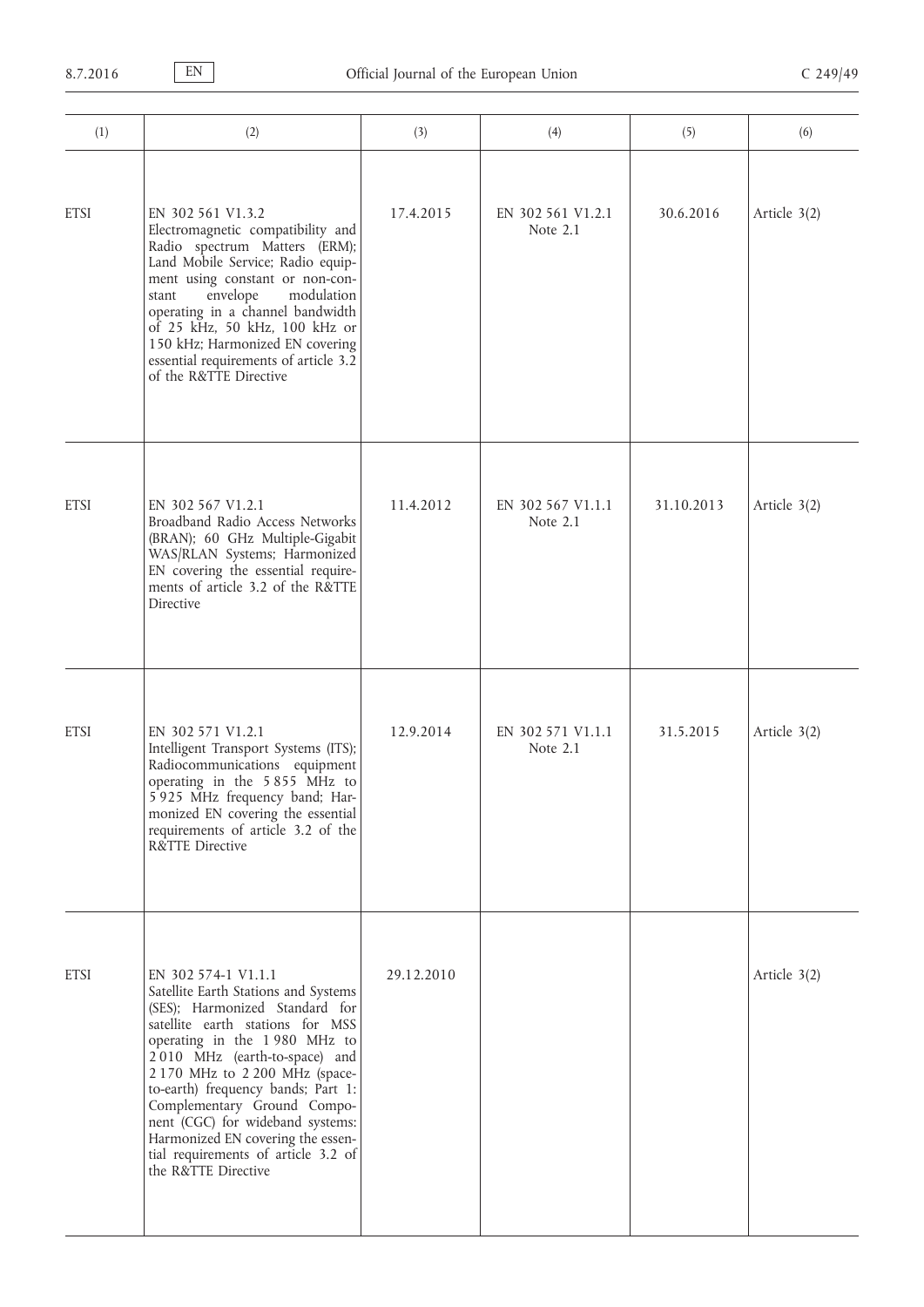| (1)         | (2)                                                                                                                                                                                                                                                                                                                                                                                                                               | (3)        | (4) | (5) | (6)          |
|-------------|-----------------------------------------------------------------------------------------------------------------------------------------------------------------------------------------------------------------------------------------------------------------------------------------------------------------------------------------------------------------------------------------------------------------------------------|------------|-----|-----|--------------|
| <b>ETSI</b> | EN 302 574-2 V1.1.1<br>Satellite Earth Stations and Systems<br>(SES); Harmonized Standard for<br>satellite earth stations for MSS<br>operating in the 1980 MHz to<br>2010 MHz (earth-to-space) and<br>2 170 MHz to 2 200 MHz (space-<br>to-earth) frequency bands; Part 2:<br>User Equipment (UE) for wideband<br>systems: Harmonized EN covering<br>the essential requirements of arti-<br>cle 3.2 of the R&TTE Directive        | 29.12.2010 |     |     | Article 3(2) |
| <b>ETSI</b> | EN 302 574-3 V1.1.1<br>Satellite Earth Stations and Systems<br>(SES); Harmonized Standard for<br>satellite earth stations for MSS<br>operating in the 1980 MHz to<br>2010 MHz (earth-to-space) and<br>2 170 MHz to 2 200 MHz (space-<br>to-earth) frequency bands; Part 3:<br>User Equipment (UE) for narrow-<br>band systems: Harmonized EN<br>covering the essential requirements<br>of article 3.2 of the R&TTE Direc-<br>tive | 29.12.2010 |     |     | Article 3(2) |
| <b>ETSI</b> | EN 302 608 V1.1.1<br>Electromagnetic compatibility and<br>Radio spectrum Matters (ERM);<br>Short Range Devices (SRD); Radio<br>equipment for Eurobalise railway<br>systems; Harmonized EN covering<br>the essential requirements of arti-<br>cle 3.2 of the R&TTE Directive                                                                                                                                                       | 15.12.2009 |     |     | Article 3(2) |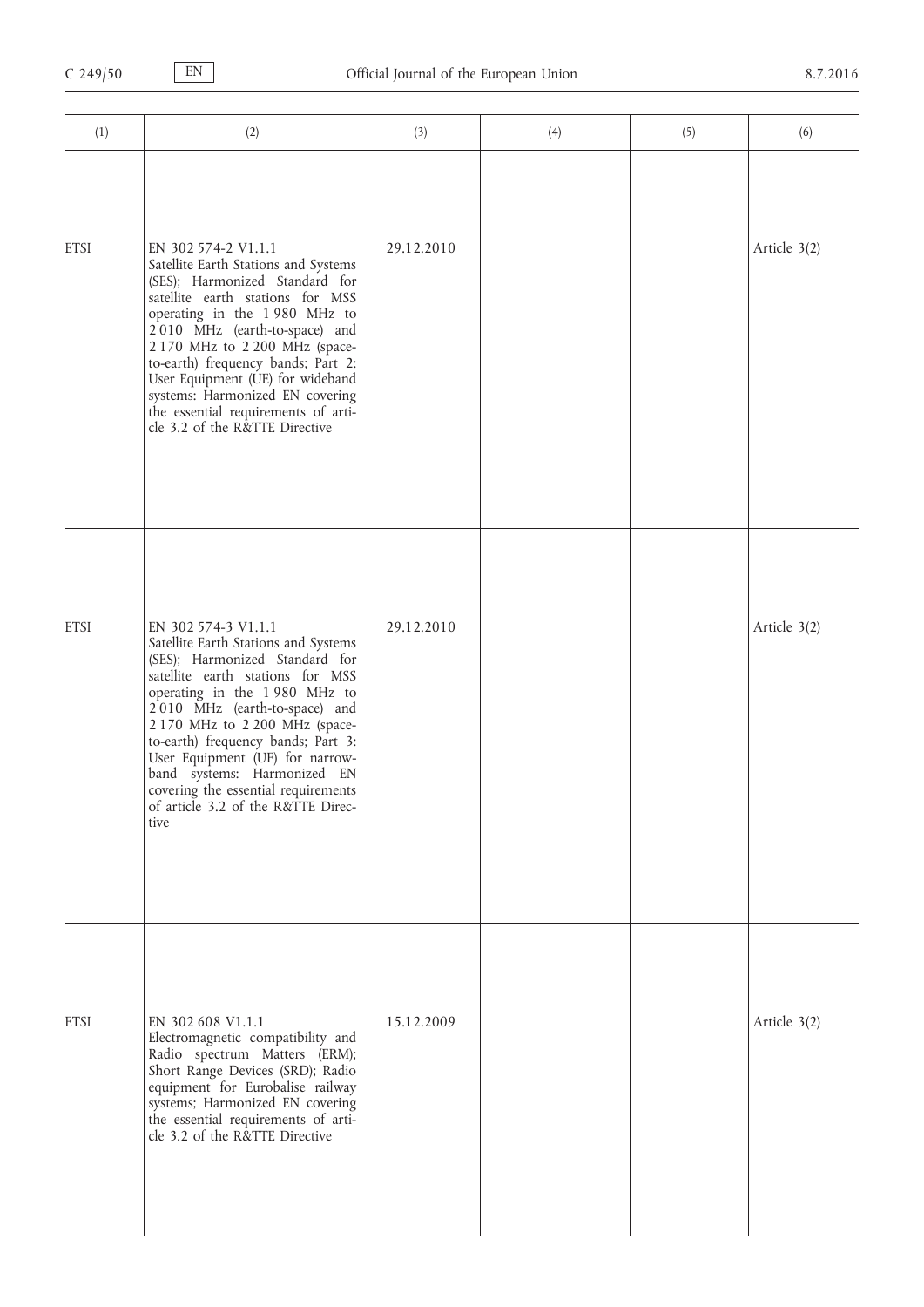| (1)         | (2)                                                                                                                                                                                                                                                                                                                                                      | (3)        | (4) | (5) | (6)          |
|-------------|----------------------------------------------------------------------------------------------------------------------------------------------------------------------------------------------------------------------------------------------------------------------------------------------------------------------------------------------------------|------------|-----|-----|--------------|
| <b>ETSI</b> | EN 302 609 V1.1.1<br>Electromagnetic compatibility and<br>Radio spectrum Matters (ERM);<br>Short Range Devices (SRD); Radio<br>equipment for Euroloop railway<br>systems; Harmonized EN covering<br>the essential requirements of arti-<br>cle 3.2 of the R&TTE Directive                                                                                | 15.12.2009 |     |     | Article 3(2) |
| <b>ETSI</b> | EN 302 617-2 V1.1.1<br>Electromagnetic compatibility and<br>Radio spectrum Matters (ERM);<br>Ground-based UHF radio transmit-<br>ters, receivers and transceivers for<br>the UHF aeronautical mobile ser-<br>vice using amplitude modulation;<br>Part 2: Harmonized EN covering<br>the essential requirements of arti-<br>cle 3.2 of the R&TTE Directive | 15.4.2011  |     |     | Article 3(2) |
| <b>ETSI</b> | EN 302 623 V1.1.1<br>Broadband Wireless Access Systems<br>(BWA) in the 3 400 MHz to 3 800<br>MHz frequency band; Mobile Term-<br>inal Stations; Harmonized EN cov-<br>ering the essential requirements of<br>article 3.2 of the R&TTE Directive                                                                                                          | 15.12.2009 |     |     | Article 3(2) |
| <b>ETSI</b> | EN 302 625 V1.1.1<br>Electromagnetic compatibility and<br>Radio spectrum Matters (ERM);<br>5 GHz BroadBand Disaster Relief<br>applications (BBDR); Harmonized<br>EN covering the essential require-<br>ments of article 3.2 of the R&TTE<br><b>Directive</b>                                                                                             | 10.8.2010  |     |     | Article 3(2) |
| <b>ETSI</b> | EN 302 645 V1.1.1<br>Electromagnetic compatibility and<br>Radio spectrum Matters (ERM);<br>Short Range Devices; Global Navi-<br>gation Satellite Systems (GNSS)<br>Repeaters; Harmonized EN cover-<br>ing the essential requirements of<br>article 3.2 of the R&TTE Directive                                                                            | 10.8.2010  |     |     | Article 3(2) |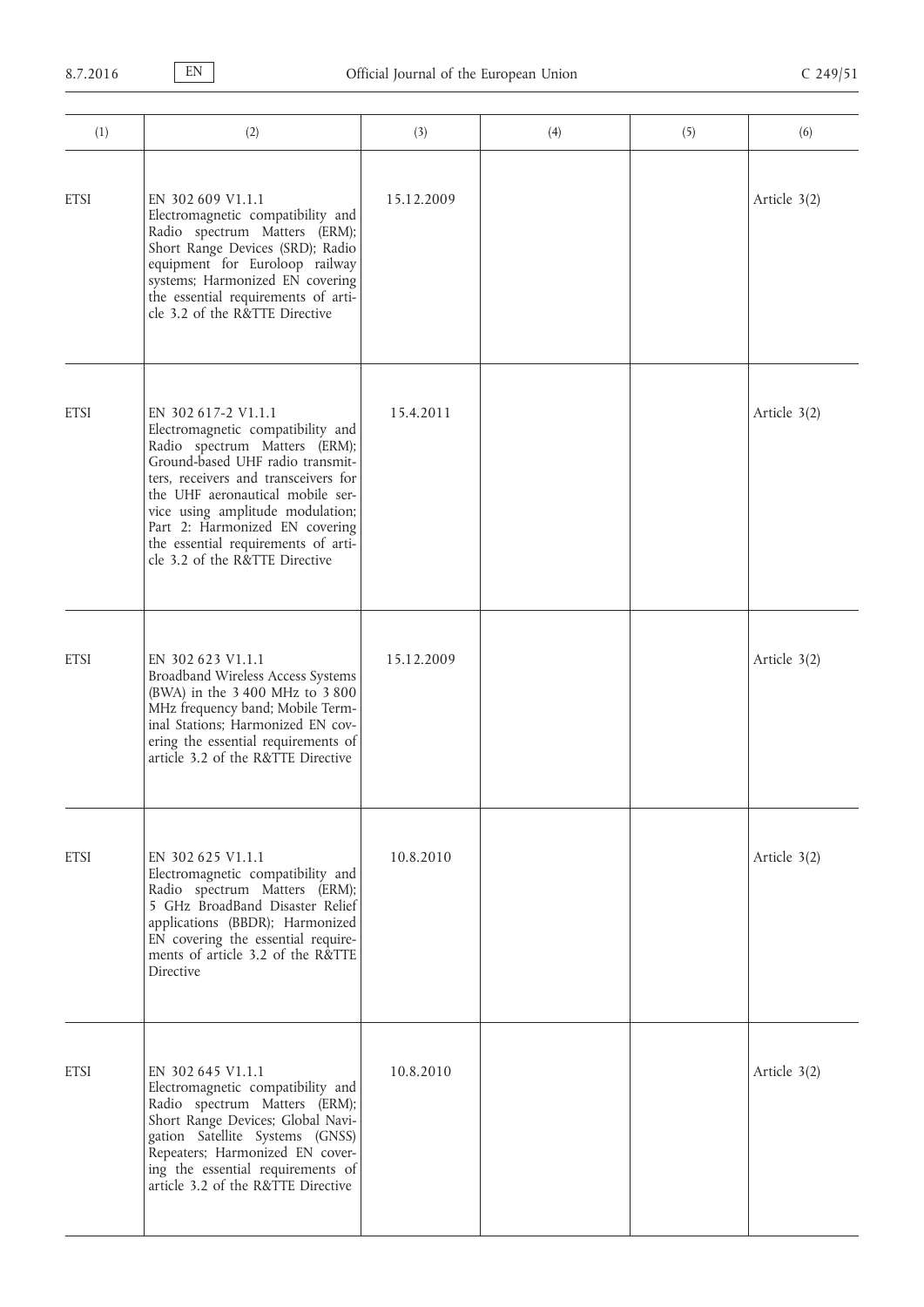| (1)         | (2)                                                                                                                                                                                                                                                                                                                                                                                                  | (3)        | (4)                           | (5)        | (6)          |
|-------------|------------------------------------------------------------------------------------------------------------------------------------------------------------------------------------------------------------------------------------------------------------------------------------------------------------------------------------------------------------------------------------------------------|------------|-------------------------------|------------|--------------|
| <b>ETSI</b> | EN 302 686 V1.1.1<br>Intelligent Transport Systems (ITS);<br>Radiocommunications equipment<br>operating in the 63 GHz to<br>64 GHz frequency band; Harmo-<br>nized EN covering the essential<br>requirements of article 3.2 of the<br>R&TTE Directive                                                                                                                                                | 15.4.2011  |                               |            | Article 3(2) |
| <b>ETSI</b> | EN 302 729-2 V1.1.2<br>Electromagnetic compatibility and<br>Radio spectrum Matters (ERM);<br>Short Range Devices (SRD); Level<br>Probing Radar (LPR) equipment<br>operating in the frequency ranges<br>6 GHz to 8,5 GHz, 24,05 GHz to<br>26,5 GHz, 57 GHz to 64 GHz,<br>75 GHz to 85 GHz; Part 2:<br>Harmonized EN covering the essen-<br>tial requirements of article 3.2 of<br>the R&TTE Directive | 21.9.2011  |                               |            | Article 3(2) |
| <b>ETSI</b> | EN 302 752 V1.1.1<br>Electromagnetic compatibility and<br>Radio spectrum Matters (ERM);<br>Active radar target enhancers; Har-<br>monized EN covering the essential<br>requirements of article 3.2 of the<br>R&TTE Directive                                                                                                                                                                         | 10.8.2010  |                               |            | Article 3(2) |
| <b>ETSI</b> | EN 302 774 V1.2.1<br>Broadband Wireless Access Systems<br>(BWA) in the 3 400 MHz to 3 800<br>MHz frequency band; Base Stations;<br>Harmonized EN covering the essen-<br>tial requirements of article 3.2 of<br>the R&TTE Directive                                                                                                                                                                   | 23.10.2012 | EN 302 774 V1.1.1<br>Note 2.1 | 31.12.2013 | Article 3(2) |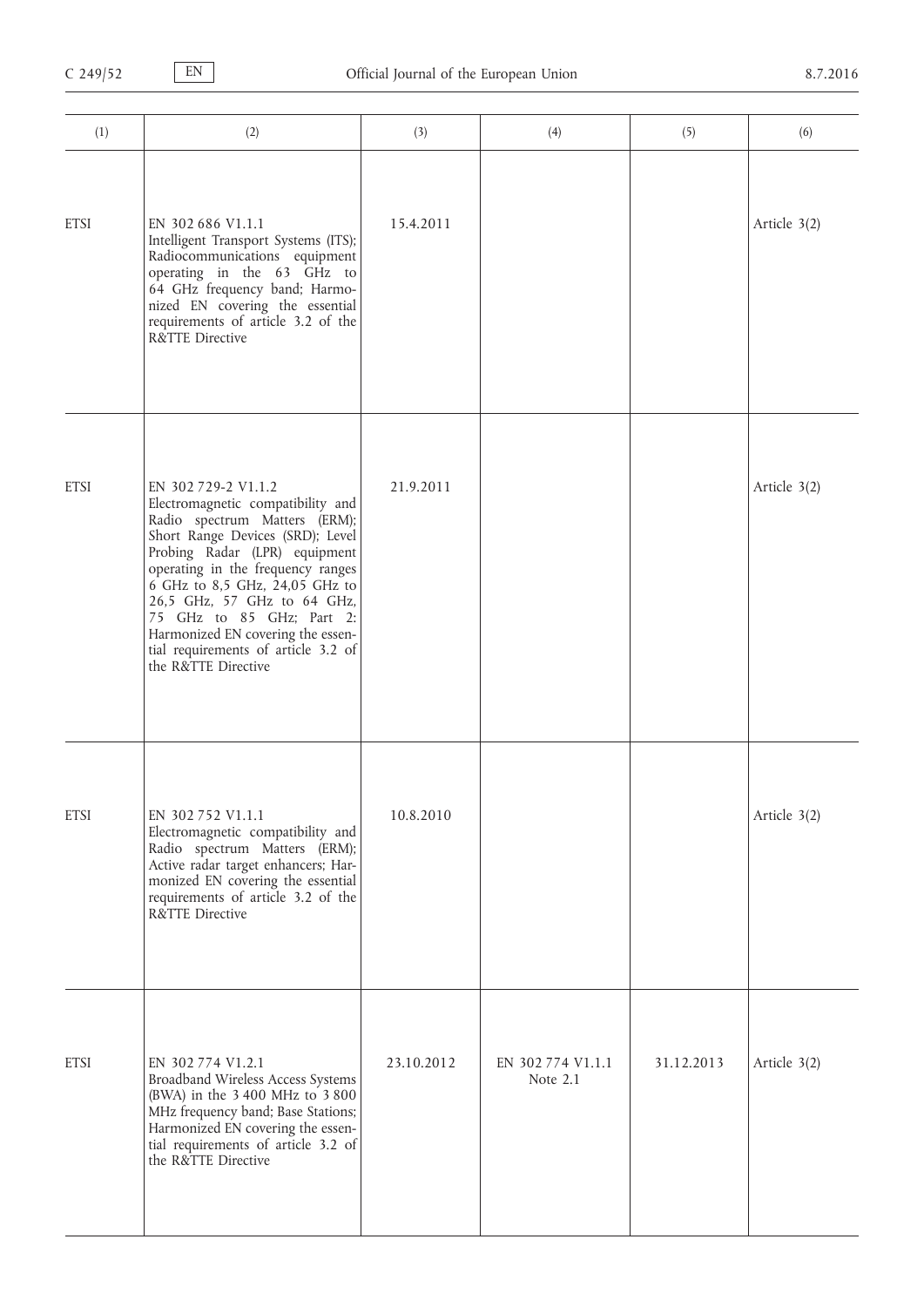| (1)         | (2)                                                                                                                                                                                                                                                                                                                                                                                 | (3)        | (4)                               | (5)        | (6)          |
|-------------|-------------------------------------------------------------------------------------------------------------------------------------------------------------------------------------------------------------------------------------------------------------------------------------------------------------------------------------------------------------------------------------|------------|-----------------------------------|------------|--------------|
| <b>ETSI</b> | EN 302 858-2 V1.3.1<br>Electromagnetic compatibility and<br>Radio spectrum Matters (ERM);<br>Road Transport and Traffic Tele-<br>matics (RTTT); Automotive radar<br>equipment operating in the 24,05<br>GHz up to 24,25 GHz or 24,50<br>GHz frequency range; Part 2: Har-<br>monized EN covering the essential<br>requirements of article 3.2 of the<br>R&TTE Directive             | 12.9.2014  | EN 302 858-2 V1.2.1<br>Note $2.1$ | 31.7.2015  | Article 3(2) |
| <b>ETSI</b> | EN 302 885-2 V1.2.2<br>Electromagnetic compatibility and<br>Radio spectrum Matters (ERM);<br>Portable Very High Frequency<br>(VHF) radiotelephone equipment<br>for the maritime mobile service<br>operating in the VHF bands with<br>integrated handheld class D DSC;<br>Part 2: Harmonized EN covering<br>the essential requirements of arti-<br>cle 3.2 of the R&TTE Directive    | 12.9.2014  | EN 302 885-2 V1.1.1<br>Note $2.1$ | 31.12.2015 | Article 3(2) |
| <b>ETSI</b> | EN 302 885-3 V1.2.2<br>Electromagnetic compatibility and<br>Radio spectrum Matters (ERM);<br>Portable Very High Frequency<br>(VHF) radiotelephone equipment<br>for the maritime mobile service<br>operating in the VHF bands with<br>integrated handheld class D DSC;<br>Part 3: Harmonized EN covering<br>the essential requirements of arti-<br>cle 3.3(e) of the R&TTE Directive | 12.9.2014  | EN 302 885-3 V1.1.1<br>Note $2.1$ | 31.12.2015 | Article 3(3) |
| <b>ETSI</b> | EN 302 961-2 V1.2.1<br>Electromagnetic compatibility and<br>Radio spectrum Matters (ERM);<br>Maritime Personal Homing Beacon<br>intended for use on the frequency<br>121,5 MHz for search and rescue<br>purposes only; Part 2: Harmonized<br>EN covering the essential require-<br>ments of article 3.2 of the R&TTE<br>Directive                                                   | 12.10.2013 | EN 300 152-2 V1.1.1<br>Note 2.1   | 30.4.2015  | Article 3(2) |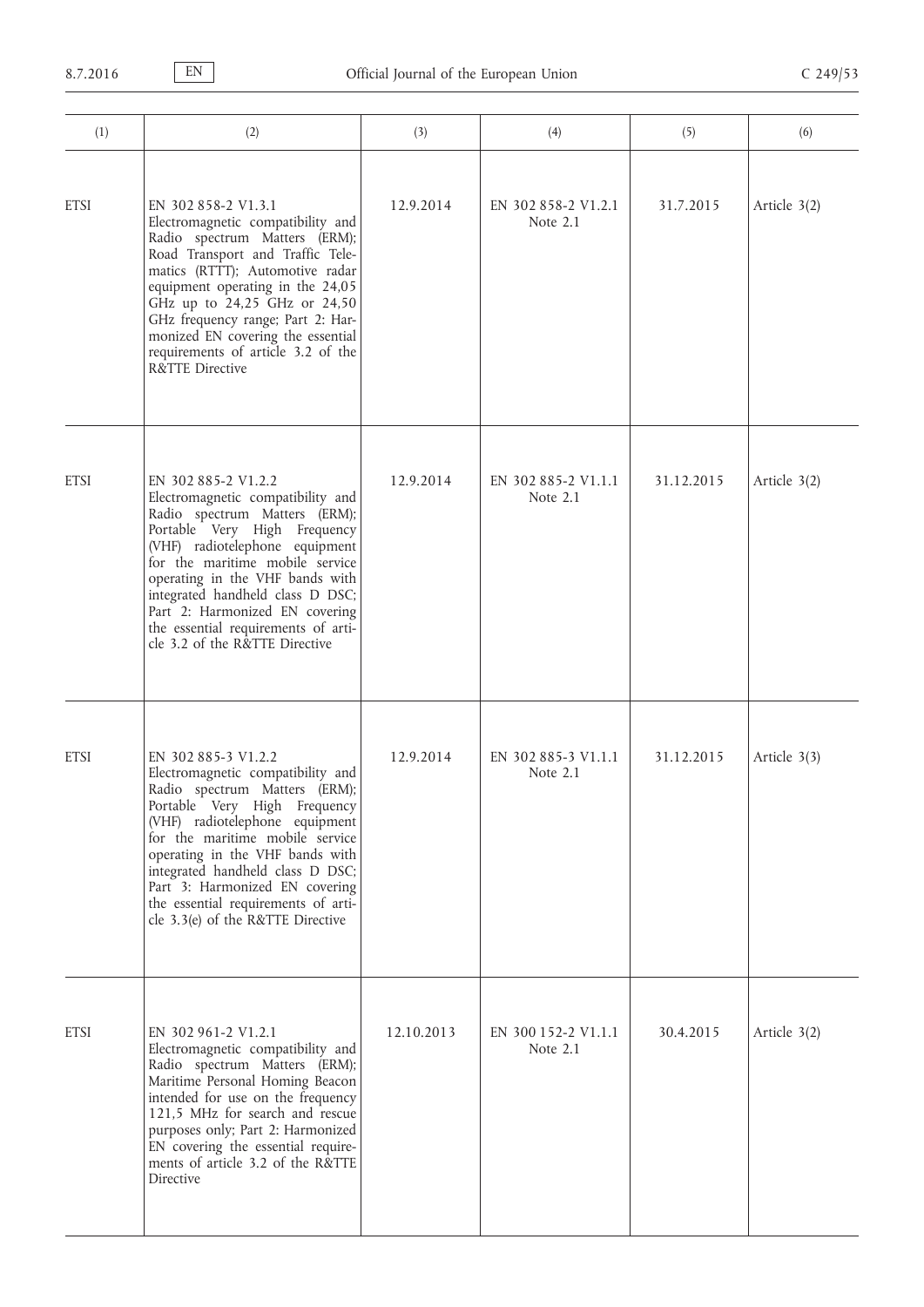| (1)         | (2)                                                                                                                                                                                                                                                                                                                                                                               | (3)       | (4)                             | (5)        | (6)          |
|-------------|-----------------------------------------------------------------------------------------------------------------------------------------------------------------------------------------------------------------------------------------------------------------------------------------------------------------------------------------------------------------------------------|-----------|---------------------------------|------------|--------------|
| <b>ETSI</b> | EN 302 977 V1.1.2<br>Satellite Earth Stations and Systems<br>(SES); Harmonized EN for Vehicle-<br>Mounted Earth Stations (VMES)<br>operating in the 14/12 GHz fre-<br>quency bands covering the essential<br>requirements of article 3.2 of the<br>R&TTE directive                                                                                                                | 10.8.2010 |                                 |            | Article 3(2) |
| <b>ETSI</b> | EN 302 998-1 V1.1.1<br>Electromagnetic compatibility and<br>Radio spectrum Matters (ERM);<br>Transmitting equipment for terres-<br>trial mobile TV to provide multi-<br>media multicast service; Part 1:<br>Harmonized EN covering the essen-<br>tial requirements of article 3.2 of<br>the R&TTE Directive, Common<br>requirements                                               | 21.9.2011 |                                 |            | Article 3(2) |
| <b>ETSI</b> | EN 302 998-2 V1.1.1<br>Electromagnetic compatibility and<br>Radio spectrum Matters (ERM);<br>Transmitting equipment for terres-<br>trial mobile TV to provide multi-<br>media multicast service; Part 2:<br>Harmonized EN covering the essen-<br>tial requirements of article 3.2 of<br>the R&TTE Directive, Test Arrange-<br>ments for transmitters utilizing<br>OFDM technology | 21.9.2011 |                                 |            | Article 3(2) |
| <b>ETSI</b> | EN 303 035-1 V1.2.1<br>Terrestrial Trunked Radio (TETRA);<br>Harmonized EN for TETRA equip-<br>ment covering essential require-<br>ments under article 3.2 of the<br>R&TTE directive; Part 1: Voice plus<br>Data $(V+D)$                                                                                                                                                          | 10.8.2002 | EN 303 035-1 V1.1.1<br>Note 2.1 | 30.9.2003  | Article 3(2) |
| <b>ETSI</b> | EN 303 035-2 V1.2.2<br>Terrestrial Trunked Radio (TETRA);<br>Harmonized EN for TETRA equip-<br>ment covering essential require-<br>ments under article 3.2 of the<br>R&TTE directive; Part 2: Direct<br>Mode Operation (DMO)                                                                                                                                                      | 26.3.2003 | EN 303 035-2 V1.2.1<br>Note 2.1 | 31.10.2004 | Article 3(2) |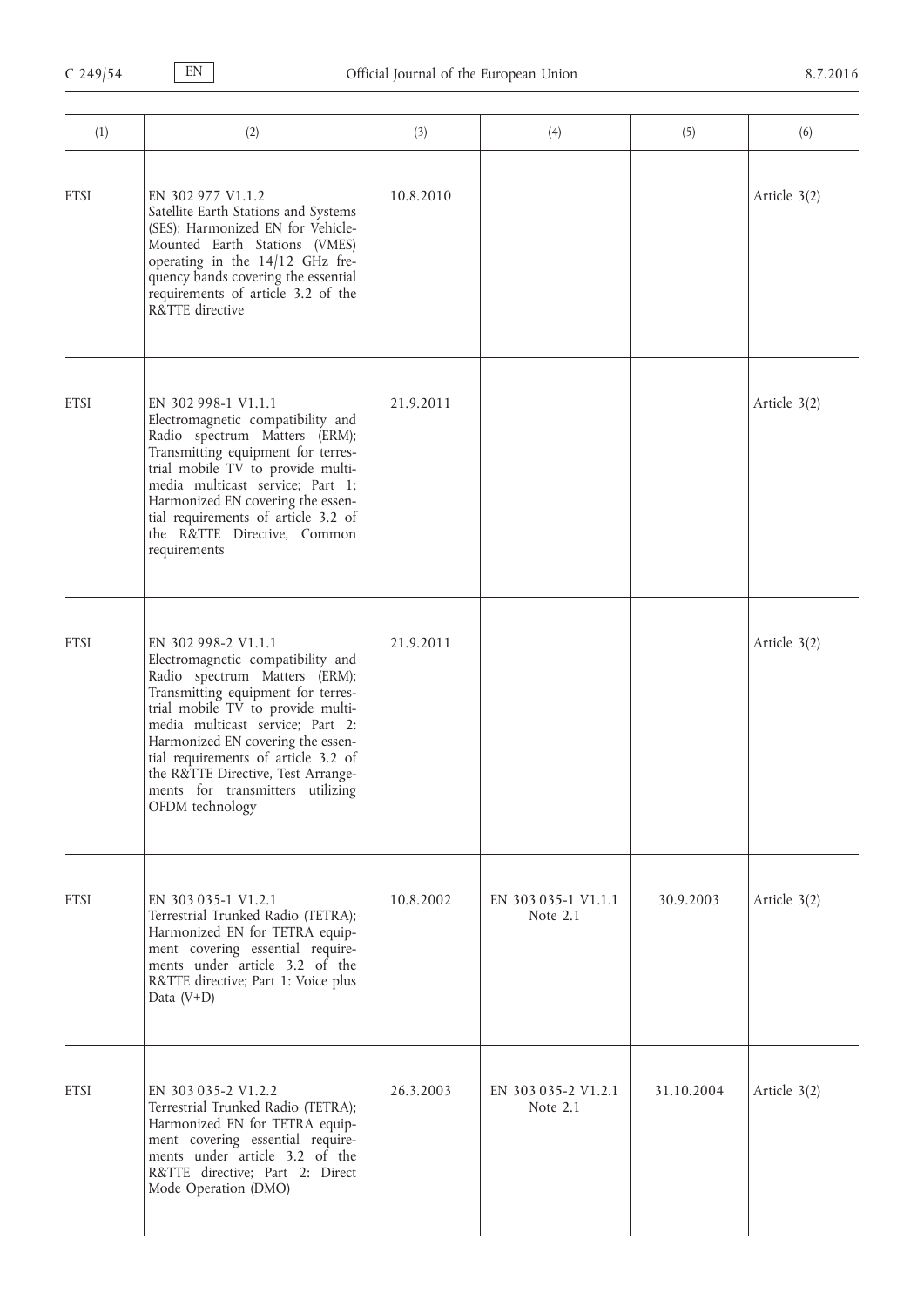| (1)         | (2)                                                                                                                                                                                                                                                                                                                                           | (3)        | (4) | (5) | (6)          |
|-------------|-----------------------------------------------------------------------------------------------------------------------------------------------------------------------------------------------------------------------------------------------------------------------------------------------------------------------------------------------|------------|-----|-----|--------------|
| <b>ETSI</b> | EN 303 039 V1.1.1<br>Electromagnetic compatibility and<br>Radio spectrum Matters (ERM);<br>Land Mobile Service; Multichannel<br>transmitter specification for the<br>PMR Service; Harmonized EN cov-<br>ering the essential requirements of<br>article 3.2 of the R&TTE Directive                                                             | 12.9.2014  |     |     | Article 3(2) |
| <b>ETSI</b> | EN 303 084 V1.1.1<br>Ground Based Augmentation Sys-<br>tem (GBAS) VHF ground-air Data<br>Broadcast (VDB); Technical charac-<br>teristics and methods of measure-<br>ment for ground-based equipment;<br>Harmonized EN covering the essen-<br>tial requirements of article 3.2 of<br>the R&TTE Directive                                       | 12.10.2013 |     |     | Article 3(2) |
| <b>ETSI</b> | EN 303 098-2 V1.2.1<br>Electromagnetic compatibility and<br>Radio spectrum Matters (ERM);<br>Maritime low power personal locat-<br>ing devices employing AIS; Part 2:<br>Harmonized EN covering the essen-<br>tial requirements of article 3.2 of<br>the R&TTE Directive                                                                      | 17.4.2015  |     |     | Article 3(2) |
| <b>ETSI</b> | EN 303 135 V1.1.1<br>Electromagnetic compatibility and<br>Radio spectrum Matters (ERM);<br>Coastal Surveillance, Vessel Traffic<br>Services and Harbour Radars (CS/<br>VTS/HR); Harmonized EN covering<br>the essential requirements of arti-<br>cle 3.2 of the R&TTE Directive                                                               | 17.4.2015  |     |     | Article 3(2) |
| <b>ETSI</b> | EN 303 203-2 V1.1.1<br>Electromagnetic compatibility and<br>Radio spectrum Matters (ERM);<br>Short Range Devices (SRD); Medical<br>Body Area Network Systems<br>(MBANSs) operating<br>the<br>in<br>2 483,5 MHz to 2 500 MHz range;<br>Part 2: Harmonized EN covering<br>the essential requirements of arti-<br>cle 3.2 of the R&TTE Directive | 17.4.2015  |     |     | Article 3(2) |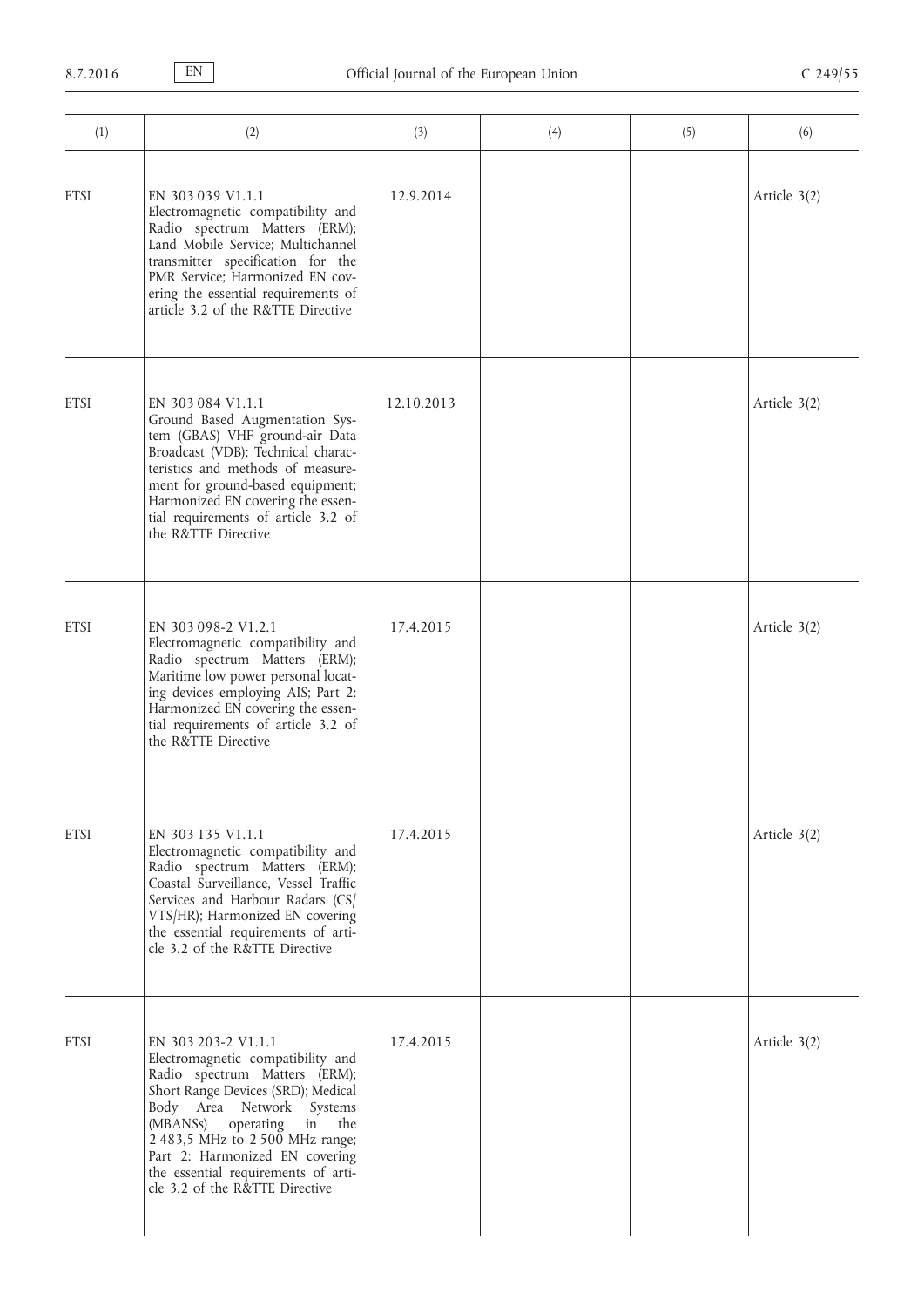| (1)         | (2)                                                                                                                                                                                                                                                                                                                                                                         | (3)        | (4)                               | (5)       | (6)          |
|-------------|-----------------------------------------------------------------------------------------------------------------------------------------------------------------------------------------------------------------------------------------------------------------------------------------------------------------------------------------------------------------------------|------------|-----------------------------------|-----------|--------------|
| <b>ETSI</b> | EN 303 204-2 V1.1.1<br>Electromagnetic compatibility and<br>Radio spectrum Matters (ERM);<br>Network Based Short Range De-<br>vices (SRD); Radio equipment to be<br>used in the 870 MHz to 876 MHz<br>frequency range with power levels<br>ranging up to 500 mW; Part 2:<br>Harmonized EN covering the essen-<br>tial requirements of article 3.2 of<br>the R&TTE Directive | 17.4.2015  |                                   |           | Article 3(2) |
| <b>ETSI</b> | EN 303 213-6-1 V1.2.1<br>Advanced Surface Movement Gui-<br>dance and Control System (A-<br>SMGCS); Part 6: Harmonized EN<br>covering the essential requirements<br>of article 3.2 of the R&TTE Direc-<br>tive for deployed surface movement<br>radar sensors; Sub-part 1: X-band<br>sensors using pulsed signals and<br>transmitting power up to 100 kW                     | 12.9.2014  | EN 303 213-6-1 V1.1.1<br>Note 2.1 | 31.8.2015 | Article 3(2) |
| <b>ETSI</b> | EN 303 978 V1.1.2<br>Satellite Earth Stations and Systems<br>(SES); Harmonized EN for Earth<br>Stations on Mobile Platforms<br>(ESOMP) transmitting towards sa-<br>tellites in geostationary orbit in the<br>27,5 GHz to 30,0 GHz frequency<br>bands covering the essential re-<br>quirements of article 3.2 of the<br><b>R&amp;TTE Directive</b>                           | 12.10.2013 |                                   |           | Article 3(2) |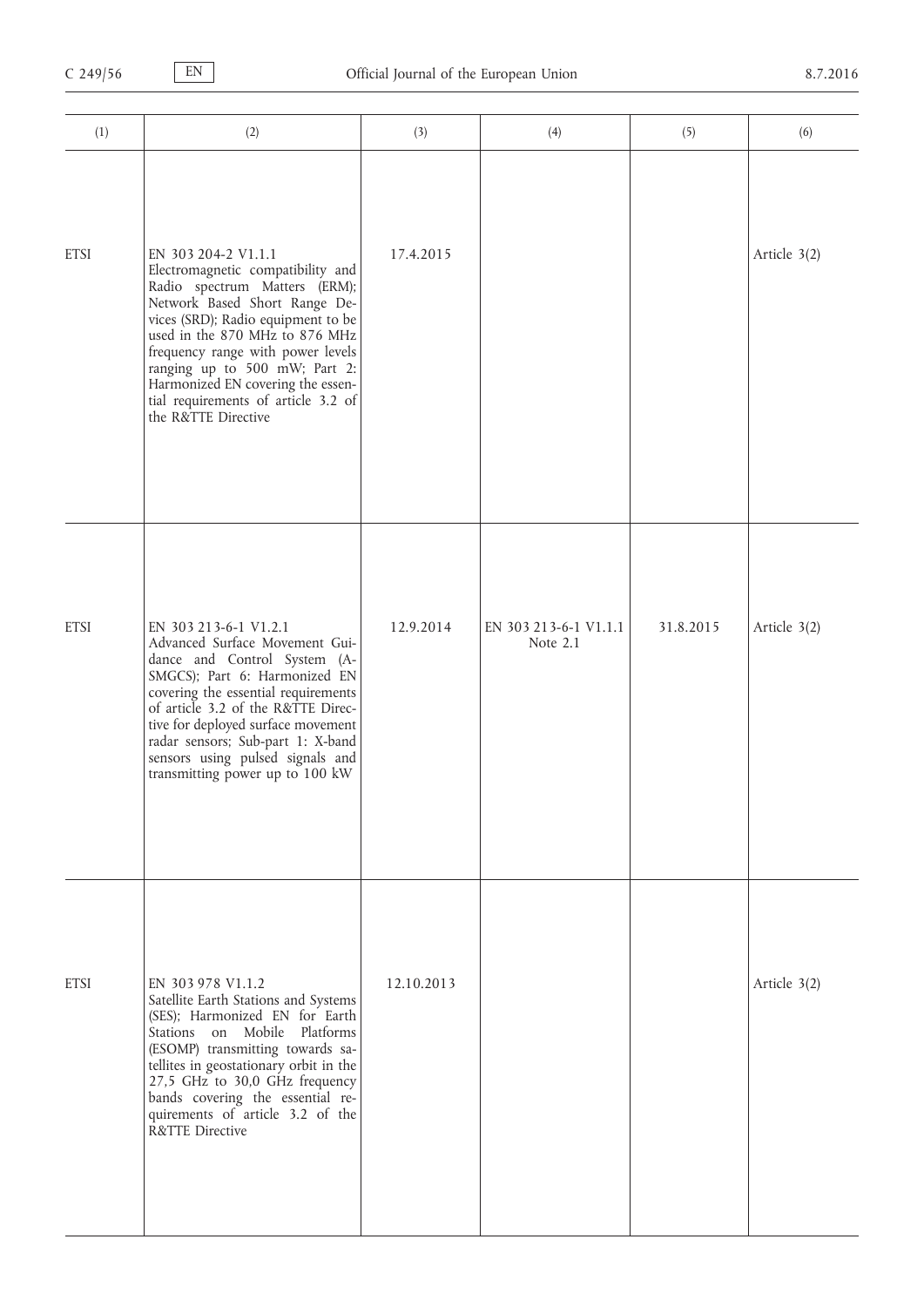| (1)         | (2)                                                                                                                                                                                                                                                                                                                                                                             | (3)                              | (4)                             | (5)       | (6)          |
|-------------|---------------------------------------------------------------------------------------------------------------------------------------------------------------------------------------------------------------------------------------------------------------------------------------------------------------------------------------------------------------------------------|----------------------------------|---------------------------------|-----------|--------------|
| <b>ETSI</b> | EN 303 979 V1.1.1<br>Satellite Earth Stations and Systems<br>(SES); Harmonised EN for Earth<br>on Mobile Platforms<br>Stations<br>(ESOMP) transmitting towards sa-<br>tellites in non-geostationary orbit in<br>the 27,5 GHz to 29,1 GHz and<br>29,5 GHz to 30,0 GHz frequency<br>bandscovering the essential require-<br>ments of article 3.2 of the R&TTE<br><b>Directive</b> | This is the first<br>publication |                                 |           | Article 3(2) |
| <b>ETSI</b> | EN 305 550-2 V1.1.1<br>Electromagnetic compatibility and<br>Radio spectrum Matters (ERM);<br>Short Range Devices (SRD); Radio<br>equipment to be used in the<br>40 GHz to 246 GHz frequency<br>range; Part 2: Harmonized EN<br>covering the essential requirements<br>of article 3.2 of the R&TTE Direc-<br>tive                                                                | 11.4.2012                        |                                 |           | Article 3(2) |
| <b>ETSI</b> | EN 305 550-2 V1.2.1<br>Electromagnetic compatibility and<br>Radio spectrum Matters (ERM);<br>Short Range Devices (SRD); Radio<br>equipment to be used in the 40<br>GHz to 246 GHz frequency range;<br>Part 2: Harmonized EN covering<br>the essential requirements of arti-<br>cle 3.2 of the R&TTE Directive                                                                   | 17.4.2015                        | EN 305 550-2 V1.1.1<br>Note 2.1 | 31.7.2016 | Article 3(2) |
| <b>ETSI</b> | ETS 300 487/A1 ED.1<br>Satellite Earth Stations and Systems<br>(SES); Receive-Only Mobile Earth<br>Stations (ROMES) operating in the<br>1,5 GHz band providing data com-<br>munications; Radio Frequency (RF)<br>specifications                                                                                                                                                 | 5.4.2001                         |                                 |           | Article 3(2) |

 $($ <sup>1</sup> ) ESO: European standardisation organisation:

— CEN: Avenue Marnix/Marnixlaan 17, 1000 Bruxelles/Brussel, BELGIQUE/BELGIË; tel. +32 25500811; fax +32 25500819 [\(http://www.cen.eu\)](http://www.cen.eu) — Cenelec: Avenue Marnix/Marnixlaan 17, 1000 Bruxelles/Brussel, BELGIQUE/BELGIË; tel. +32 25196871; fax +32 25196919 ([http://www.](http://www.cenelec.eu) [cenelec.eu\)](http://www.cenelec.eu)

— ETSI: 650 route des Lucioles, 06921 Sophia Antipolis, FRANCE; tel. +33 492944200; fax +33 493654716 [\(http://www.etsi.eu\)](http://www.etsi.eu)

Note 1: Generally the date of cessation of presumption of conformity will be the date of withdrawal ('dow'), set by the European standardisation organisation, but attention of users of these standards is drawn to the fact that in certain exceptional cases this can be otherwise.